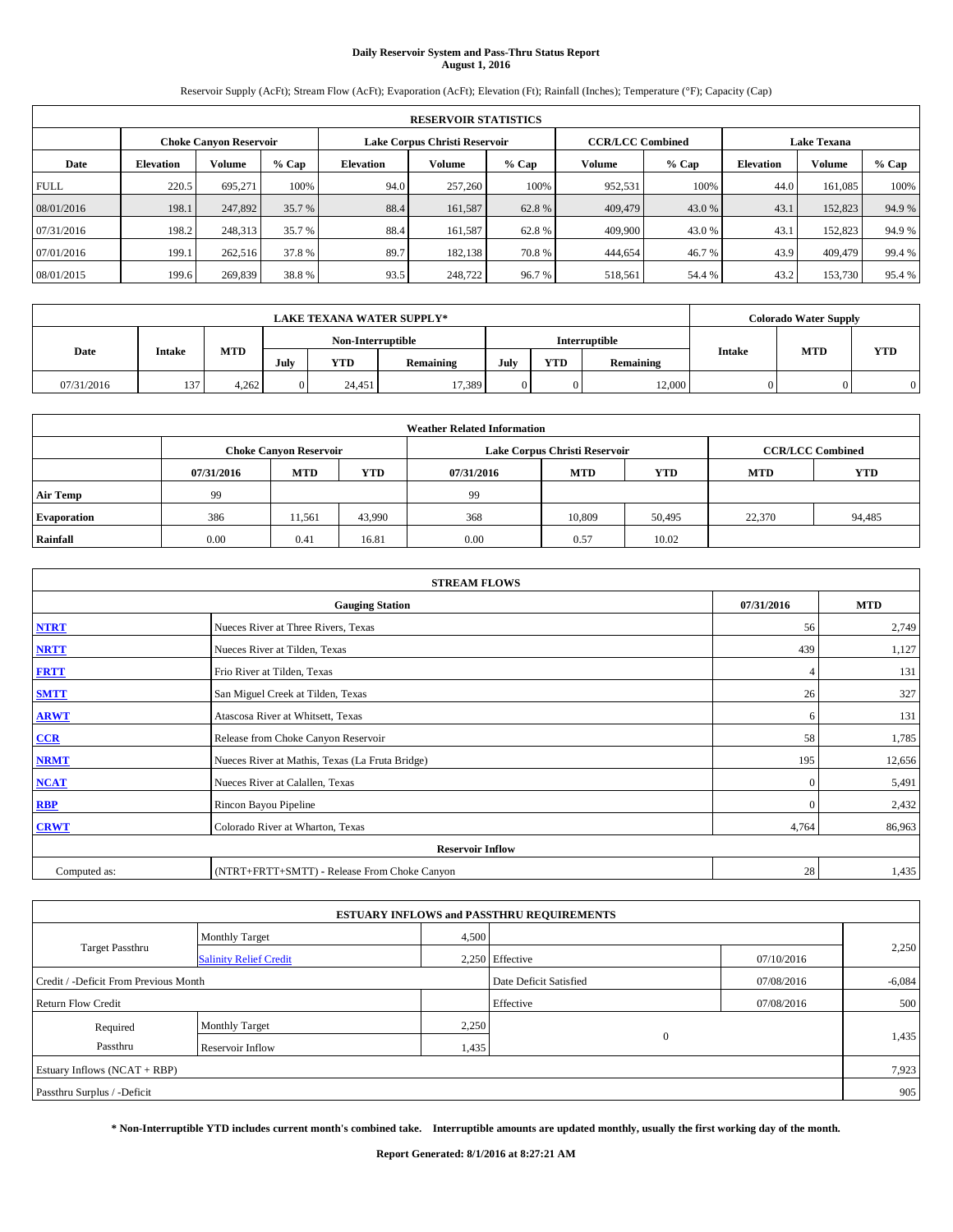# **Daily Reservoir System and Pass-Thru Status Report August 2, 2016**

Reservoir Supply (AcFt); Stream Flow (AcFt); Evaporation (AcFt); Elevation (Ft); Rainfall (Inches); Temperature (°F); Capacity (Cap)

|             | <b>RESERVOIR STATISTICS</b> |                               |        |           |                               |         |                         |         |                    |         |        |  |
|-------------|-----------------------------|-------------------------------|--------|-----------|-------------------------------|---------|-------------------------|---------|--------------------|---------|--------|--|
|             |                             | <b>Choke Canyon Reservoir</b> |        |           | Lake Corpus Christi Reservoir |         | <b>CCR/LCC Combined</b> |         | <b>Lake Texana</b> |         |        |  |
| Date        | <b>Elevation</b>            | <b>Volume</b>                 | % Cap  | Elevation | Volume                        | $%$ Cap | Volume                  | $%$ Cap | <b>Elevation</b>   | Volume  | % Cap  |  |
| <b>FULL</b> | 220.5                       | 695.271                       | 100%   | 94.0      | 257,260                       | 100%    | 952,531                 | 100%    | 44.0               | 161.085 | 100%   |  |
| 08/02/2016  | 198.2                       | 248,313                       | 35.7 % | 88.3      | 160,010                       | 62.2 %  | 408,323                 | 42.9 %  | 43.1               | 153,730 | 95.4%  |  |
| 08/01/2016  | 198.1                       | 247.892                       | 35.7 % | 88.4      | 161.587                       | 62.8%   | 409,479                 | 43.0 %  | 43.1               | 152,823 | 94.9%  |  |
| 07/02/2016  | 199.0                       | 260,583                       | 37.5 % | 89.6      | 180,817                       | 70.3 %  | 441,400                 | 46.3%   | 43.9               | 408,323 | 99.4%  |  |
| 08/02/2015  | 199.5                       | 268,492                       | 38.6%  | 93.5      | 248,360                       | 96.5%   | 516,852                 | 54.3 %  | 43.2               | 153,730 | 95.4 % |  |

|            | <b>LAKE TEXANA WATER SUPPLY*</b> |            |      |                   |           |      |                      |           |               |            | <b>Colorado Water Supply</b> |  |  |
|------------|----------------------------------|------------|------|-------------------|-----------|------|----------------------|-----------|---------------|------------|------------------------------|--|--|
|            |                                  |            |      | Non-Interruptible |           |      | <b>Interruptible</b> |           |               |            |                              |  |  |
| Date       | Intake                           | <b>MTD</b> | July | YTD               | Remaining | July | YTD                  | Remaining | <b>Intake</b> | <b>MTD</b> | <b>YTD</b>                   |  |  |
| 08/01/2016 | 137                              | 137        | 0    | 20,327            | 21,513    | 0.   |                      | 12,000    |               |            |                              |  |  |

| <b>Weather Related Information</b> |            |                               |            |            |                               |                         |            |            |  |  |  |
|------------------------------------|------------|-------------------------------|------------|------------|-------------------------------|-------------------------|------------|------------|--|--|--|
|                                    |            | <b>Choke Canyon Reservoir</b> |            |            | Lake Corpus Christi Reservoir | <b>CCR/LCC Combined</b> |            |            |  |  |  |
|                                    | 08/01/2016 | <b>MTD</b>                    | <b>YTD</b> | 08/01/2016 | <b>MTD</b>                    | <b>YTD</b>              | <b>MTD</b> | <b>YTD</b> |  |  |  |
| <b>Air Temp</b>                    | 100        |                               |            | -98        |                               |                         |            |            |  |  |  |
| <b>Evaporation</b>                 | 354        | 354                           | 44.344     | 330        | 330                           | 50,825                  | 684        | 95,169     |  |  |  |
| Rainfall                           | 0.00       | 0.00                          | 16.81      | 0.00       | 0.00                          | 10.02                   |            |            |  |  |  |

|                                                                                                                                                                                                                                                                                                                                                                                                                                                                                                                                                         | <b>STREAM FLOWS</b>                          |          |                |  |  |  |  |  |  |
|---------------------------------------------------------------------------------------------------------------------------------------------------------------------------------------------------------------------------------------------------------------------------------------------------------------------------------------------------------------------------------------------------------------------------------------------------------------------------------------------------------------------------------------------------------|----------------------------------------------|----------|----------------|--|--|--|--|--|--|
| <b>Gauging Station</b><br>08/01/2016<br><b>NTRT</b><br>Nueces River at Three Rivers, Texas<br><b>NRTT</b><br>Nueces River at Tilden, Texas<br><b>FRTT</b><br>Frio River at Tilden, Texas<br><b>SMTT</b><br>San Miguel Creek at Tilden, Texas<br><b>ARWT</b><br>Atascosa River at Whitsett, Texas<br>$CCR$<br>Release from Choke Canyon Reservoir<br><b>NRMT</b><br>Nueces River at Mathis, Texas (La Fruta Bridge)<br><b>NCAT</b><br>Nueces River at Calallen, Texas<br>RBP<br>Rincon Bayou Pipeline<br><b>CRWT</b><br>Colorado River at Wharton, Texas |                                              |          | <b>MTD</b>     |  |  |  |  |  |  |
|                                                                                                                                                                                                                                                                                                                                                                                                                                                                                                                                                         |                                              | 123      | 123            |  |  |  |  |  |  |
|                                                                                                                                                                                                                                                                                                                                                                                                                                                                                                                                                         |                                              | 969      | 969            |  |  |  |  |  |  |
|                                                                                                                                                                                                                                                                                                                                                                                                                                                                                                                                                         |                                              |          |                |  |  |  |  |  |  |
|                                                                                                                                                                                                                                                                                                                                                                                                                                                                                                                                                         |                                              | 9        | 9              |  |  |  |  |  |  |
|                                                                                                                                                                                                                                                                                                                                                                                                                                                                                                                                                         |                                              | 30       | 30             |  |  |  |  |  |  |
|                                                                                                                                                                                                                                                                                                                                                                                                                                                                                                                                                         |                                              | 58       | 58             |  |  |  |  |  |  |
|                                                                                                                                                                                                                                                                                                                                                                                                                                                                                                                                                         |                                              | 177      | 177            |  |  |  |  |  |  |
|                                                                                                                                                                                                                                                                                                                                                                                                                                                                                                                                                         |                                              | $\Omega$ | $\overline{0}$ |  |  |  |  |  |  |
|                                                                                                                                                                                                                                                                                                                                                                                                                                                                                                                                                         |                                              | $\Omega$ | $\overline{0}$ |  |  |  |  |  |  |
|                                                                                                                                                                                                                                                                                                                                                                                                                                                                                                                                                         |                                              | 3,573    | 3,573          |  |  |  |  |  |  |
|                                                                                                                                                                                                                                                                                                                                                                                                                                                                                                                                                         | <b>Reservoir Inflow</b>                      |          |                |  |  |  |  |  |  |
| Computed as:                                                                                                                                                                                                                                                                                                                                                                                                                                                                                                                                            | (NTRT+FRTT+SMTT) - Release From Choke Canyon | 75       | 75             |  |  |  |  |  |  |

| <b>ESTUARY INFLOWS and PASSTHRU REQUIREMENTS</b> |                               |                        |             |            |                |  |  |  |  |  |
|--------------------------------------------------|-------------------------------|------------------------|-------------|------------|----------------|--|--|--|--|--|
|                                                  | Monthly Target                | 5,000                  |             |            |                |  |  |  |  |  |
| <b>Target Passthru</b>                           | <b>Salinity Relief Credit</b> |                        | 0 Effective |            | 5,000          |  |  |  |  |  |
| Credit / -Deficit From Previous Month            |                               | Date Deficit Satisfied |             | 905        |                |  |  |  |  |  |
| <b>Return Flow Credit</b>                        |                               |                        | Effective   | 08/01/2016 | 500            |  |  |  |  |  |
| Required                                         | <b>Monthly Target</b>         | 5,000                  |             |            |                |  |  |  |  |  |
| Passthru                                         | Reservoir Inflow              | 75                     | $\theta$    |            | 75             |  |  |  |  |  |
| Estuary Inflows (NCAT + RBP)                     |                               |                        |             |            | $\overline{0}$ |  |  |  |  |  |
| Passthru Surplus / -Deficit                      |                               |                        |             |            | $\overline{0}$ |  |  |  |  |  |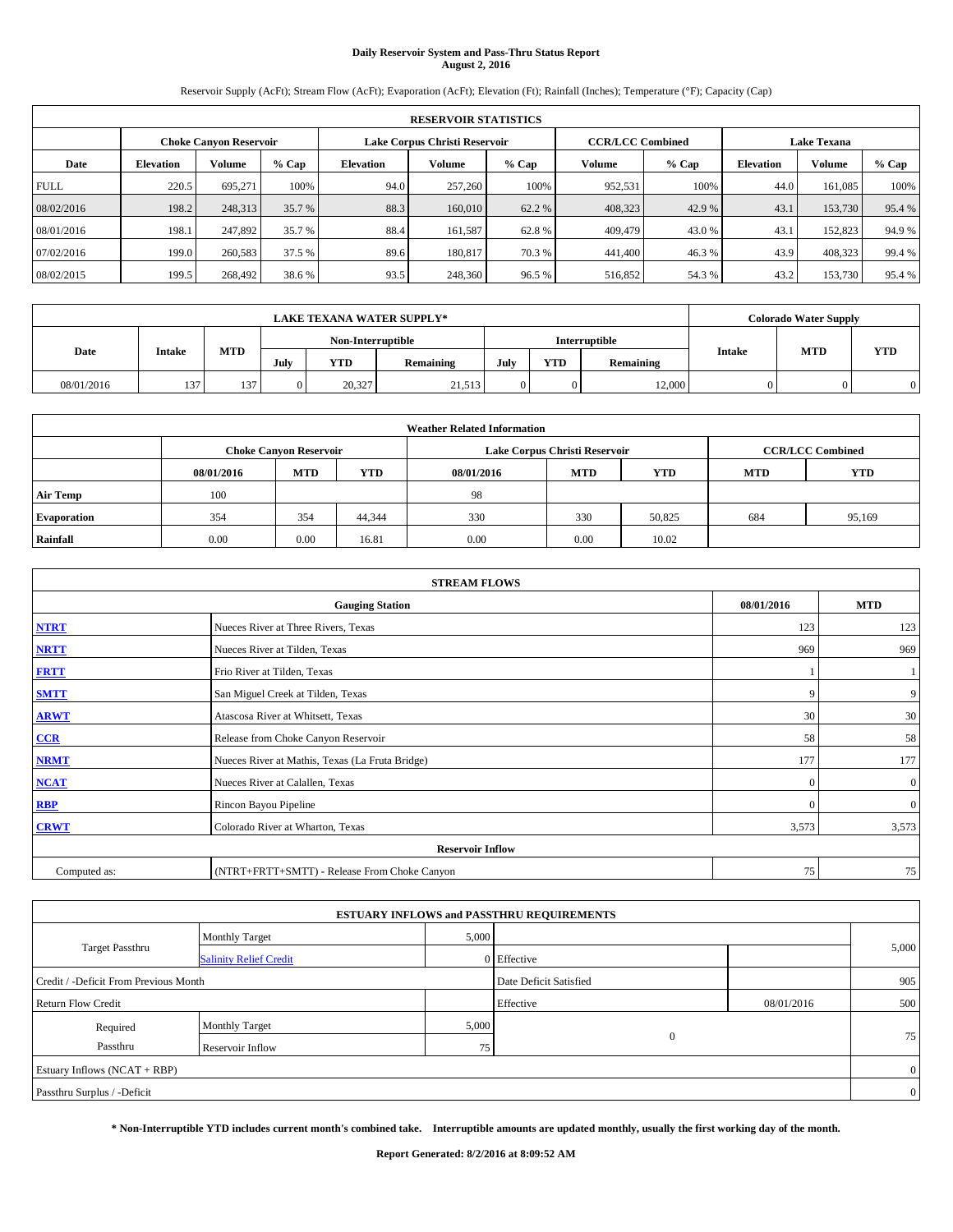# **Daily Reservoir System and Pass-Thru Status Report August 3, 2016**

Reservoir Supply (AcFt); Stream Flow (AcFt); Evaporation (AcFt); Elevation (Ft); Rainfall (Inches); Temperature (°F); Capacity (Cap)

|             | <b>RESERVOIR STATISTICS</b> |                               |        |           |                               |         |                         |         |                    |         |        |  |
|-------------|-----------------------------|-------------------------------|--------|-----------|-------------------------------|---------|-------------------------|---------|--------------------|---------|--------|--|
|             |                             | <b>Choke Canyon Reservoir</b> |        |           | Lake Corpus Christi Reservoir |         | <b>CCR/LCC Combined</b> |         | <b>Lake Texana</b> |         |        |  |
| Date        | <b>Elevation</b>            | <b>Volume</b>                 | % Cap  | Elevation | Volume                        | $%$ Cap | Volume                  | $%$ Cap | <b>Elevation</b>   | Volume  | % Cap  |  |
| <b>FULL</b> | 220.5                       | 695.271                       | 100%   | 94.0      | 257,260                       | 100%    | 952,531                 | 100%    | 44.0               | 161.085 | 100%   |  |
| 08/03/2016  | 198.1                       | 248,172                       | 35.7 % | 88.3      | 160,167                       | 62.3 %  | 408,339                 | 42.9 %  | 43.1               | 152,823 | 94.9%  |  |
| 08/02/2016  | 198.2                       | 248,313                       | 35.7 % | 88.3      | 160,010                       | 62.2%   | 408,323                 | 42.9 %  | 43.2               | 153,730 | 95.4 % |  |
| 07/03/2016  | 199.0                       | 259,995                       | 37.4 % | 89.5      | 179,171                       | 69.6 %  | 439,166                 | 46.1 %  | 43.9               | 408,339 | 99.4%  |  |
| 08/03/2015  | 199.6                       | 268,790                       | 38.7 % | 93.5      | 247,638                       | 96.3%   | 516,428                 | 54.2 %  | 43.2               | 153,730 | 95.4 % |  |

|            | <b>LAKE TEXANA WATER SUPPLY*</b> |            |                   |            |           |               |          |           |               |            | <b>Colorado Water Supply</b> |  |  |
|------------|----------------------------------|------------|-------------------|------------|-----------|---------------|----------|-----------|---------------|------------|------------------------------|--|--|
|            |                                  |            | Non-Interruptible |            |           | Interruptible |          |           |               |            |                              |  |  |
| Date       | Intake                           | <b>MTD</b> | July              | <b>YTD</b> | Remaining | July          | YTD      | Remaining | <b>Intake</b> | <b>MTD</b> | <b>YTD</b>                   |  |  |
| 08/02/2016 | 137                              | 274        | 3.956             | 24.420     | 17,420    | 0             | $\Omega$ | 12,000    |               |            |                              |  |  |

| <b>Weather Related Information</b> |            |                               |            |            |                               |                         |            |            |  |
|------------------------------------|------------|-------------------------------|------------|------------|-------------------------------|-------------------------|------------|------------|--|
|                                    |            | <b>Choke Canyon Reservoir</b> |            |            | Lake Corpus Christi Reservoir | <b>CCR/LCC Combined</b> |            |            |  |
|                                    | 08/02/2016 | <b>MTD</b>                    | <b>YTD</b> | 08/02/2016 | <b>MTD</b>                    | <b>YTD</b>              | <b>MTD</b> | <b>YTD</b> |  |
| <b>Air Temp</b>                    | 99         |                               |            | -99        |                               |                         |            |            |  |
| <b>Evaporation</b>                 | 346        | 700                           | 44,690     | 321        | 651                           | 51.146                  | 1,351      | 95,836     |  |
| Rainfall                           | 0.00       | 0.00                          | 16.81      | 0.00       | 0.00                          | 10.02                   |            |            |  |

| <b>STREAM FLOWS</b> |                                                 |            |                |  |  |  |  |  |  |
|---------------------|-------------------------------------------------|------------|----------------|--|--|--|--|--|--|
|                     | 08/02/2016                                      | <b>MTD</b> |                |  |  |  |  |  |  |
| <b>NTRT</b>         | Nueces River at Three Rivers, Texas             | 838        | 961            |  |  |  |  |  |  |
| <b>NRTT</b>         | Nueces River at Tilden, Texas                   | 1,058      | 2,027          |  |  |  |  |  |  |
| <b>FRTT</b>         | Frio River at Tilden, Texas                     | $\Omega$   |                |  |  |  |  |  |  |
| <b>SMTT</b>         | San Miguel Creek at Tilden, Texas               | 3          | 13             |  |  |  |  |  |  |
| <b>ARWT</b>         | Atascosa River at Whitsett, Texas               | 19         | 49             |  |  |  |  |  |  |
| $CCR$               | Release from Choke Canyon Reservoir             | 58         | 115            |  |  |  |  |  |  |
| <b>NRMT</b>         | Nueces River at Mathis, Texas (La Fruta Bridge) | 173        | 349            |  |  |  |  |  |  |
| <b>NCAT</b>         | Nueces River at Calallen, Texas                 | $\Omega$   | $\overline{0}$ |  |  |  |  |  |  |
| RBP                 | Rincon Bayou Pipeline                           | $\Omega$   | $\overline{0}$ |  |  |  |  |  |  |
| <b>CRWT</b>         | Colorado River at Wharton, Texas                | 2,541      | 6,114          |  |  |  |  |  |  |
|                     | <b>Reservoir Inflow</b>                         |            |                |  |  |  |  |  |  |
| Computed as:        | (NTRT+FRTT+SMTT) - Release From Choke Canyon    | 784        | 859            |  |  |  |  |  |  |

|                                       |                               |       | <b>ESTUARY INFLOWS and PASSTHRU REQUIREMENTS</b> |            |       |  |  |  |
|---------------------------------------|-------------------------------|-------|--------------------------------------------------|------------|-------|--|--|--|
|                                       | <b>Monthly Target</b>         | 5,000 |                                                  |            |       |  |  |  |
| <b>Target Passthru</b>                | <b>Salinity Relief Credit</b> |       | 0 Effective                                      |            | 5,000 |  |  |  |
| Credit / -Deficit From Previous Month |                               |       | Date Deficit Satisfied                           |            | 905   |  |  |  |
| <b>Return Flow Credit</b>             |                               |       | Effective                                        | 08/01/2016 | 500   |  |  |  |
| Required                              | <b>Monthly Target</b>         | 5,000 |                                                  |            |       |  |  |  |
| Passthru                              | Reservoir Inflow              | 859   | $\theta$                                         |            | 859   |  |  |  |
| Estuary Inflows (NCAT + RBP)          |                               |       |                                                  |            |       |  |  |  |
| Passthru Surplus / -Deficit           |                               |       |                                                  |            | 546   |  |  |  |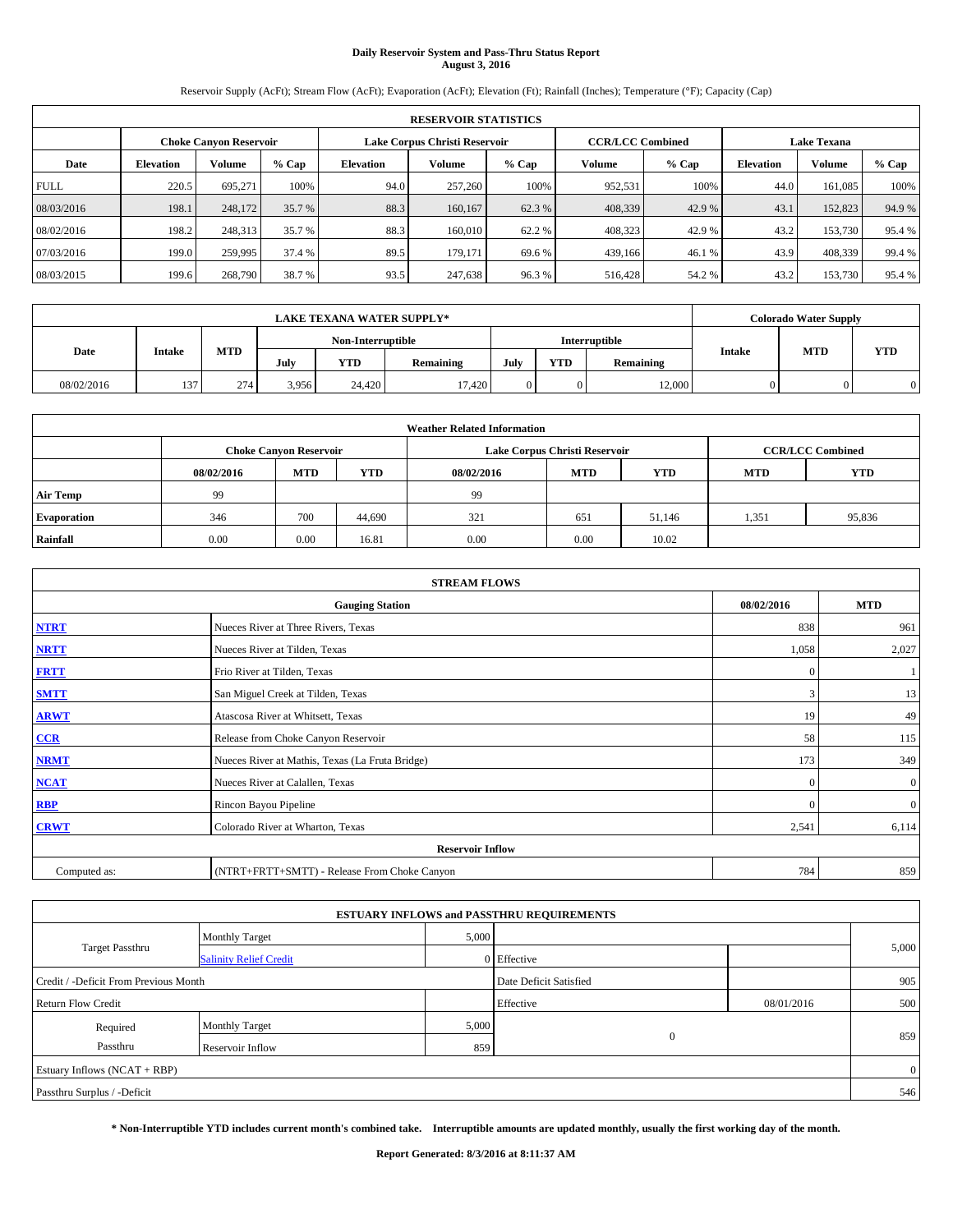# **Daily Reservoir System and Pass-Thru Status Report August 4, 2016**

Reservoir Supply (AcFt); Stream Flow (AcFt); Evaporation (AcFt); Elevation (Ft); Rainfall (Inches); Temperature (°F); Capacity (Cap)

| <b>RESERVOIR STATISTICS</b> |                  |                               |        |           |                               |        |                         |         |                    |               |        |
|-----------------------------|------------------|-------------------------------|--------|-----------|-------------------------------|--------|-------------------------|---------|--------------------|---------------|--------|
|                             |                  | <b>Choke Canyon Reservoir</b> |        |           | Lake Corpus Christi Reservoir |        | <b>CCR/LCC Combined</b> |         | <b>Lake Texana</b> |               |        |
| Date                        | <b>Elevation</b> | <b>Volume</b>                 | % Cap  | Elevation | Volume                        | % Cap  | Volume                  | $%$ Cap | <b>Elevation</b>   | <b>Volume</b> | % Cap  |
| <b>FULL</b>                 | 220.5            | 695,271                       | 100%   | 94.0      | 257,260                       | 100%   | 952.531                 | 100%    | 44.0               | 161,085       | 100%   |
| 08/04/2016                  | 198.1            | 247,612                       | 35.6 % | 88.4      | 160,640                       | 62.4 % | 408,252                 | 42.9 %  | 43.0               | 151.919       | 94.3%  |
| 08/03/2016                  | 198.1            | 248,172                       | 35.7 % | 88.3      | 160,167                       | 62.3 % | 408.339                 | 42.9 %  | 43.1               | 152,823       | 94.9 % |
| 07/04/2016                  | 198.9            | 259,702                       | 37.4 % | 89.4      | 177,693                       | 69.1 % | 437,395                 | 45.9%   | 43.9               | 408.252       | 99.4 % |
| 08/04/2015                  | 199.4            | 266,832                       | 38.4 % | 93.4      | 246,555                       | 95.8%  | 513,387                 | 53.9%   | 43.2               | 153,730       | 95.4 % |

| <b>LAKE TEXANA WATER SUPPLY*</b> |        |            |       |                   |                  |      |            |               |               | <b>Colorado Water Supply</b> |            |
|----------------------------------|--------|------------|-------|-------------------|------------------|------|------------|---------------|---------------|------------------------------|------------|
|                                  |        |            |       | Non-Interruptible |                  |      |            | Interruptible |               |                              |            |
| Date                             | Intake | <b>MTD</b> | July  | <b>YTD</b>        | <b>Remaining</b> | July | <b>YTD</b> | Remaining     | <b>Intake</b> | <b>MTD</b>                   | <b>YTD</b> |
| 08/03/2016                       | 137    | -411       | 3.956 | 24.556            | 17.284           |      | 0          | 12,000        |               |                              |            |

| <b>Weather Related Information</b> |            |                               |            |            |                               |                         |            |            |  |
|------------------------------------|------------|-------------------------------|------------|------------|-------------------------------|-------------------------|------------|------------|--|
|                                    |            | <b>Choke Canyon Reservoir</b> |            |            | Lake Corpus Christi Reservoir | <b>CCR/LCC Combined</b> |            |            |  |
|                                    | 08/03/2016 | <b>MTD</b>                    | <b>YTD</b> | 08/03/2016 | <b>MTD</b>                    | <b>YTD</b>              | <b>MTD</b> | <b>YTD</b> |  |
| <b>Air Temp</b>                    | 100        |                               |            | -98        |                               |                         |            |            |  |
| <b>Evaporation</b>                 | 370        | 1,070                         | 45,060     | 367        | 1,018                         | 51,513                  | 2,088      | 96,573     |  |
| Rainfall                           | 0.00       | 0.00                          | 16.81      | 0.00       | 0.00                          | 10.02                   |            |            |  |

| <b>STREAM FLOWS</b> |                                                 |            |                |  |  |  |  |  |  |
|---------------------|-------------------------------------------------|------------|----------------|--|--|--|--|--|--|
|                     | 08/03/2016                                      | <b>MTD</b> |                |  |  |  |  |  |  |
| <b>NTRT</b>         | Nueces River at Three Rivers, Texas             | 996        | 1,957          |  |  |  |  |  |  |
| <b>NRTT</b>         | Nueces River at Tilden, Texas                   | 359        | 2,386          |  |  |  |  |  |  |
| <b>FRTT</b>         | Frio River at Tilden, Texas                     | $\bf{0}$   |                |  |  |  |  |  |  |
| <b>SMTT</b>         | San Miguel Creek at Tilden, Texas               |            | 14             |  |  |  |  |  |  |
| <b>ARWT</b>         | Atascosa River at Whitsett, Texas               | 10         | 59             |  |  |  |  |  |  |
| $CCR$               | Release from Choke Canyon Reservoir             | 58         | 173            |  |  |  |  |  |  |
| <b>NRMT</b>         | Nueces River at Mathis, Texas (La Fruta Bridge) | 191        | 540            |  |  |  |  |  |  |
| <b>NCAT</b>         | Nueces River at Calallen, Texas                 | $\Omega$   | $\overline{0}$ |  |  |  |  |  |  |
| RBP                 | Rincon Bayou Pipeline                           | $\Omega$   | $\overline{0}$ |  |  |  |  |  |  |
| <b>CRWT</b>         | Colorado River at Wharton, Texas                | 2,045      | 8,158          |  |  |  |  |  |  |
|                     | <b>Reservoir Inflow</b>                         |            |                |  |  |  |  |  |  |
| Computed as:        | 940                                             | 1,799      |                |  |  |  |  |  |  |

|                                       |                               |       | <b>ESTUARY INFLOWS and PASSTHRU REQUIREMENTS</b> |            |                |
|---------------------------------------|-------------------------------|-------|--------------------------------------------------|------------|----------------|
|                                       | <b>Monthly Target</b>         | 5,000 |                                                  |            |                |
| <b>Target Passthru</b>                | <b>Salinity Relief Credit</b> |       | 0 Effective                                      |            | 5,000          |
| Credit / -Deficit From Previous Month |                               |       | Date Deficit Satisfied                           |            | 905            |
| <b>Return Flow Credit</b>             |                               |       | Effective                                        | 08/01/2016 | 500            |
| Required                              | <b>Monthly Target</b>         | 5,000 |                                                  |            |                |
| Passthru                              | Reservoir Inflow              | 1,799 | $\theta$                                         |            | 1,799          |
| Estuary Inflows (NCAT + RBP)          |                               |       |                                                  |            | $\overline{0}$ |
| Passthru Surplus / -Deficit           |                               |       |                                                  |            | $-394$         |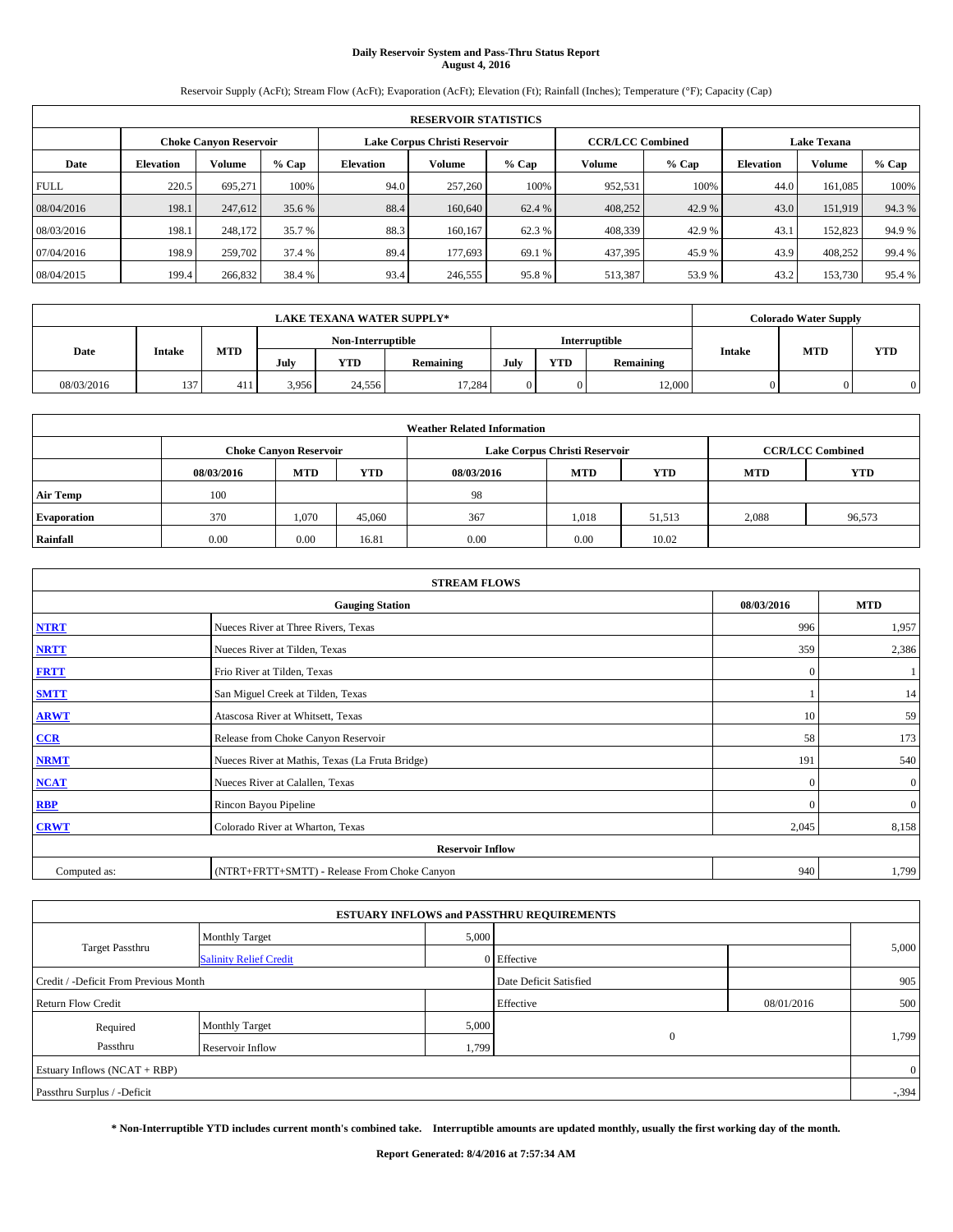# **Daily Reservoir System and Pass-Thru Status Report August 5, 2016**

Reservoir Supply (AcFt); Stream Flow (AcFt); Evaporation (AcFt); Elevation (Ft); Rainfall (Inches); Temperature (°F); Capacity (Cap)

| <b>RESERVOIR STATISTICS</b> |                  |                               |        |           |                               |        |                         |         |                    |               |        |
|-----------------------------|------------------|-------------------------------|--------|-----------|-------------------------------|--------|-------------------------|---------|--------------------|---------------|--------|
|                             |                  | <b>Choke Canyon Reservoir</b> |        |           | Lake Corpus Christi Reservoir |        | <b>CCR/LCC Combined</b> |         | <b>Lake Texana</b> |               |        |
| Date                        | <b>Elevation</b> | <b>Volume</b>                 | % Cap  | Elevation | Volume                        | % Cap  | Volume                  | $%$ Cap | <b>Elevation</b>   | <b>Volume</b> | % Cap  |
| <b>FULL</b>                 | 220.5            | 695,271                       | 100%   | 94.0      | 257,260                       | 100%   | 952.531                 | 100%    | 44.0               | 161,085       | 100%   |
| 08/05/2016                  | 198.1            | 247,332                       | 35.6 % | 88.4      | 160,640                       | 62.4 % | 407,972                 | 42.8%   | 43.0               | 151.919       | 94.3%  |
| 08/04/2016                  | 198.1            | 247.612                       | 35.6 % | 88.4      | 160,640                       | 62.4 % | 408.252                 | 42.9 %  | 43.0               | 151.919       | 94.3 % |
| 07/05/2016                  | 198.9            | 259.114                       | 37.3 % | 89.3      | 176,057                       | 68.4 % | 435.171                 | 45.7 %  | 43.9               | 407.972       | 99.4 % |
| 08/05/2015                  | 199.4            | 266,832                       | 38.4 % | 93.4      | 246,375                       | 95.8%  | 513,207                 | 53.9%   | 43.0               | 151,919       | 94.3%  |

| <b>LAKE TEXANA WATER SUPPLY*</b> |        |            |       |                   |                  |      |            |               |                             | <b>Colorado Water Supply</b> |            |
|----------------------------------|--------|------------|-------|-------------------|------------------|------|------------|---------------|-----------------------------|------------------------------|------------|
|                                  |        |            |       | Non-Interruptible |                  |      |            | Interruptible |                             |                              |            |
| Date                             | Intake | <b>MTD</b> | July  | <b>YTD</b>        | <b>Remaining</b> | July | <b>YTD</b> | Remaining     | <b>Intake</b><br><b>MTD</b> |                              | <b>YTD</b> |
| 08/04/2016                       | 136    | 548        | 3.956 | 24,693            | 17.147           |      |            | 12,000        |                             |                              |            |

| <b>Weather Related Information</b> |            |                               |            |            |                               |                         |            |            |  |
|------------------------------------|------------|-------------------------------|------------|------------|-------------------------------|-------------------------|------------|------------|--|
|                                    |            | <b>Choke Canyon Reservoir</b> |            |            | Lake Corpus Christi Reservoir | <b>CCR/LCC Combined</b> |            |            |  |
|                                    | 08/04/2016 | <b>MTD</b>                    | <b>YTD</b> | 08/04/2016 | <b>MTD</b>                    | <b>YTD</b>              | <b>MTD</b> | <b>YTD</b> |  |
| <b>Air Temp</b>                    | 100        |                               |            | -99        |                               |                         |            |            |  |
| <b>Evaporation</b>                 | 361        | 1,431                         | 45.421     | 211        | 1,229                         | 51.724                  | 2,660      | 97,145     |  |
| Rainfall                           | 0.00       | 0.00                          | 16.81      | 0.00       | 0.00                          | 10.02                   |            |            |  |

| <b>STREAM FLOWS</b> |                                                 |              |              |  |  |  |  |  |  |
|---------------------|-------------------------------------------------|--------------|--------------|--|--|--|--|--|--|
|                     | 08/04/2016                                      | <b>MTD</b>   |              |  |  |  |  |  |  |
| <b>NTRT</b>         | Nueces River at Three Rivers, Texas             | 518          | 2,475        |  |  |  |  |  |  |
| <b>NRTT</b>         | Nueces River at Tilden, Texas                   | 95           | 2,481        |  |  |  |  |  |  |
| <b>FRTT</b>         | Frio River at Tilden, Texas                     | $\mathbf{0}$ |              |  |  |  |  |  |  |
| <b>SMTT</b>         | San Miguel Creek at Tilden, Texas               | $\mathbf{0}$ | 14           |  |  |  |  |  |  |
| <b>ARWT</b>         | Atascosa River at Whitsett, Texas               | 6            | 65           |  |  |  |  |  |  |
| $CCR$               | Release from Choke Canyon Reservoir             | 58           | 230          |  |  |  |  |  |  |
| <b>NRMT</b>         | Nueces River at Mathis, Texas (La Fruta Bridge) | 214          | 754          |  |  |  |  |  |  |
| <b>NCAT</b>         | Nueces River at Calallen, Texas                 | $\Omega$     | $\mathbf{0}$ |  |  |  |  |  |  |
| RBP                 | Rincon Bayou Pipeline                           | $\mathbf{0}$ | $\mathbf{0}$ |  |  |  |  |  |  |
| <b>CRWT</b>         | Colorado River at Wharton, Texas                | 1,594        | 9,752        |  |  |  |  |  |  |
|                     | <b>Reservoir Inflow</b>                         |              |              |  |  |  |  |  |  |
| Computed as:        | 461                                             | 2,260        |              |  |  |  |  |  |  |

| <b>ESTUARY INFLOWS and PASSTHRU REQUIREMENTS</b> |                               |       |                        |            |         |  |  |  |  |  |
|--------------------------------------------------|-------------------------------|-------|------------------------|------------|---------|--|--|--|--|--|
|                                                  | <b>Monthly Target</b>         | 5,000 |                        |            |         |  |  |  |  |  |
| <b>Target Passthru</b>                           | <b>Salinity Relief Credit</b> |       | 0 Effective            |            | 5,000   |  |  |  |  |  |
| Credit / -Deficit From Previous Month            |                               |       | Date Deficit Satisfied |            | 905     |  |  |  |  |  |
| <b>Return Flow Credit</b>                        |                               |       | Effective              | 08/01/2016 | 500     |  |  |  |  |  |
| Required                                         | <b>Monthly Target</b>         | 5,000 |                        |            |         |  |  |  |  |  |
| Passthru                                         | Reservoir Inflow              | 2,260 | $\theta$               |            | 2,260   |  |  |  |  |  |
| Estuary Inflows (NCAT + RBP)                     |                               |       |                        |            |         |  |  |  |  |  |
| Passthru Surplus / -Deficit                      |                               |       |                        |            | $-.855$ |  |  |  |  |  |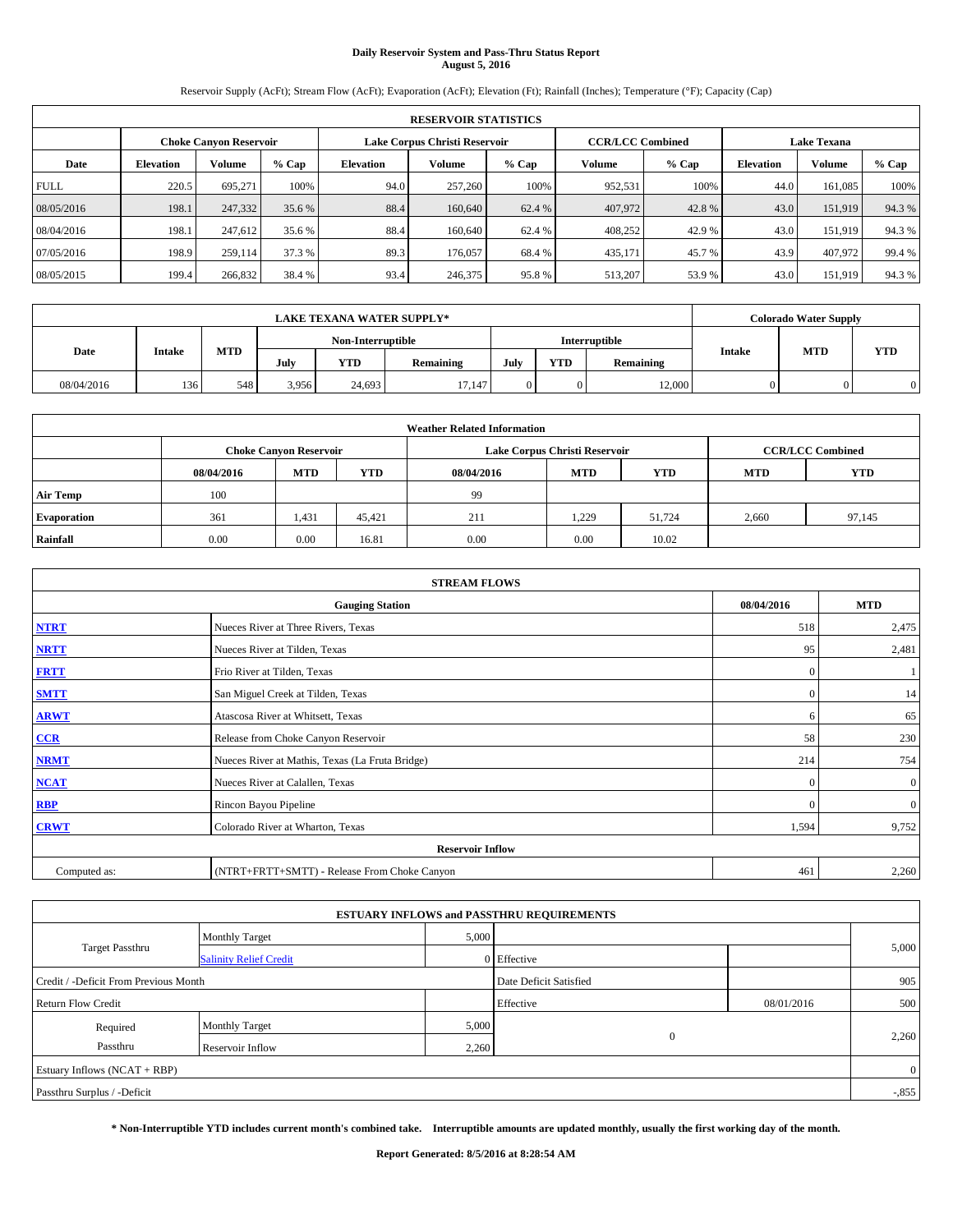# **Daily Reservoir System and Pass-Thru Status Report August 6, 2016**

Reservoir Supply (AcFt); Stream Flow (AcFt); Evaporation (AcFt); Elevation (Ft); Rainfall (Inches); Temperature (°F); Capacity (Cap)

| <b>RESERVOIR STATISTICS</b> |                  |                               |        |           |                               |         |                                               |         |                  |         |       |
|-----------------------------|------------------|-------------------------------|--------|-----------|-------------------------------|---------|-----------------------------------------------|---------|------------------|---------|-------|
|                             |                  | <b>Choke Canyon Reservoir</b> |        |           | Lake Corpus Christi Reservoir |         | <b>Lake Texana</b><br><b>CCR/LCC Combined</b> |         |                  |         |       |
| Date                        | <b>Elevation</b> | Volume                        | % Cap  | Elevation | Volume                        | $%$ Cap | Volume                                        | $%$ Cap | <b>Elevation</b> | Volume  | % Cap |
| <b>FULL</b>                 | 220.5            | 695.271                       | 100%   | 94.0      | 257,260                       | 100%    | 952,531                                       | 100%    | 44.0             | 161.085 | 100%  |
| 08/06/2016                  | 198.0            | 246,352                       | 35.4 % | 88.3      | 160,010                       | 62.2 %  | 406,362                                       | 42.7 %  | 42.9             | 151,018 | 93.8% |
| 08/05/2016                  | 198.1            | 247.332                       | 35.6 % | 88.4      | 160,640                       | 62.4 %  | 407.972                                       | 42.8%   | 43.0             | 151.919 | 94.3% |
| 07/06/2016                  | 198.9            | 258,526                       | 37.2 % | 89.3      | 174,915                       | 68.0%   | 433.441                                       | 45.5 %  | 43.8             | 406.362 | 98.8% |
| 08/06/2015                  | 199.4            | 266,081                       | 38.3%  | 93.4      | 245,834                       | 95.6%   | 511,915                                       | 53.7 %  | 43.0             | 151,919 | 94.3% |

|            | LAKE TEXANA WATER SUPPLY* |     |                   |            |           |                      |            |           |               | <b>Colorado Water Supply</b> |            |
|------------|---------------------------|-----|-------------------|------------|-----------|----------------------|------------|-----------|---------------|------------------------------|------------|
|            |                           |     | Non-Interruptible |            |           | <b>Interruptible</b> |            |           |               |                              |            |
| Date       | Intake                    | MTD | July              | <b>YTD</b> | Remaining | July                 | <b>YTD</b> | Remaining | <b>Intake</b> | <b>MTD</b>                   | <b>YTD</b> |
| 08/05/2016 | 136                       | 684 | 3.956             | 24,829     | 17,011    |                      | 0          | 12,000    |               |                              |            |

| <b>Weather Related Information</b> |            |                                                                                  |        |      |                               |        |                         |        |  |  |
|------------------------------------|------------|----------------------------------------------------------------------------------|--------|------|-------------------------------|--------|-------------------------|--------|--|--|
|                                    |            | <b>Choke Canyon Reservoir</b>                                                    |        |      | Lake Corpus Christi Reservoir |        | <b>CCR/LCC Combined</b> |        |  |  |
|                                    | 08/05/2016 | <b>YTD</b><br><b>MTD</b><br><b>MTD</b><br>08/05/2016<br><b>YTD</b><br><b>MTD</b> |        |      |                               |        |                         |        |  |  |
| <b>Air Temp</b>                    | 101        |                                                                                  |        | 100  |                               |        |                         |        |  |  |
| <b>Evaporation</b>                 | 368        | 1,799                                                                            | 45.789 | 376  | 1,605                         | 52,100 | 3,404                   | 97,889 |  |  |
| Rainfall                           | 0.00       | 0.00                                                                             | 16.81  | 0.00 | 0.00                          | 10.02  |                         |        |  |  |

| <b>STREAM FLOWS</b> |                                                 |              |              |  |  |  |  |  |  |
|---------------------|-------------------------------------------------|--------------|--------------|--|--|--|--|--|--|
|                     | <b>Gauging Station</b>                          | 08/05/2016   | <b>MTD</b>   |  |  |  |  |  |  |
| <b>NTRT</b>         | Nueces River at Three Rivers, Texas             | 204          | 2,680        |  |  |  |  |  |  |
| <b>NRTT</b>         | Nueces River at Tilden, Texas                   | 40           | 2,521        |  |  |  |  |  |  |
| <b>FRTT</b>         | Frio River at Tilden, Texas                     | $\mathbf{0}$ |              |  |  |  |  |  |  |
| <b>SMTT</b>         | San Miguel Creek at Tilden, Texas               | $\mathbf{0}$ | 14           |  |  |  |  |  |  |
| <b>ARWT</b>         | Atascosa River at Whitsett, Texas               |              | 69           |  |  |  |  |  |  |
| $CCR$               | Release from Choke Canyon Reservoir             | 58           | 288          |  |  |  |  |  |  |
| <b>NRMT</b>         | Nueces River at Mathis, Texas (La Fruta Bridge) | 238          | 993          |  |  |  |  |  |  |
| <b>NCAT</b>         | Nueces River at Calallen, Texas                 | $\mathbf{0}$ | $\mathbf{0}$ |  |  |  |  |  |  |
| RBP                 | Rincon Bayou Pipeline                           | $\Omega$     | $\mathbf{0}$ |  |  |  |  |  |  |
| <b>CRWT</b>         | Colorado River at Wharton, Texas                | 1,278        | 11,031       |  |  |  |  |  |  |
|                     | <b>Reservoir Inflow</b>                         |              |              |  |  |  |  |  |  |
| Computed as:        | (NTRT+FRTT+SMTT) - Release From Choke Canyon    |              |              |  |  |  |  |  |  |

| <b>ESTUARY INFLOWS and PASSTHRU REQUIREMENTS</b> |                               |           |                        |     |       |  |  |  |  |  |
|--------------------------------------------------|-------------------------------|-----------|------------------------|-----|-------|--|--|--|--|--|
|                                                  | <b>Monthly Target</b>         | 5,000     |                        |     |       |  |  |  |  |  |
| <b>Target Passthru</b>                           | <b>Salinity Relief Credit</b> |           | 0 Effective            |     | 5,000 |  |  |  |  |  |
| Credit / -Deficit From Previous Month            |                               |           | Date Deficit Satisfied |     | 905   |  |  |  |  |  |
| <b>Return Flow Credit</b>                        |                               | Effective | 08/01/2016             | 500 |       |  |  |  |  |  |
| Required                                         | <b>Monthly Target</b>         | 5,000     |                        |     |       |  |  |  |  |  |
| Passthru                                         | Reservoir Inflow              | 2,407     | $\Omega$               |     | 2,407 |  |  |  |  |  |
| Estuary Inflows (NCAT + RBP)                     |                               |           |                        |     |       |  |  |  |  |  |
| Passthru Surplus / -Deficit                      |                               |           |                        |     |       |  |  |  |  |  |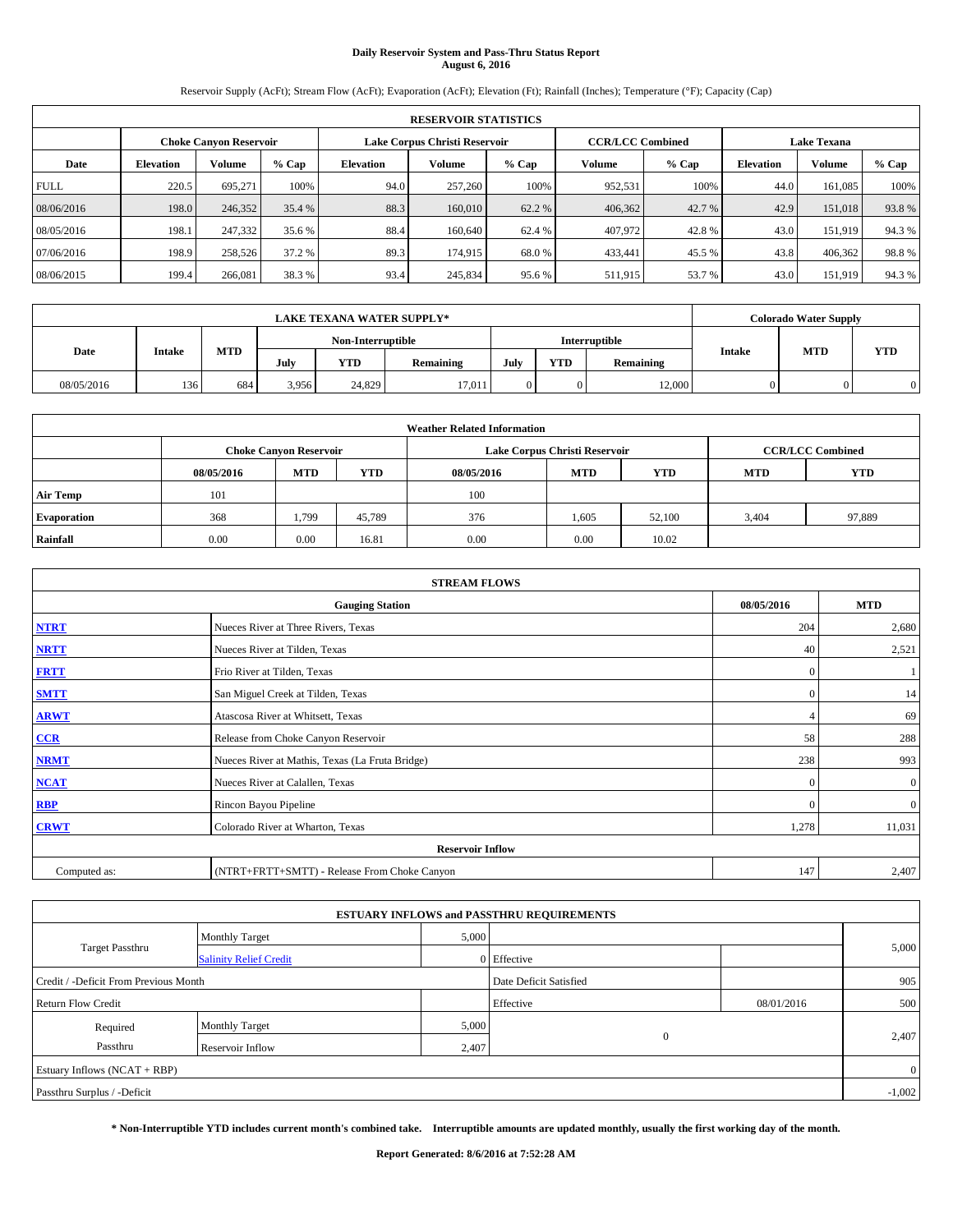# **Daily Reservoir System and Pass-Thru Status Report August 7, 2016**

Reservoir Supply (AcFt); Stream Flow (AcFt); Evaporation (AcFt); Elevation (Ft); Rainfall (Inches); Temperature (°F); Capacity (Cap)

| <b>RESERVOIR STATISTICS</b> |                               |               |        |           |                               |        |                                               |         |                  |               |       |
|-----------------------------|-------------------------------|---------------|--------|-----------|-------------------------------|--------|-----------------------------------------------|---------|------------------|---------------|-------|
|                             | <b>Choke Canyon Reservoir</b> |               |        |           | Lake Corpus Christi Reservoir |        | <b>Lake Texana</b><br><b>CCR/LCC Combined</b> |         |                  |               |       |
| Date                        | <b>Elevation</b>              | <b>Volume</b> | % Cap  | Elevation | Volume                        | % Cap  | Volume                                        | $%$ Cap | <b>Elevation</b> | <b>Volume</b> | % Cap |
| <b>FULL</b>                 | 220.5                         | 695,271       | 100%   | 94.0      | 257,260                       | 100%   | 952.531                                       | 100%    | 44.0             | 161,085       | 100%  |
| 08/07/2016                  | 198.0                         | 246,212       | 35.4 % | 88.3      | 159,538                       | 62.0 % | 405,750                                       | 42.6 %  | 42.9             | 151,018       | 93.8% |
| 08/06/2016                  | 198.0                         | 246,352       | 35.4 % | 88.3      | 160,010                       | 62.2 % | 406,362                                       | 42.7 %  | 42.9             | 151,018       | 93.8% |
| 07/07/2016                  | 198.8                         | 258,233       | 37.1 % | 89.2      | 174,426                       | 67.8%  | 432.659                                       | 45.4 %  | 43.7             | 405,750       | 98.3% |
| 08/07/2015                  | 199.4                         | 266,081       | 38.3%  | 93.3      | 244,934                       | 95.2%  | 511,015                                       | 53.6 %  | 43.0             | 151,919       | 94.3% |

|            | <b>LAKE TEXANA WATER SUPPLY*</b> |                   |       |            |                  |      |            |           |                             | <b>Colorado Water Supply</b> |  |
|------------|----------------------------------|-------------------|-------|------------|------------------|------|------------|-----------|-----------------------------|------------------------------|--|
|            |                                  | Non-Interruptible |       |            | Interruptible    |      |            |           |                             |                              |  |
| Date       | Intake                           | <b>MTD</b>        | July  | <b>YTD</b> | <b>Remaining</b> | July | <b>YTD</b> | Remaining | <b>Intake</b><br><b>MTD</b> | <b>YTD</b>                   |  |
| 08/06/2016 | 136                              | 820               | 3.956 | 24.965     | 16.875           |      |            | 12,000    |                             |                              |  |

| <b>Weather Related Information</b> |            |                                                                                  |        |      |                               |        |                         |        |  |  |
|------------------------------------|------------|----------------------------------------------------------------------------------|--------|------|-------------------------------|--------|-------------------------|--------|--|--|
|                                    |            | <b>Choke Canyon Reservoir</b>                                                    |        |      | Lake Corpus Christi Reservoir |        | <b>CCR/LCC Combined</b> |        |  |  |
|                                    | 08/06/2016 | <b>YTD</b><br><b>MTD</b><br><b>MTD</b><br>08/06/2016<br><b>YTD</b><br><b>MTD</b> |        |      |                               |        |                         |        |  |  |
| <b>Air Temp</b>                    | 101        |                                                                                  |        | 100  |                               |        |                         |        |  |  |
| <b>Evaporation</b>                 | 327        | 2,126                                                                            | 46.116 | 375  | 1.980                         | 52,475 | 4,106                   | 98,591 |  |  |
| Rainfall                           | 0.00       | 0.00                                                                             | 16.81  | 0.00 | 0.00                          | 10.02  |                         |        |  |  |

| <b>STREAM FLOWS</b> |                                                 |              |              |  |  |  |  |  |  |
|---------------------|-------------------------------------------------|--------------|--------------|--|--|--|--|--|--|
|                     | <b>Gauging Station</b>                          | 08/06/2016   | <b>MTD</b>   |  |  |  |  |  |  |
| <b>NTRT</b>         | Nueces River at Three Rivers, Texas             | 133          | 2,813        |  |  |  |  |  |  |
| <b>NRTT</b>         | Nueces River at Tilden, Texas                   | 19           | 2,540        |  |  |  |  |  |  |
| <b>FRTT</b>         | Frio River at Tilden, Texas                     | $\mathbf{0}$ |              |  |  |  |  |  |  |
| <b>SMTT</b>         | San Miguel Creek at Tilden, Texas               | $\mathbf{0}$ | 14           |  |  |  |  |  |  |
| <b>ARWT</b>         | Atascosa River at Whitsett, Texas               | 3            | 72           |  |  |  |  |  |  |
| $CCR$               | Release from Choke Canyon Reservoir             | 58           | 345          |  |  |  |  |  |  |
| <b>NRMT</b>         | Nueces River at Mathis, Texas (La Fruta Bridge) | 238          | 1,231        |  |  |  |  |  |  |
| <b>NCAT</b>         | Nueces River at Calallen, Texas                 | $\Omega$     | $\mathbf{0}$ |  |  |  |  |  |  |
| RBP                 | Rincon Bayou Pipeline                           | $\mathbf{0}$ | $\mathbf{0}$ |  |  |  |  |  |  |
| <b>CRWT</b>         | Colorado River at Wharton, Texas                | 1,024        | 12,055       |  |  |  |  |  |  |
|                     |                                                 |              |              |  |  |  |  |  |  |
| Computed as:        | (NTRT+FRTT+SMTT) - Release From Choke Canyon    |              |              |  |  |  |  |  |  |

| <b>ESTUARY INFLOWS and PASSTHRU REQUIREMENTS</b> |                               |           |                        |     |       |  |  |  |  |  |
|--------------------------------------------------|-------------------------------|-----------|------------------------|-----|-------|--|--|--|--|--|
|                                                  | <b>Monthly Target</b>         | 5,000     |                        |     |       |  |  |  |  |  |
| Target Passthru                                  | <b>Salinity Relief Credit</b> |           | 0 Effective            |     | 5,000 |  |  |  |  |  |
| Credit / -Deficit From Previous Month            |                               |           | Date Deficit Satisfied |     | 905   |  |  |  |  |  |
| <b>Return Flow Credit</b>                        |                               | Effective | 08/01/2016             | 500 |       |  |  |  |  |  |
| Required                                         | <b>Monthly Target</b>         | 5,000     |                        |     |       |  |  |  |  |  |
| Passthru                                         | <b>Reservoir Inflow</b>       | 2,483     | $\Omega$               |     | 2,483 |  |  |  |  |  |
| Estuary Inflows (NCAT + RBP)                     |                               |           |                        |     |       |  |  |  |  |  |
| Passthru Surplus / -Deficit                      |                               |           |                        |     |       |  |  |  |  |  |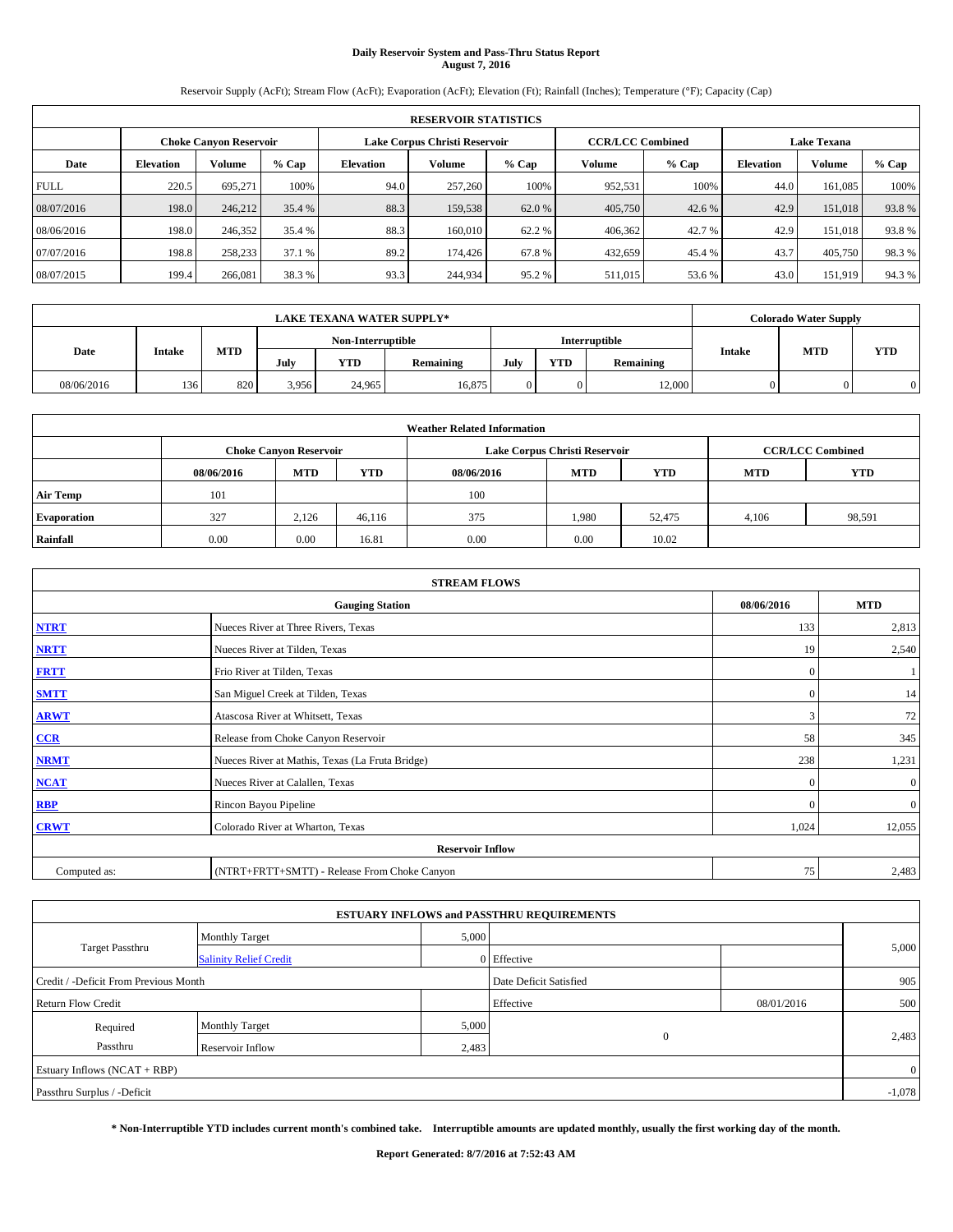# **Daily Reservoir System and Pass-Thru Status Report August 8, 2016**

Reservoir Supply (AcFt); Stream Flow (AcFt); Evaporation (AcFt); Elevation (Ft); Rainfall (Inches); Temperature (°F); Capacity (Cap)

| <b>RESERVOIR STATISTICS</b> |                               |               |        |           |                               |        |                                               |         |                  |               |        |
|-----------------------------|-------------------------------|---------------|--------|-----------|-------------------------------|--------|-----------------------------------------------|---------|------------------|---------------|--------|
|                             | <b>Choke Canyon Reservoir</b> |               |        |           | Lake Corpus Christi Reservoir |        | <b>Lake Texana</b><br><b>CCR/LCC Combined</b> |         |                  |               |        |
| Date                        | <b>Elevation</b>              | <b>Volume</b> | % Cap  | Elevation | Volume                        | % Cap  | Volume                                        | $%$ Cap | <b>Elevation</b> | <b>Volume</b> | % Cap  |
| <b>FULL</b>                 | 220.5                         | 695,271       | 100%   | 94.0      | 257,260                       | 100%   | 952.531                                       | 100%    | 44.0             | 161,085       | 100%   |
| 08/08/2016                  | 198.0                         | 245,932       | 35.4 % | 88.2      | 158,910                       | 61.8%  | 404,842                                       | 42.5 %  | 42.9             | 151,018       | 93.8%  |
| 08/07/2016                  | 198.0                         | 246.212       | 35.4 % | 88.3      | 159.538                       | 62.0 % | 405,750                                       | 42.6 %  | 42.9             | 151,018       | 93.8%  |
| 07/08/2016                  | 198.8                         | 257,211       | 37.0 % | 89.1      | 172.314                       | 67.0 % | 429,525                                       | 45.1 %  | 43.6             | 404,842       | 97.7 % |
| 08/08/2015                  | 199.3                         | 265,037       | 38.1 % | 93.3      | 244,214                       | 94.9 % | 509,251                                       | 53.5 %  | 42.9             | 151,018       | 93.8%  |

|            |        |            |                   | <b>LAKE TEXANA WATER SUPPLY*</b> |                  |               |            |           |               | <b>Colorado Water Supply</b> |            |
|------------|--------|------------|-------------------|----------------------------------|------------------|---------------|------------|-----------|---------------|------------------------------|------------|
|            |        |            | Non-Interruptible |                                  |                  | Interruptible |            |           |               |                              |            |
| Date       | Intake | <b>MTD</b> | July              | <b>YTD</b>                       | <b>Remaining</b> | July          | <b>YTD</b> | Remaining | <b>Intake</b> | <b>MTD</b>                   | <b>YTD</b> |
| 08/07/2016 | 136    | 956        | 3.956             | 25,102                           | 16.738           |               |            | 12,000    |               |                              |            |

|                    | <b>Weather Related Information</b> |                                                                                  |        |      |                               |                         |       |        |  |  |  |  |
|--------------------|------------------------------------|----------------------------------------------------------------------------------|--------|------|-------------------------------|-------------------------|-------|--------|--|--|--|--|
|                    |                                    | <b>Choke Canyon Reservoir</b>                                                    |        |      | Lake Corpus Christi Reservoir | <b>CCR/LCC Combined</b> |       |        |  |  |  |  |
|                    | 08/07/2016                         | <b>YTD</b><br><b>MTD</b><br><b>MTD</b><br><b>YTD</b><br>08/07/2016<br><b>MTD</b> |        |      |                               |                         |       |        |  |  |  |  |
| <b>Air Temp</b>    | 101                                |                                                                                  |        | 101  |                               |                         |       |        |  |  |  |  |
| <b>Evaporation</b> | 327                                | 2,453                                                                            | 46,443 | 384  | 2,364                         | 52,859                  | 4,817 | 99,302 |  |  |  |  |
| Rainfall           | 0.00                               | 0.00                                                                             | 16.81  | 0.00 | 0.00                          | 10.02                   |       |        |  |  |  |  |

| <b>STREAM FLOWS</b> |                                                 |                |              |  |  |  |  |  |
|---------------------|-------------------------------------------------|----------------|--------------|--|--|--|--|--|
|                     | <b>Gauging Station</b>                          | 08/07/2016     | <b>MTD</b>   |  |  |  |  |  |
| <b>NTRT</b>         | Nueces River at Three Rivers, Texas             | 101            | 2,914        |  |  |  |  |  |
| <b>NRTT</b>         | Nueces River at Tilden, Texas                   | 10             | 2,550        |  |  |  |  |  |
| <b>FRTT</b>         | Frio River at Tilden, Texas                     | $\mathbf{0}$   |              |  |  |  |  |  |
| <b>SMTT</b>         | San Miguel Creek at Tilden, Texas               | $\mathbf{0}$   | 14           |  |  |  |  |  |
| <b>ARWT</b>         | Atascosa River at Whitsett, Texas               | $\overline{2}$ | 73           |  |  |  |  |  |
| $CCR$               | Release from Choke Canyon Reservoir             | 58             | 403          |  |  |  |  |  |
| <b>NRMT</b>         | Nueces River at Mathis, Texas (La Fruta Bridge) | 236            | 1,467        |  |  |  |  |  |
| <b>NCAT</b>         | Nueces River at Calallen, Texas                 | $\mathbf{0}$   | $\mathbf{0}$ |  |  |  |  |  |
| RBP                 | Rincon Bayou Pipeline                           | $\Omega$       | $\mathbf{0}$ |  |  |  |  |  |
| <b>CRWT</b>         | Colorado River at Wharton, Texas                | 947            | 13,002       |  |  |  |  |  |
|                     | <b>Reservoir Inflow</b>                         |                |              |  |  |  |  |  |
| Computed as:        | (NTRT+FRTT+SMTT) - Release From Choke Canyon    | 44             | 2,526        |  |  |  |  |  |

|                                       |                               |       | <b>ESTUARY INFLOWS and PASSTHRU REQUIREMENTS</b> |            |                |
|---------------------------------------|-------------------------------|-------|--------------------------------------------------|------------|----------------|
|                                       | <b>Monthly Target</b>         | 5,000 |                                                  |            |                |
| Target Passthru                       | <b>Salinity Relief Credit</b> |       | 0 Effective                                      |            | 5,000          |
| Credit / -Deficit From Previous Month |                               |       | Date Deficit Satisfied                           |            | 905            |
| <b>Return Flow Credit</b>             |                               |       | Effective                                        | 08/01/2016 | 500            |
| Required                              | <b>Monthly Target</b>         | 5,000 |                                                  |            |                |
| Passthru                              | <b>Reservoir Inflow</b>       | 2,526 | $\Omega$                                         |            | 2,526          |
| Estuary Inflows (NCAT + RBP)          |                               |       |                                                  |            | $\overline{0}$ |
| Passthru Surplus / -Deficit           |                               |       |                                                  |            | $-1,121$       |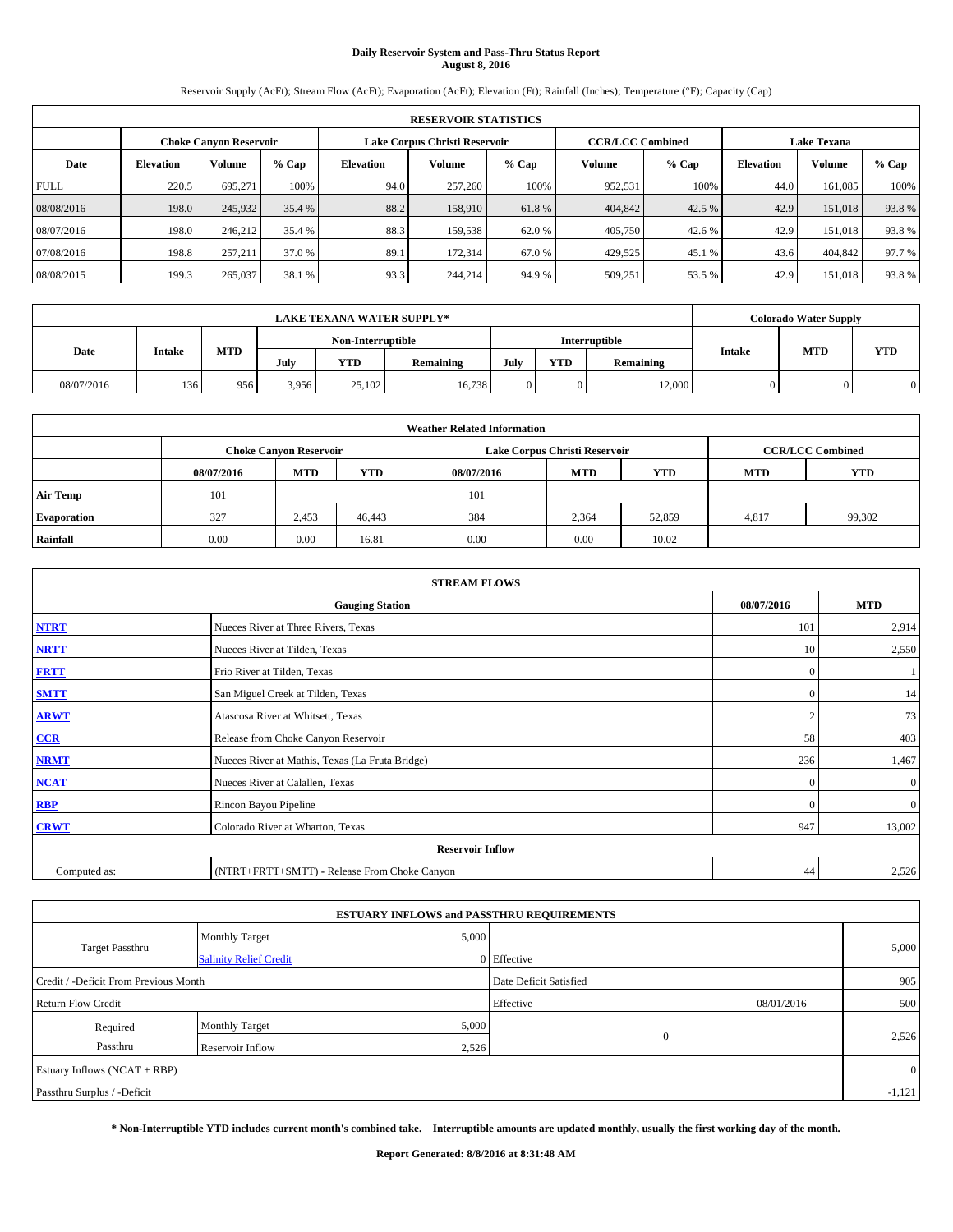# **Daily Reservoir System and Pass-Thru Status Report August 9, 2016**

Reservoir Supply (AcFt); Stream Flow (AcFt); Evaporation (AcFt); Elevation (Ft); Rainfall (Inches); Temperature (°F); Capacity (Cap)

|             | <b>RESERVOIR STATISTICS</b> |                               |        |           |                               |        |                         |         |                    |               |        |  |
|-------------|-----------------------------|-------------------------------|--------|-----------|-------------------------------|--------|-------------------------|---------|--------------------|---------------|--------|--|
|             |                             | <b>Choke Canyon Reservoir</b> |        |           | Lake Corpus Christi Reservoir |        | <b>CCR/LCC Combined</b> |         | <b>Lake Texana</b> |               |        |  |
| Date        | <b>Elevation</b>            | <b>Volume</b>                 | % Cap  | Elevation | Volume                        | % Cap  | Volume                  | $%$ Cap | <b>Elevation</b>   | <b>Volume</b> | % Cap  |  |
| <b>FULL</b> | 220.5                       | 695,271                       | 100%   | 94.0      | 257,260                       | 100%   | 952.531                 | 100%    | 44.0               | 161,085       | 100%   |  |
| 08/09/2016  | 197.9                       | 245,512                       | 35.3 % | 88.2      | 158,283                       | 61.5 % | 403,795                 | 42.4 %  | 42.8               | 150,120       | 93.2%  |  |
| 08/08/2016  | 198.0                       | 245.932                       | 35.4 % | 88.2      | 158,910                       | 61.8%  | 404,842                 | 42.5 %  | 42.9               | 151,018       | 93.8%  |  |
| 07/09/2016  | 198.8                       | 257,066                       | 37.0 % | 89.1      | 171.828                       | 66.8%  | 428.894                 | 45.0 %  | 43.5               | 403.795       | 97.1 % |  |
| 08/09/2015  | 199.3                       | 265,037                       | 38.1 % | 93.2      | 243,315                       | 94.6 % | 508,352                 | 53.4 %  | 42.9               | 151,018       | 93.8%  |  |

|            |        |            |       | <b>LAKE TEXANA WATER SUPPLY*</b> |           |      |            |               |               | <b>Colorado Water Supply</b> |            |
|------------|--------|------------|-------|----------------------------------|-----------|------|------------|---------------|---------------|------------------------------|------------|
|            |        |            |       | Non-Interruptible                |           |      |            | Interruptible |               | <b>MTD</b>                   |            |
| Date       | Intake | <b>MTD</b> | July  | <b>YTD</b>                       | Remaining | July | <b>YTD</b> | Remaining     | <b>Intake</b> |                              | <b>YTD</b> |
| 08/08/2016 | 137    | 1.093      | 3.956 | 25,239                           | 16.601    |      |            | 12,000        |               |                              |            |

|                    | <b>Weather Related Information</b> |                                                                                  |        |      |                               |                         |       |        |  |  |  |  |
|--------------------|------------------------------------|----------------------------------------------------------------------------------|--------|------|-------------------------------|-------------------------|-------|--------|--|--|--|--|
|                    |                                    | <b>Choke Canyon Reservoir</b>                                                    |        |      | Lake Corpus Christi Reservoir | <b>CCR/LCC Combined</b> |       |        |  |  |  |  |
|                    | 08/08/2016                         | <b>YTD</b><br><b>MTD</b><br><b>MTD</b><br><b>YTD</b><br>08/08/2016<br><b>MTD</b> |        |      |                               |                         |       |        |  |  |  |  |
| <b>Air Temp</b>    | 102                                |                                                                                  |        | 100  |                               |                         |       |        |  |  |  |  |
| <b>Evaporation</b> | 351                                | 2,804                                                                            | 46.794 | 228  | 2,592                         | 53,087                  | 5,396 | 99,881 |  |  |  |  |
| Rainfall           | 0.00                               | 0.00                                                                             | 16.81  | 0.00 | 0.00                          | 10.02                   |       |        |  |  |  |  |

| <b>STREAM FLOWS</b> |                                                 |              |            |  |  |  |  |  |
|---------------------|-------------------------------------------------|--------------|------------|--|--|--|--|--|
|                     | <b>Gauging Station</b>                          | 08/08/2016   | <b>MTD</b> |  |  |  |  |  |
| <b>NTRT</b>         | Nueces River at Three Rivers, Texas             | 81           | 2,995      |  |  |  |  |  |
| <b>NRTT</b>         | Nueces River at Tilden, Texas                   | 3            | 2,553      |  |  |  |  |  |
| <b>FRTT</b>         | Frio River at Tilden, Texas                     | $\mathbf{0}$ |            |  |  |  |  |  |
| <b>SMTT</b>         | San Miguel Creek at Tilden, Texas               | $\mathbf{0}$ | 14         |  |  |  |  |  |
| <b>ARWT</b>         | Atascosa River at Whitsett, Texas               |              | 75         |  |  |  |  |  |
| $CCR$               | Release from Choke Canyon Reservoir             | 58           | 461        |  |  |  |  |  |
| <b>NRMT</b>         | Nueces River at Mathis, Texas (La Fruta Bridge) | 246          | 1,713      |  |  |  |  |  |
| <b>NCAT</b>         | Nueces River at Calallen, Texas                 |              |            |  |  |  |  |  |
| RBP                 | Rincon Bayou Pipeline                           | 70           | 70         |  |  |  |  |  |
| <b>CRWT</b>         | Colorado River at Wharton, Texas                | 957          | 13,959     |  |  |  |  |  |
|                     | <b>Reservoir Inflow</b>                         |              |            |  |  |  |  |  |
| Computed as:        | (NTRT+FRTT+SMTT) - Release From Choke Canyon    | 24           | 2,550      |  |  |  |  |  |

|                                       |                               |       | <b>ESTUARY INFLOWS and PASSTHRU REQUIREMENTS</b> |            |          |
|---------------------------------------|-------------------------------|-------|--------------------------------------------------|------------|----------|
|                                       | <b>Monthly Target</b>         | 5,000 |                                                  |            |          |
| <b>Target Passthru</b>                | <b>Salinity Relief Credit</b> |       | 0 Effective                                      |            | 5,000    |
| Credit / -Deficit From Previous Month |                               |       | Date Deficit Satisfied                           |            | 905      |
| <b>Return Flow Credit</b>             |                               |       | Effective                                        | 08/01/2016 | 500      |
| Required                              | <b>Monthly Target</b>         | 5,000 |                                                  |            |          |
| Passthru                              | Reservoir Inflow              | 2,550 | $\Omega$                                         |            | 2,550    |
| Estuary Inflows (NCAT + RBP)          |                               |       |                                                  |            | 72       |
| Passthru Surplus / -Deficit           |                               |       |                                                  |            | $-1,074$ |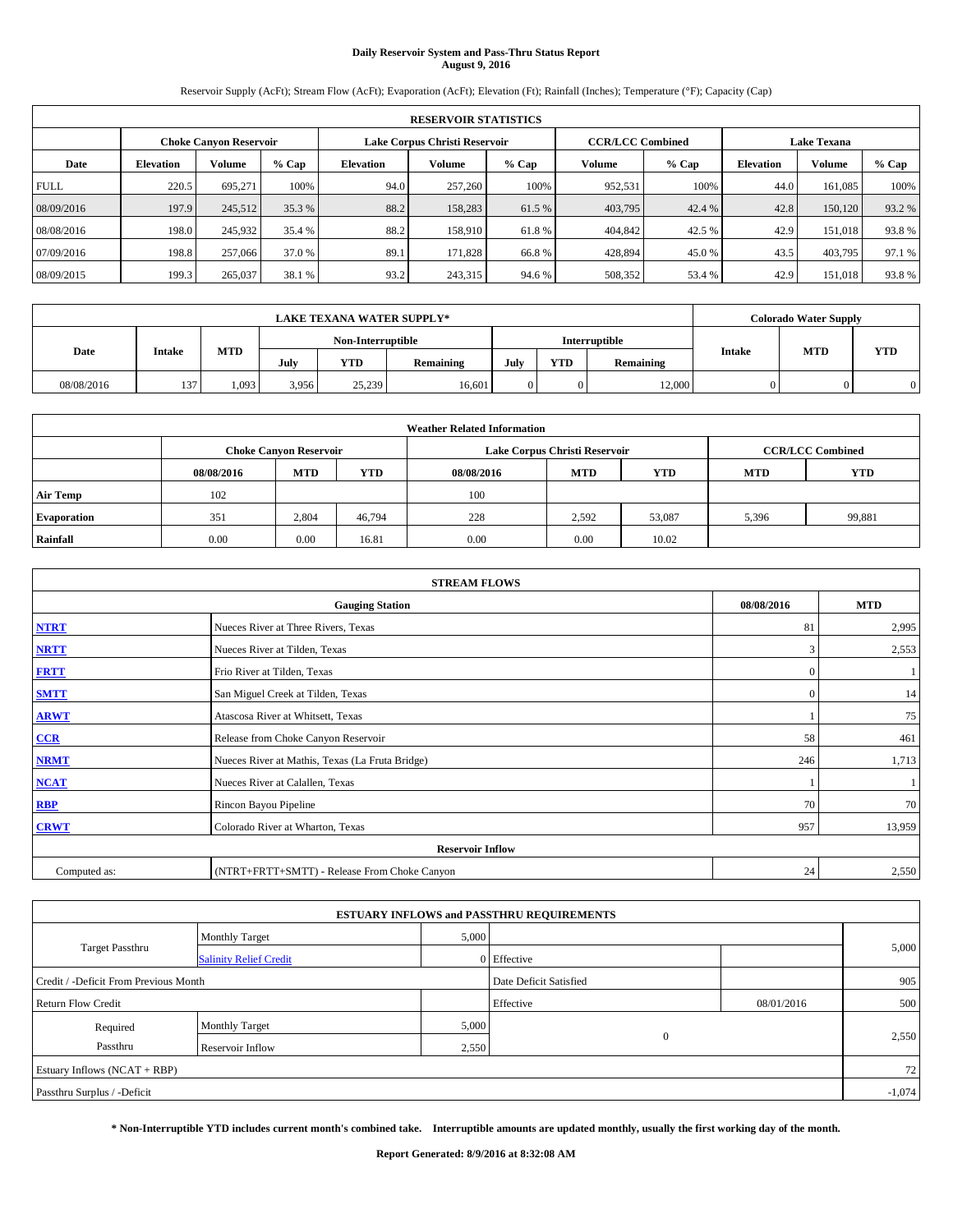# **Daily Reservoir System and Pass-Thru Status Report August 10, 2016**

Reservoir Supply (AcFt); Stream Flow (AcFt); Evaporation (AcFt); Elevation (Ft); Rainfall (Inches); Temperature (°F); Capacity (Cap)

|             | <b>RESERVOIR STATISTICS</b> |                               |        |           |                               |        |                         |         |                    |               |        |  |
|-------------|-----------------------------|-------------------------------|--------|-----------|-------------------------------|--------|-------------------------|---------|--------------------|---------------|--------|--|
|             |                             | <b>Choke Canyon Reservoir</b> |        |           | Lake Corpus Christi Reservoir |        | <b>CCR/LCC Combined</b> |         | <b>Lake Texana</b> |               |        |  |
| Date        | <b>Elevation</b>            | <b>Volume</b>                 | % Cap  | Elevation | Volume                        | % Cap  | Volume                  | $%$ Cap | <b>Elevation</b>   | <b>Volume</b> | % Cap  |  |
| <b>FULL</b> | 220.5                       | 695,271                       | 100%   | 94.0      | 257,260                       | 100%   | 952.531                 | 100%    | 44.0               | 161,085       | 100%   |  |
| 08/10/2016  | 197.9                       | 244,952                       | 35.2 % | 88.2      | 157,813                       | 61.3%  | 402,765                 | 42.3 %  | 44.8               | 150,120       | 93.2%  |  |
| 08/09/2016  | 197.9                       | 245.512                       | 35.3 % | 88.2      | 158.283                       | 61.5 % | 403,795                 | 42.4 %  | 42.8               | 150,120       | 93.2 % |  |
| 07/10/2016  | 198.7                       | 256,343                       | 36.9 % | 89.0      | 170.535                       | 66.3%  | 426,878                 | 44.8%   | 43.5               | 402,765       | 97.1 % |  |
| 08/10/2015  | 199.3                       | 265,485                       | 38.2 % | 93.2      | 242,776                       | 94.4 % | 508,261                 | 53.4 %  | 42.9               | 151,018       | 93.8%  |  |

|            |        |            |                   | <b>LAKE TEXANA WATER SUPPLY*</b> |           |               |            |           |               | <b>Colorado Water Supply</b> |            |  |  |
|------------|--------|------------|-------------------|----------------------------------|-----------|---------------|------------|-----------|---------------|------------------------------|------------|--|--|
|            |        |            | Non-Interruptible |                                  |           | Interruptible |            |           |               |                              |            |  |  |
| Date       | Intake | <b>MTD</b> | July              | <b>YTD</b>                       | Remaining | July          | <b>YTD</b> | Remaining | <b>Intake</b> | <b>MTD</b>                   | <b>YTD</b> |  |  |
| 08/09/2016 | 137    | 1,230      | 3.956             | 25,376                           | 16.464    |               |            | 12,000    |               |                              |            |  |  |

|                    | <b>Weather Related Information</b> |                                                                                  |        |      |                               |                         |       |         |  |  |  |  |
|--------------------|------------------------------------|----------------------------------------------------------------------------------|--------|------|-------------------------------|-------------------------|-------|---------|--|--|--|--|
|                    |                                    | <b>Choke Canyon Reservoir</b>                                                    |        |      | Lake Corpus Christi Reservoir | <b>CCR/LCC Combined</b> |       |         |  |  |  |  |
|                    | 08/09/2016                         | <b>YTD</b><br><b>MTD</b><br><b>MTD</b><br><b>YTD</b><br>08/09/2016<br><b>MTD</b> |        |      |                               |                         |       |         |  |  |  |  |
| <b>Air Temp</b>    | 102                                |                                                                                  |        | 101  |                               |                         |       |         |  |  |  |  |
| <b>Evaporation</b> | 350                                | 3,154                                                                            | 47.144 | 228  | 2,820                         | 53,315                  | 5,974 | 100.459 |  |  |  |  |
| Rainfall           | 0.00                               | 0.00                                                                             | 16.81  | 0.00 | 0.00                          | 10.02                   |       |         |  |  |  |  |

| <b>STREAM FLOWS</b> |                                                 |              |        |  |  |  |  |  |  |  |
|---------------------|-------------------------------------------------|--------------|--------|--|--|--|--|--|--|--|
|                     | <b>Gauging Station</b>                          |              |        |  |  |  |  |  |  |  |
| <b>NTRT</b>         | Nueces River at Three Rivers, Texas             | -69          | 3,065  |  |  |  |  |  |  |  |
| <b>NRTT</b>         | Nueces River at Tilden, Texas                   | $\mathbf{0}$ | 2,553  |  |  |  |  |  |  |  |
| <b>FRTT</b>         | Frio River at Tilden, Texas                     | $\mathbf{0}$ |        |  |  |  |  |  |  |  |
| <b>SMTT</b>         | San Miguel Creek at Tilden, Texas               | $\mathbf{0}$ | 14     |  |  |  |  |  |  |  |
| <b>ARWT</b>         | Atascosa River at Whitsett, Texas               |              | 76     |  |  |  |  |  |  |  |
| $CCR$               | Release from Choke Canyon Reservoir             | 58           | 518    |  |  |  |  |  |  |  |
| <b>NRMT</b>         | Nueces River at Mathis, Texas (La Fruta Bridge) | 272          | 1,985  |  |  |  |  |  |  |  |
| <b>NCAT</b>         | Nueces River at Calallen, Texas                 | $\mathbf{0}$ |        |  |  |  |  |  |  |  |
| RBP                 | Rincon Bayou Pipeline                           | 74           | 144    |  |  |  |  |  |  |  |
| <b>CRWT</b>         | Colorado River at Wharton, Texas                | 889          | 14,848 |  |  |  |  |  |  |  |
|                     |                                                 |              |        |  |  |  |  |  |  |  |
| Computed as:        | (NTRT+FRTT+SMTT) - Release From Choke Canyon    | 12           | 2,562  |  |  |  |  |  |  |  |

| <b>ESTUARY INFLOWS and PASSTHRU REQUIREMENTS</b> |                               |       |                        |            |          |  |  |  |  |  |
|--------------------------------------------------|-------------------------------|-------|------------------------|------------|----------|--|--|--|--|--|
|                                                  | <b>Monthly Target</b>         | 5,000 |                        |            |          |  |  |  |  |  |
| <b>Target Passthru</b>                           | <b>Salinity Relief Credit</b> |       | 0 Effective            |            | 5,000    |  |  |  |  |  |
| Credit / -Deficit From Previous Month            |                               |       | Date Deficit Satisfied |            | 905      |  |  |  |  |  |
| <b>Return Flow Credit</b>                        |                               |       | Effective              | 08/01/2016 | 500      |  |  |  |  |  |
| Required                                         | <b>Monthly Target</b>         | 5,000 |                        |            |          |  |  |  |  |  |
| Passthru                                         | Reservoir Inflow              | 2,562 | $\Omega$               |            | 2,562    |  |  |  |  |  |
| Estuary Inflows (NCAT + RBP)                     |                               |       |                        |            |          |  |  |  |  |  |
| Passthru Surplus / -Deficit                      |                               |       |                        |            | $-1,011$ |  |  |  |  |  |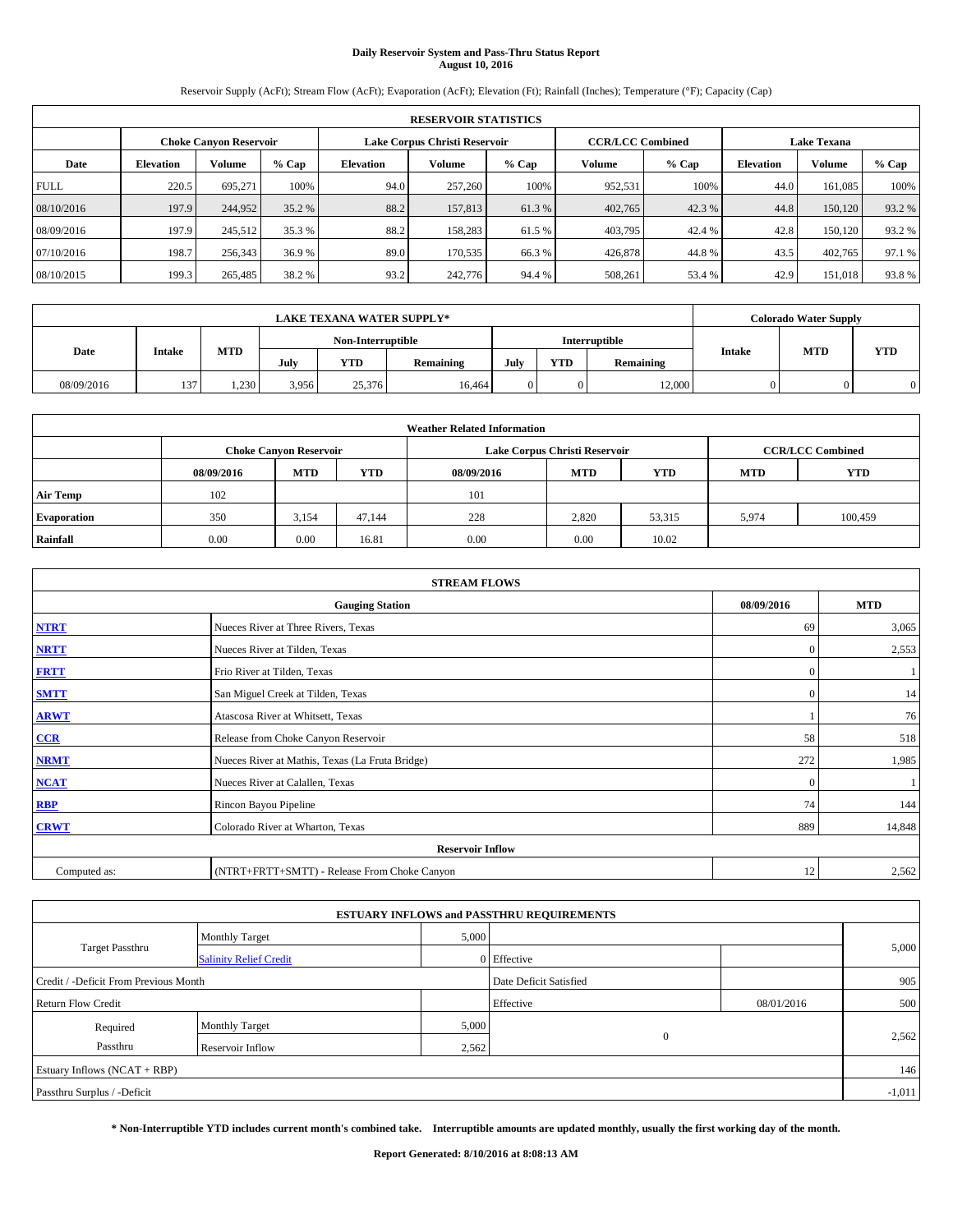# **Daily Reservoir System and Pass-Thru Status Report August 11, 2016**

Reservoir Supply (AcFt); Stream Flow (AcFt); Evaporation (AcFt); Elevation (Ft); Rainfall (Inches); Temperature (°F); Capacity (Cap)

| <b>RESERVOIR STATISTICS</b> |                  |                               |        |           |                               |        |                         |         |                    |               |        |
|-----------------------------|------------------|-------------------------------|--------|-----------|-------------------------------|--------|-------------------------|---------|--------------------|---------------|--------|
|                             |                  | <b>Choke Canyon Reservoir</b> |        |           | Lake Corpus Christi Reservoir |        | <b>CCR/LCC Combined</b> |         | <b>Lake Texana</b> |               |        |
| Date                        | <b>Elevation</b> | <b>Volume</b>                 | % Cap  | Elevation | Volume                        | % Cap  | Volume                  | $%$ Cap | <b>Elevation</b>   | <b>Volume</b> | % Cap  |
| <b>FULL</b>                 | 220.5            | 695,271                       | 100%   | 94.0      | 257,260                       | 100%   | 952.531                 | 100%    | 44.0               | 161,085       | 100%   |
| 08/11/2016                  | 197.8            | 243,551                       | 35.0 % | 88.1      | 157.188                       | 61.1 % | 400,739                 | 42.1 %  | 44.7               | 149.224       | 92.6%  |
| 08/10/2016                  | 197.9            | 244,952                       | 35.2 % | 88.2      | 157,813                       | 61.3 % | 402,765                 | 42.3 %  | 44.8               | 150,120       | 93.2 % |
| 07/11/2016                  | 198.7            | 255,475                       | 36.7 % | 89.0      | 170.212                       | 66.2 % | 425.687                 | 44.7 %  | 43.5               | 400,739       | 97.1 % |
| 08/11/2015                  | 199.3            | 265,186                       | 38.1 % | 93.2      | 242,417                       | 94.2 % | 507,603                 | 53.3 %  | 42.7               | 149.224       | 92.6%  |

| <b>LAKE TEXANA WATER SUPPLY*</b> |        |      |            |                   |            |               |      | <b>Colorado Water Supply</b> |           |               |            |            |
|----------------------------------|--------|------|------------|-------------------|------------|---------------|------|------------------------------|-----------|---------------|------------|------------|
|                                  |        |      |            | Non-Interruptible |            | Interruptible |      |                              |           |               |            |            |
| Date                             | Intake |      | <b>MTD</b> | July              | <b>YTD</b> | Remaining     | July | <b>YTD</b>                   | Remaining | <b>Intake</b> | <b>MTD</b> | <b>YTD</b> |
| 08/10/2016                       | 137    | .367 | 3.956      | 25.513            | 16.327     |               |      | 12,000                       |           |               |            |            |

| <b>Weather Related Information</b> |            |                               |            |            |                               |                         |            |            |  |  |
|------------------------------------|------------|-------------------------------|------------|------------|-------------------------------|-------------------------|------------|------------|--|--|
|                                    |            | <b>Choke Canyon Reservoir</b> |            |            | Lake Corpus Christi Reservoir | <b>CCR/LCC Combined</b> |            |            |  |  |
|                                    | 08/10/2016 | <b>MTD</b>                    | <b>YTD</b> | 08/10/2016 | <b>MTD</b>                    | <b>YTD</b>              | <b>MTD</b> | <b>YTD</b> |  |  |
| <b>Air Temp</b>                    | 103        |                               |            | 102        |                               |                         |            |            |  |  |
| <b>Evaporation</b>                 | 365        | 3,519                         | 47,509     | 418        | 3.238                         | 53,733                  | 6,757      | 101.242    |  |  |
| Rainfall                           | 0.00       | 0.00                          | 16.81      | 0.00       | 0.00                          | 10.02                   |            |            |  |  |

| <b>STREAM FLOWS</b> |                                                                         |              |        |  |  |  |  |  |  |  |
|---------------------|-------------------------------------------------------------------------|--------------|--------|--|--|--|--|--|--|--|
|                     | <b>Gauging Station</b>                                                  |              |        |  |  |  |  |  |  |  |
| <b>NTRT</b>         | Nueces River at Three Rivers, Texas                                     | 62           | 3,126  |  |  |  |  |  |  |  |
| <b>NRTT</b>         | Nueces River at Tilden, Texas                                           |              | 2,554  |  |  |  |  |  |  |  |
| <b>FRTT</b>         | Frio River at Tilden, Texas                                             | $\mathbf{0}$ |        |  |  |  |  |  |  |  |
| <b>SMTT</b>         | San Miguel Creek at Tilden, Texas                                       | $\mathbf{0}$ | 14     |  |  |  |  |  |  |  |
| <b>ARWT</b>         | Atascosa River at Whitsett, Texas                                       |              | 77     |  |  |  |  |  |  |  |
| $CCR$               | Release from Choke Canyon Reservoir                                     | 58           | 576    |  |  |  |  |  |  |  |
| <b>NRMT</b>         | Nueces River at Mathis, Texas (La Fruta Bridge)                         | 312          | 2,297  |  |  |  |  |  |  |  |
| <b>NCAT</b>         | Nueces River at Calallen, Texas                                         | $\Omega$     |        |  |  |  |  |  |  |  |
| RBP                 | Rincon Bayou Pipeline                                                   | 59           | 204    |  |  |  |  |  |  |  |
| <b>CRWT</b>         | Colorado River at Wharton, Texas                                        | 756          | 15,604 |  |  |  |  |  |  |  |
|                     |                                                                         |              |        |  |  |  |  |  |  |  |
| Computed as:        | <b>Reservoir Inflow</b><br>(NTRT+FRTT+SMTT) - Release From Choke Canyon |              |        |  |  |  |  |  |  |  |

| <b>ESTUARY INFLOWS and PASSTHRU REQUIREMENTS</b> |                               |           |                        |     |          |  |  |  |  |  |
|--------------------------------------------------|-------------------------------|-----------|------------------------|-----|----------|--|--|--|--|--|
|                                                  | <b>Monthly Target</b>         | 5,000     |                        |     |          |  |  |  |  |  |
| <b>Target Passthru</b>                           | <b>Salinity Relief Credit</b> |           | 0 Effective            |     | 5,000    |  |  |  |  |  |
| Credit / -Deficit From Previous Month            |                               |           | Date Deficit Satisfied |     | 905      |  |  |  |  |  |
| <b>Return Flow Credit</b>                        |                               | Effective | 08/01/2016             | 500 |          |  |  |  |  |  |
| Required                                         | <b>Monthly Target</b>         | 5,000     |                        |     |          |  |  |  |  |  |
| Passthru                                         | Reservoir Inflow              | 2,566     | $\theta$               |     | 2,566    |  |  |  |  |  |
| Estuary Inflows (NCAT + RBP)                     |                               |           |                        |     | 205      |  |  |  |  |  |
| Passthru Surplus / -Deficit                      |                               |           |                        |     | $-0.956$ |  |  |  |  |  |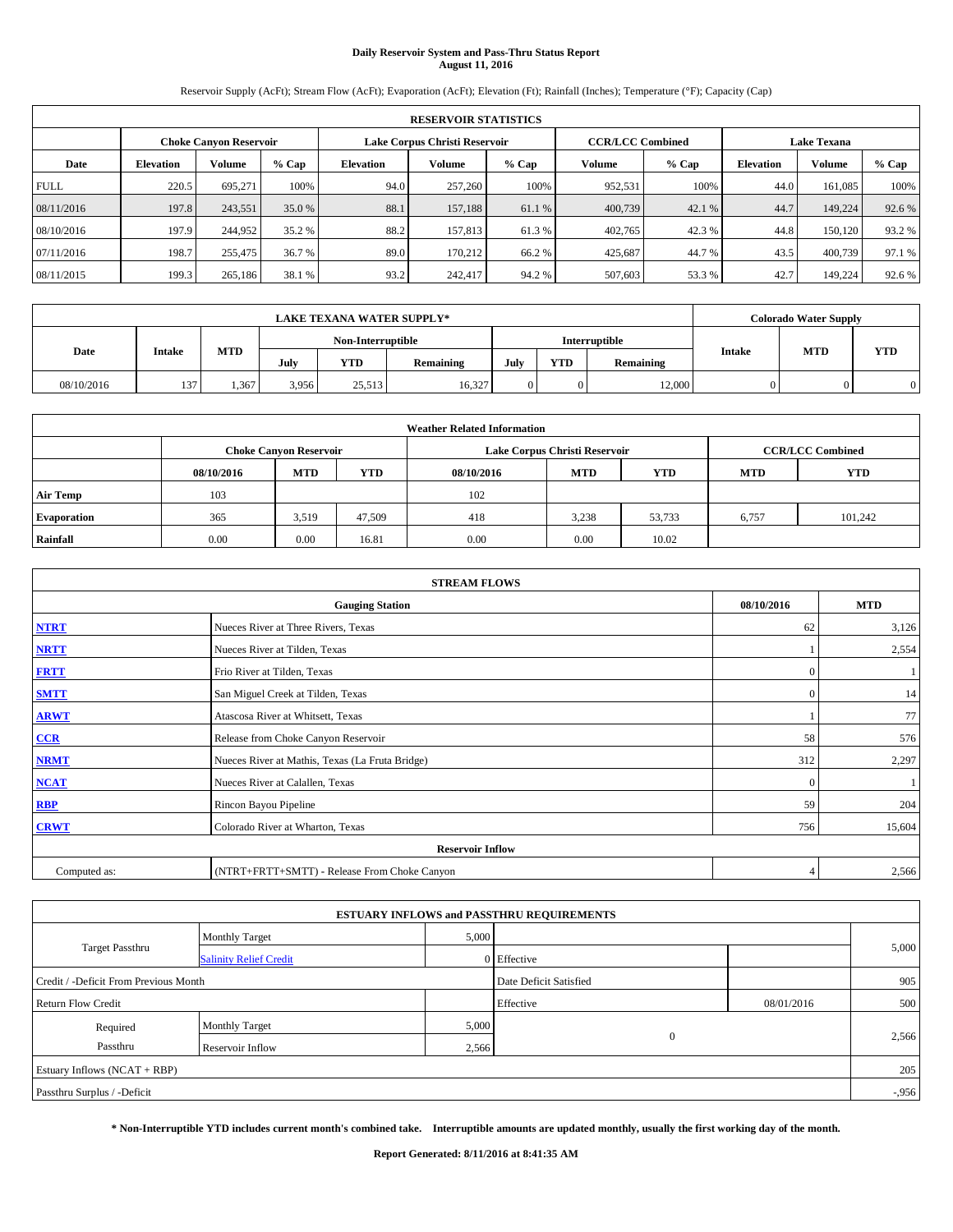# **Daily Reservoir System and Pass-Thru Status Report August 12, 2016**

Reservoir Supply (AcFt); Stream Flow (AcFt); Evaporation (AcFt); Elevation (Ft); Rainfall (Inches); Temperature (°F); Capacity (Cap)

| <b>RESERVOIR STATISTICS</b> |                  |                               |        |           |                               |        |                         |         |                  |                    |        |
|-----------------------------|------------------|-------------------------------|--------|-----------|-------------------------------|--------|-------------------------|---------|------------------|--------------------|--------|
|                             |                  | <b>Choke Canyon Reservoir</b> |        |           | Lake Corpus Christi Reservoir |        | <b>CCR/LCC Combined</b> |         |                  | <b>Lake Texana</b> |        |
| Date                        | <b>Elevation</b> | <b>Volume</b>                 | % Cap  | Elevation | Volume                        | % Cap  | Volume                  | $%$ Cap | <b>Elevation</b> | <b>Volume</b>      | % Cap  |
| <b>FULL</b>                 | 220.5            | 695,271                       | 100%   | 94.0      | 257,260                       | 100%   | 952.531                 | 100%    | 44.0             | 161,085            | 100%   |
| 08/12/2016                  | 197.8            | 242,851                       | 34.9 % | 88.1      | 155,943                       | 60.6 % | 398,794                 | 41.9%   | 42.6             | 148,332            | 92.1 % |
| 08/11/2016                  | 197.8            | 243.551                       | 35.0 % | 88.1      | 157.188                       | 61.1 % | 400,739                 | 42.1 %  | 42.7             | 149.224            | 92.6 % |
| 07/12/2016                  | 198.6            | 254.897                       | 36.7 % | 88.9      | 169,728                       | 66.0%  | 424,625                 | 44.6 %  | 43.4             | 398,794            | 96.6%  |
| 08/12/2015                  | 199.3            | 264,888                       | 38.1 % | 93.1      | 241,521                       | 93.9 % | 506,409                 | 53.2%   | 42.6             | 148,332            | 92.1 % |

| <b>LAKE TEXANA WATER SUPPLY*</b> |        |      |            |                   |            |               |      | <b>Colorado Water Supply</b> |           |               |            |            |
|----------------------------------|--------|------|------------|-------------------|------------|---------------|------|------------------------------|-----------|---------------|------------|------------|
|                                  |        |      |            | Non-Interruptible |            | Interruptible |      |                              |           |               |            |            |
| Date                             | Intake |      | <b>MTD</b> | July              | <b>YTD</b> | Remaining     | July | <b>YTD</b>                   | Remaining | <b>Intake</b> | <b>MTD</b> | <b>YTD</b> |
| 08/11/2016                       | 137    | .504 | 3.956      | 25.650            | 16.190     |               |      | 12,000                       |           |               |            |            |

| <b>Weather Related Information</b> |            |                               |            |            |                               |                         |            |            |  |  |
|------------------------------------|------------|-------------------------------|------------|------------|-------------------------------|-------------------------|------------|------------|--|--|
|                                    |            | <b>Choke Canyon Reservoir</b> |            |            | Lake Corpus Christi Reservoir | <b>CCR/LCC Combined</b> |            |            |  |  |
|                                    | 08/11/2016 | <b>MTD</b>                    | <b>YTD</b> | 08/11/2016 | <b>MTD</b>                    | <b>YTD</b>              | <b>MTD</b> | <b>YTD</b> |  |  |
| <b>Air Temp</b>                    | 104        |                               |            | 103        |                               |                         |            |            |  |  |
| <b>Evaporation</b>                 | 413        | 3,932                         | 47.922     | 443        | 3,681                         | 54,176                  | 7,613      | 102,098    |  |  |
| Rainfall                           | 0.00       | 0.00                          | 16.81      | 0.00       | 0.00                          | 10.02                   |            |            |  |  |

| <b>STREAM FLOWS</b> |                                                                         |              |        |  |  |  |  |  |  |  |
|---------------------|-------------------------------------------------------------------------|--------------|--------|--|--|--|--|--|--|--|
|                     | <b>Gauging Station</b>                                                  |              |        |  |  |  |  |  |  |  |
| <b>NTRT</b>         | Nueces River at Three Rivers, Texas                                     | 60           | 3,186  |  |  |  |  |  |  |  |
| <b>NRTT</b>         | Nueces River at Tilden, Texas                                           | 4            | 2,558  |  |  |  |  |  |  |  |
| <b>FRTT</b>         | Frio River at Tilden, Texas                                             | $\mathbf{0}$ |        |  |  |  |  |  |  |  |
| <b>SMTT</b>         | San Miguel Creek at Tilden, Texas                                       | $\mathbf{0}$ | 14     |  |  |  |  |  |  |  |
| <b>ARWT</b>         | Atascosa River at Whitsett, Texas                                       |              | 78     |  |  |  |  |  |  |  |
| $CCR$               | Release from Choke Canyon Reservoir                                     | 58           | 633    |  |  |  |  |  |  |  |
| <b>NRMT</b>         | Nueces River at Mathis, Texas (La Fruta Bridge)                         | 312          | 2,608  |  |  |  |  |  |  |  |
| <b>NCAT</b>         | Nueces River at Calallen, Texas                                         | $\Omega$     |        |  |  |  |  |  |  |  |
| RBP                 | Rincon Bayou Pipeline                                                   | 75           | 278    |  |  |  |  |  |  |  |
| <b>CRWT</b>         | Colorado River at Wharton, Texas                                        | 703          | 16,307 |  |  |  |  |  |  |  |
|                     |                                                                         |              |        |  |  |  |  |  |  |  |
| Computed as:        | <b>Reservoir Inflow</b><br>(NTRT+FRTT+SMTT) - Release From Choke Canyon |              |        |  |  |  |  |  |  |  |

| <b>ESTUARY INFLOWS and PASSTHRU REQUIREMENTS</b> |                               |                        |             |            |          |  |  |  |  |  |
|--------------------------------------------------|-------------------------------|------------------------|-------------|------------|----------|--|--|--|--|--|
|                                                  | <b>Monthly Target</b>         | 5,000                  |             |            |          |  |  |  |  |  |
| <b>Target Passthru</b>                           | <b>Salinity Relief Credit</b> |                        | 0 Effective |            | 5,000    |  |  |  |  |  |
| Credit / -Deficit From Previous Month            |                               | Date Deficit Satisfied |             | 905        |          |  |  |  |  |  |
| <b>Return Flow Credit</b>                        |                               |                        | Effective   | 08/01/2016 | 500      |  |  |  |  |  |
| Required                                         | <b>Monthly Target</b>         | 5,000                  |             |            |          |  |  |  |  |  |
| Passthru                                         | Reservoir Inflow              | 2,568                  | $\theta$    |            | 2,568    |  |  |  |  |  |
| Estuary Inflows (NCAT + RBP)                     |                               |                        |             |            | 280      |  |  |  |  |  |
| Passthru Surplus / -Deficit                      |                               |                        |             |            | $-0.883$ |  |  |  |  |  |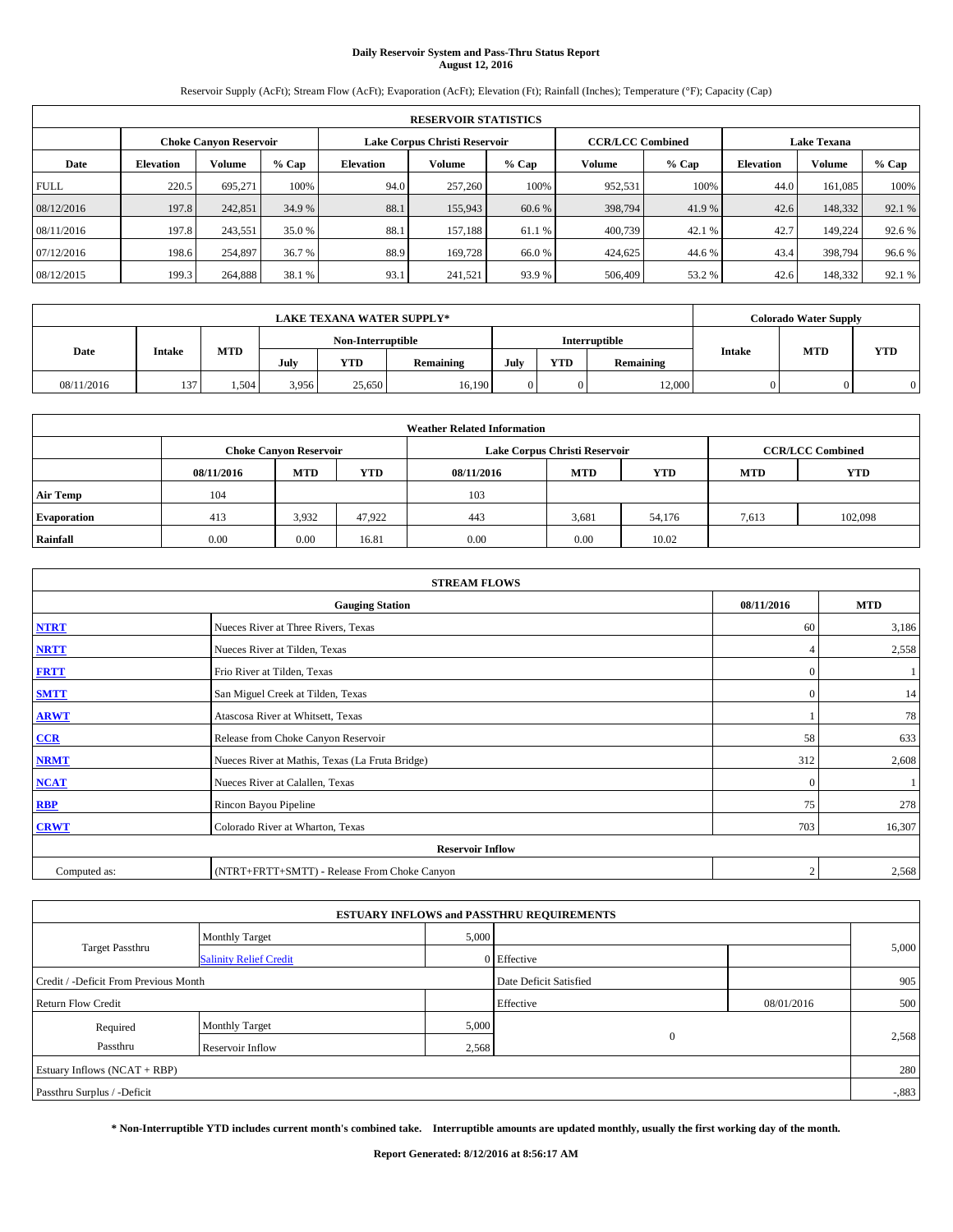# **Daily Reservoir System and Pass-Thru Status Report August 13, 2016**

Reservoir Supply (AcFt); Stream Flow (AcFt); Evaporation (AcFt); Elevation (Ft); Rainfall (Inches); Temperature (°F); Capacity (Cap)

|             | <b>RESERVOIR STATISTICS</b> |                               |        |           |                               |         |                         |                    |                  |         |        |
|-------------|-----------------------------|-------------------------------|--------|-----------|-------------------------------|---------|-------------------------|--------------------|------------------|---------|--------|
|             |                             | <b>Choke Canyon Reservoir</b> |        |           | Lake Corpus Christi Reservoir |         | <b>CCR/LCC Combined</b> | <b>Lake Texana</b> |                  |         |        |
| Date        | <b>Elevation</b>            | Volume                        | % Cap  | Elevation | Volume                        | $%$ Cap | Volume                  | $%$ Cap            | <b>Elevation</b> | Volume  | % Cap  |
| <b>FULL</b> | 220.5                       | 695,271                       | 100%   | 94.0      | 257,260                       | 100%    | 952,531                 | 100%               | 44.0             | 161.085 | 100%   |
| 08/13/2016  | 197.8                       | 242,851                       | 34.9 % | 88.0      | 155,633                       | 60.5 %  | 398,484                 | 41.8%              | 42.5             | 148,332 | 92.1 % |
| 08/12/2016  | 197.8                       | 242,851                       | 34.9 % | 88.1      | 155,943                       | 60.6 %  | 398,794                 | 41.9 %             | 42.6             | 148,332 | 92.1 % |
| 07/13/2016  | 198.6                       | 254,607                       | 36.6 % | 88.9      | 169,245                       | 65.8%   | 423,852                 | 44.5 %             | 43.4             | 398,484 | 96.6%  |
| 08/13/2015  | 199.2                       | 263,843                       | 37.9 % | 93.1      | 240,804                       | 93.6%   | 504,647                 | 53.0 %             | 42.6             | 148,332 | 92.1 % |

|            | <b>LAKE TEXANA WATER SUPPLY*</b> |            |                   |            |           |      |            |               |               |            | <b>Colorado Water Supply</b> |  |  |
|------------|----------------------------------|------------|-------------------|------------|-----------|------|------------|---------------|---------------|------------|------------------------------|--|--|
|            |                                  |            | Non-Interruptible |            |           |      |            | Interruptible |               |            |                              |  |  |
| Date       | Intake                           | <b>MTD</b> | July              | <b>YTD</b> | Remaining | July | <b>YTD</b> | Remaining     | <b>Intake</b> | <b>MTD</b> | <b>YTD</b>                   |  |  |
| 08/12/2016 | 137                              | 1.641      | 3.956             | 25,787     | 16.053    |      |            | 12,000        |               |            |                              |  |  |

| <b>Weather Related Information</b> |            |                               |            |            |                               |            |            |                         |  |  |
|------------------------------------|------------|-------------------------------|------------|------------|-------------------------------|------------|------------|-------------------------|--|--|
|                                    |            | <b>Choke Canyon Reservoir</b> |            |            | Lake Corpus Christi Reservoir |            |            | <b>CCR/LCC Combined</b> |  |  |
|                                    | 08/12/2016 | <b>MTD</b>                    | <b>YTD</b> | 08/12/2016 | <b>MTD</b>                    | <b>YTD</b> | <b>MTD</b> | <b>YTD</b>              |  |  |
| <b>Air Temp</b>                    | 104        |                               |            | 105        |                               |            |            |                         |  |  |
| <b>Evaporation</b>                 | 356        | 4,288                         | 48,278     | 379        | 4,060                         | 54,555     | 8,348      | 102,833                 |  |  |
| Rainfall                           | 0.00       | 0.00                          | 16.81      | 0.00       | 0.00                          | 10.02      |            |                         |  |  |

| <b>STREAM FLOWS</b> |                                                 |              |            |  |  |  |  |  |  |
|---------------------|-------------------------------------------------|--------------|------------|--|--|--|--|--|--|
|                     | <b>Gauging Station</b>                          | 08/12/2016   | <b>MTD</b> |  |  |  |  |  |  |
| <b>NTRT</b>         | Nueces River at Three Rivers, Texas             | 66           | 3,251      |  |  |  |  |  |  |
| <b>NRTT</b>         | Nueces River at Tilden, Texas                   | 3            | 2,561      |  |  |  |  |  |  |
| <b>FRTT</b>         | Frio River at Tilden, Texas                     | $\mathbf{0}$ |            |  |  |  |  |  |  |
| <b>SMTT</b>         | San Miguel Creek at Tilden, Texas               | $\mathbf{0}$ | 14         |  |  |  |  |  |  |
| <b>ARWT</b>         | Atascosa River at Whitsett, Texas               | $\bigcap$    | 80         |  |  |  |  |  |  |
| $CCR$               | Release from Choke Canyon Reservoir             | 58           | 691        |  |  |  |  |  |  |
| <b>NRMT</b>         | Nueces River at Mathis, Texas (La Fruta Bridge) | 312          | 2,920      |  |  |  |  |  |  |
| <b>NCAT</b>         | Nueces River at Calallen, Texas                 | $\Omega$     |            |  |  |  |  |  |  |
| RBP                 | Rincon Bayou Pipeline                           | 70           | 349        |  |  |  |  |  |  |
| <b>CRWT</b>         | Colorado River at Wharton, Texas                | 621          | 16,928     |  |  |  |  |  |  |
|                     | <b>Reservoir Inflow</b>                         |              |            |  |  |  |  |  |  |
| Computed as:        | (NTRT+FRTT+SMTT) - Release From Choke Canyon    | 8            | 2,576      |  |  |  |  |  |  |

|                                       |                               |                        | <b>ESTUARY INFLOWS and PASSTHRU REQUIREMENTS</b> |            |       |  |  |  |
|---------------------------------------|-------------------------------|------------------------|--------------------------------------------------|------------|-------|--|--|--|
|                                       | <b>Monthly Target</b>         | 5,000                  |                                                  |            |       |  |  |  |
| <b>Target Passthru</b>                | <b>Salinity Relief Credit</b> |                        | 0 Effective                                      |            | 5,000 |  |  |  |
| Credit / -Deficit From Previous Month |                               | Date Deficit Satisfied |                                                  | 905        |       |  |  |  |
| <b>Return Flow Credit</b>             |                               |                        | Effective                                        | 08/01/2016 | 500   |  |  |  |
| Required                              | <b>Monthly Target</b>         | 5,000                  |                                                  |            |       |  |  |  |
| Passthru                              | Reservoir Inflow              | 2,576                  | $\theta$                                         |            | 2,576 |  |  |  |
| Estuary Inflows (NCAT + RBP)          |                               |                        |                                                  |            | 350   |  |  |  |
| Passthru Surplus / -Deficit           |                               |                        |                                                  |            |       |  |  |  |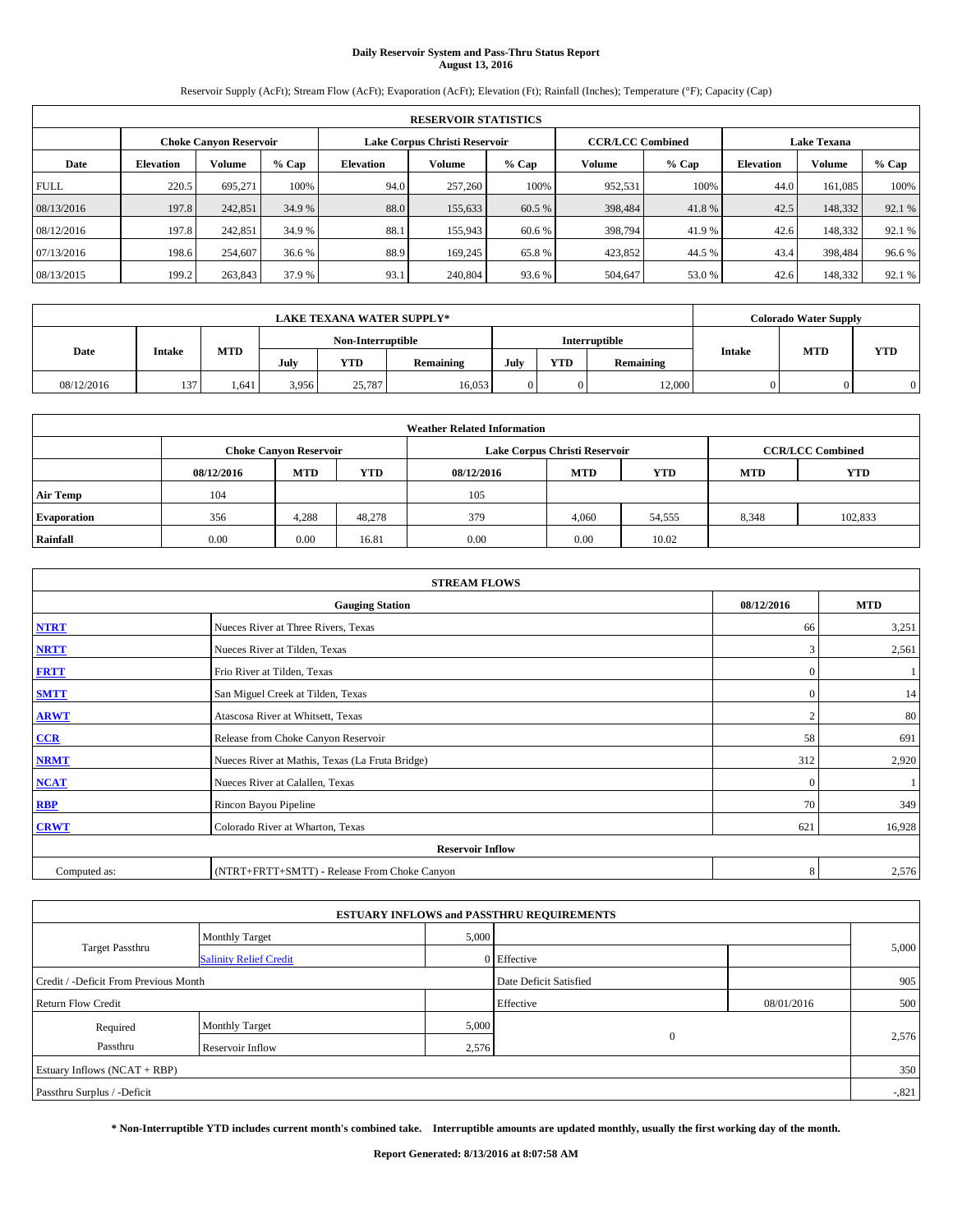# **Daily Reservoir System and Pass-Thru Status Report August 14, 2016**

Reservoir Supply (AcFt); Stream Flow (AcFt); Evaporation (AcFt); Elevation (Ft); Rainfall (Inches); Temperature (°F); Capacity (Cap)

|             | <b>RESERVOIR STATISTICS</b> |                               |        |                                                          |         |        |         |         |                  |                    |        |  |
|-------------|-----------------------------|-------------------------------|--------|----------------------------------------------------------|---------|--------|---------|---------|------------------|--------------------|--------|--|
|             |                             | <b>Choke Canyon Reservoir</b> |        | Lake Corpus Christi Reservoir<br><b>CCR/LCC Combined</b> |         |        |         |         |                  | <b>Lake Texana</b> |        |  |
| Date        | <b>Elevation</b>            | <b>Volume</b>                 | % Cap  | Elevation                                                | Volume  | % Cap  | Volume  | $%$ Cap | <b>Elevation</b> | <b>Volume</b>      | % Cap  |  |
| <b>FULL</b> | 220.5                       | 695,271                       | 100%   | 94.0                                                     | 257,260 | 100%   | 952.531 | 100%    | 44.0             | 161,085            | 100%   |  |
| 08/14/2016  | 197.9                       | 244,672                       | 35.2 % | 88.1                                                     | 157,032 | 61.0 % | 401,704 | 42.2 %  | 42.5             | 148,332            | 92.1 % |  |
| 08/13/2016  | 197.8                       | 242,851                       | 34.9 % | 88.0                                                     | 155.633 | 60.5 % | 398,484 | 41.8%   | 42.6             | 148.332            | 92.1 % |  |
| 07/14/2016  | 198.6                       | 254,174                       | 36.6 % | 88.9                                                     | 168,602 | 65.5 % | 422,776 | 44.4 %  | 43.4             | 401.704            | 96.6%  |  |
| 08/14/2015  | 199.2                       | 263,398                       | 37.9 % | 93.1                                                     | 240,266 | 93.4 % | 503,664 | 52.9 %  | 42.7             | 149.224            | 92.6%  |  |

|            | <b>LAKE TEXANA WATER SUPPLY*</b> |            |                   |            |           |               |            |           |               |            | <b>Colorado Water Supply</b> |  |  |
|------------|----------------------------------|------------|-------------------|------------|-----------|---------------|------------|-----------|---------------|------------|------------------------------|--|--|
|            |                                  |            | Non-Interruptible |            |           | Interruptible |            |           |               |            |                              |  |  |
| Date       | Intake                           | <b>MTD</b> | July              | <b>YTD</b> | Remaining | July          | <b>YTD</b> | Remaining | <b>Intake</b> | <b>MTD</b> | <b>YTD</b>                   |  |  |
| 08/13/2016 | 138                              | 1.779      | 3.956             | 25.924     | 15.916    |               |            | 12,000    |               |            |                              |  |  |

| <b>Weather Related Information</b>                                               |      |                               |        |      |                               |        |            |                         |  |  |
|----------------------------------------------------------------------------------|------|-------------------------------|--------|------|-------------------------------|--------|------------|-------------------------|--|--|
|                                                                                  |      | <b>Choke Canyon Reservoir</b> |        |      | Lake Corpus Christi Reservoir |        |            | <b>CCR/LCC Combined</b> |  |  |
| <b>YTD</b><br><b>MTD</b><br><b>MTD</b><br><b>YTD</b><br>08/13/2016<br>08/13/2016 |      |                               |        |      |                               |        | <b>MTD</b> | <b>YTD</b>              |  |  |
| <b>Air Temp</b>                                                                  | 91   |                               |        | -98  |                               |        |            |                         |  |  |
| <b>Evaporation</b>                                                               | 212  | 4,500                         | 48,490 | 127  | 4,187                         | 54,682 | 8,687      | 103.172                 |  |  |
| Rainfall                                                                         | 0.71 | 0.71                          | 17.52  | 0.66 | 0.66                          | 10.68  |            |                         |  |  |

| <b>STREAM FLOWS</b> |                                                 |              |            |  |  |  |  |  |  |
|---------------------|-------------------------------------------------|--------------|------------|--|--|--|--|--|--|
|                     | <b>Gauging Station</b>                          | 08/13/2016   | <b>MTD</b> |  |  |  |  |  |  |
| <b>NTRT</b>         | Nueces River at Three Rivers, Texas             | 64           | 3,315      |  |  |  |  |  |  |
| <b>NRTT</b>         | Nueces River at Tilden, Texas                   |              | 2,562      |  |  |  |  |  |  |
| <b>FRTT</b>         | Frio River at Tilden, Texas                     | $\mathbf{0}$ |            |  |  |  |  |  |  |
| <b>SMTT</b>         | San Miguel Creek at Tilden, Texas               | $\mathbf{0}$ | 14         |  |  |  |  |  |  |
| <b>ARWT</b>         | Atascosa River at Whitsett, Texas               | $\bigcap$    | 82         |  |  |  |  |  |  |
| $CCR$               | Release from Choke Canyon Reservoir             | 58           | 748        |  |  |  |  |  |  |
| <b>NRMT</b>         | Nueces River at Mathis, Texas (La Fruta Bridge) | 314          | 3,234      |  |  |  |  |  |  |
| <b>NCAT</b>         | Nueces River at Calallen, Texas                 | $\Omega$     |            |  |  |  |  |  |  |
| RBP                 | Rincon Bayou Pipeline                           | 106          | 454        |  |  |  |  |  |  |
| <b>CRWT</b>         | Colorado River at Wharton, Texas                | 830          | 17,758     |  |  |  |  |  |  |
|                     | <b>Reservoir Inflow</b>                         |              |            |  |  |  |  |  |  |
| Computed as:        | (NTRT+FRTT+SMTT) - Release From Choke Canyon    |              |            |  |  |  |  |  |  |

|                                       |                               |                        | <b>ESTUARY INFLOWS and PASSTHRU REQUIREMENTS</b> |            |        |
|---------------------------------------|-------------------------------|------------------------|--------------------------------------------------|------------|--------|
|                                       | <b>Monthly Target</b>         | 5,000                  |                                                  |            |        |
| <b>Target Passthru</b>                | <b>Salinity Relief Credit</b> |                        | 0 Effective                                      |            | 5,000  |
| Credit / -Deficit From Previous Month |                               | Date Deficit Satisfied |                                                  | 905        |        |
| <b>Return Flow Credit</b>             |                               |                        | Effective                                        | 08/01/2016 | 500    |
| Required                              | <b>Monthly Target</b>         | 5,000                  |                                                  |            |        |
| Passthru<br>Reservoir Inflow          |                               |                        | $\theta$<br>2,582                                |            | 2,582  |
| Estuary Inflows (NCAT + RBP)          |                               |                        |                                                  |            | 456    |
| Passthru Surplus / -Deficit           |                               |                        |                                                  |            | $-721$ |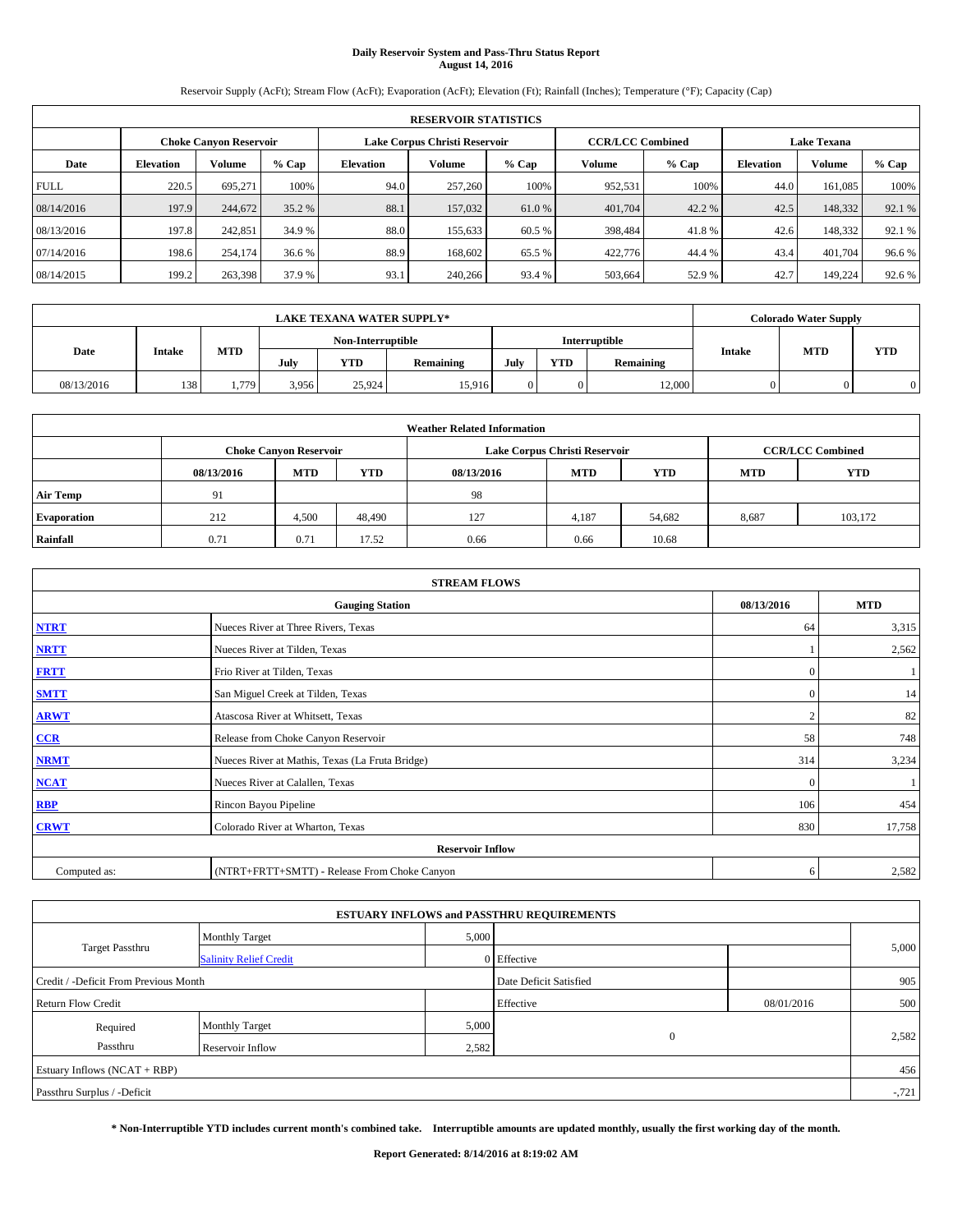# **Daily Reservoir System and Pass-Thru Status Report August 15, 2016**

Reservoir Supply (AcFt); Stream Flow (AcFt); Evaporation (AcFt); Elevation (Ft); Rainfall (Inches); Temperature (°F); Capacity (Cap)

|             | <b>RESERVOIR STATISTICS</b> |                               |        |           |                               |        |                         |                    |                  |               |        |
|-------------|-----------------------------|-------------------------------|--------|-----------|-------------------------------|--------|-------------------------|--------------------|------------------|---------------|--------|
|             |                             | <b>Choke Canyon Reservoir</b> |        |           | Lake Corpus Christi Reservoir |        | <b>CCR/LCC Combined</b> | <b>Lake Texana</b> |                  |               |        |
| Date        | <b>Elevation</b>            | <b>Volume</b>                 | % Cap  | Elevation | Volume                        | % Cap  | Volume                  | $%$ Cap            | <b>Elevation</b> | <b>Volume</b> | % Cap  |
| <b>FULL</b> | 220.5                       | 695,271                       | 100%   | 94.0      | 257,260                       | 100%   | 952.531                 | 100%               | 44.0             | 161,085       | 100%   |
| 08/15/2016  | 198.0                       | 246,492                       | 35.5 % | 88.2      | 157,813                       | 61.3%  | 404,305                 | 42.4 %             | 42.5             | 148,332       | 92.1 % |
| 08/14/2016  | 197.9                       | 244,672                       | 35.2 % | 88.1      | 157,032                       | 61.0 % | 401.704                 | 42.2 %             | 42.6             | 148.332       | 92.1 % |
| 07/15/2016  | 198.5                       | 253,740                       | 36.5 % | 88.8      | 167,959                       | 65.3%  | 421.699                 | 44.3 %             | 43.3             | 404,305       | 96.0%  |
| 08/15/2015  | 199.2                       | 263,694                       | 37.9 % | 93.0      | 239,909                       | 93.3 % | 503,603                 | 52.9 %             | 42.7             | 149.224       | 92.6%  |

|            | <b>LAKE TEXANA WATER SUPPLY*</b> |            |       |                   |           |      |            |               |               |            | <b>Colorado Water Supply</b> |  |  |  |
|------------|----------------------------------|------------|-------|-------------------|-----------|------|------------|---------------|---------------|------------|------------------------------|--|--|--|
|            |                                  |            |       | Non-Interruptible |           |      |            | Interruptible |               |            |                              |  |  |  |
| Date       | <b>Intake</b>                    | <b>MTD</b> | July  | <b>YTD</b>        | Remaining | July | <b>YTD</b> | Remaining     | <b>Intake</b> | <b>MTD</b> | <b>YTD</b>                   |  |  |  |
| 08/14/2016 | 138                              | 1.917      | 3.956 | 26,063            | 15,777    |      |            | 12,000        |               |            |                              |  |  |  |

| <b>Weather Related Information</b> |            |                               |            |            |                               |                         |            |            |  |
|------------------------------------|------------|-------------------------------|------------|------------|-------------------------------|-------------------------|------------|------------|--|
|                                    |            | <b>Choke Canyon Reservoir</b> |            |            | Lake Corpus Christi Reservoir | <b>CCR/LCC Combined</b> |            |            |  |
|                                    | 08/14/2016 | <b>MTD</b>                    | <b>YTD</b> | 08/14/2016 | <b>MTD</b>                    | <b>YTD</b>              | <b>MTD</b> | <b>YTD</b> |  |
| <b>Air Temp</b>                    | 83         |                               |            | 86         |                               |                         |            |            |  |
| <b>Evaporation</b>                 | 164        | 4,664                         | 48,654     | 46         | 4,233                         | 54.728                  | 8,897      | 103.382    |  |
| Rainfall                           | 2.00       | 2.71                          | 19.52      | 0.26       | 0.92                          | 10.94                   |            |            |  |

| <b>STREAM FLOWS</b> |                                                 |              |              |  |  |  |  |  |  |
|---------------------|-------------------------------------------------|--------------|--------------|--|--|--|--|--|--|
|                     | 08/14/2016                                      | <b>MTD</b>   |              |  |  |  |  |  |  |
| <b>NTRT</b>         | Nueces River at Three Rivers, Texas             | 85           | 3,400        |  |  |  |  |  |  |
| <b>NRTT</b>         | Nueces River at Tilden, Texas                   | 42           | 2,604        |  |  |  |  |  |  |
| <b>FRTT</b>         | Frio River at Tilden, Texas                     | $\mathbf{0}$ | $\mathbf{2}$ |  |  |  |  |  |  |
| <b>SMTT</b>         | San Miguel Creek at Tilden, Texas               | 85           | 99           |  |  |  |  |  |  |
| <b>ARWT</b>         | Atascosa River at Whitsett, Texas               | 4            | 85           |  |  |  |  |  |  |
| $CCR$               | Release from Choke Canyon Reservoir             | 58           | 806          |  |  |  |  |  |  |
| <b>NRMT</b>         | Nueces River at Mathis, Texas (La Fruta Bridge) | 304          | 3,537        |  |  |  |  |  |  |
| <b>NCAT</b>         | Nueces River at Calallen, Texas                 |              | 6            |  |  |  |  |  |  |
| RBP                 | Rincon Bayou Pipeline                           | 139          | 593          |  |  |  |  |  |  |
| <b>CRWT</b>         | Colorado River at Wharton, Texas                | 738          | 18,496       |  |  |  |  |  |  |
|                     | <b>Reservoir Inflow</b>                         |              |              |  |  |  |  |  |  |
| Computed as:        | 113                                             | 2,695        |              |  |  |  |  |  |  |

|                                       |                               |       | <b>ESTUARY INFLOWS and PASSTHRU REQUIREMENTS</b> |            |          |
|---------------------------------------|-------------------------------|-------|--------------------------------------------------|------------|----------|
|                                       | <b>Monthly Target</b>         | 5,000 |                                                  |            |          |
| <b>Target Passthru</b>                | <b>Salinity Relief Credit</b> |       | 0 Effective                                      |            | 5,000    |
| Credit / -Deficit From Previous Month |                               |       | Date Deficit Satisfied                           |            | 905      |
| <b>Return Flow Credit</b>             |                               |       | Effective                                        | 08/01/2016 | 500      |
| Required                              | <b>Monthly Target</b>         | 5,000 |                                                  |            |          |
| Passthru                              | Reservoir Inflow              | 2,695 | $\overline{0}$                                   |            | 2,695    |
| Estuary Inflows (NCAT + RBP)          |                               |       |                                                  |            | 599      |
| Passthru Surplus / -Deficit           |                               |       |                                                  |            | $-0.692$ |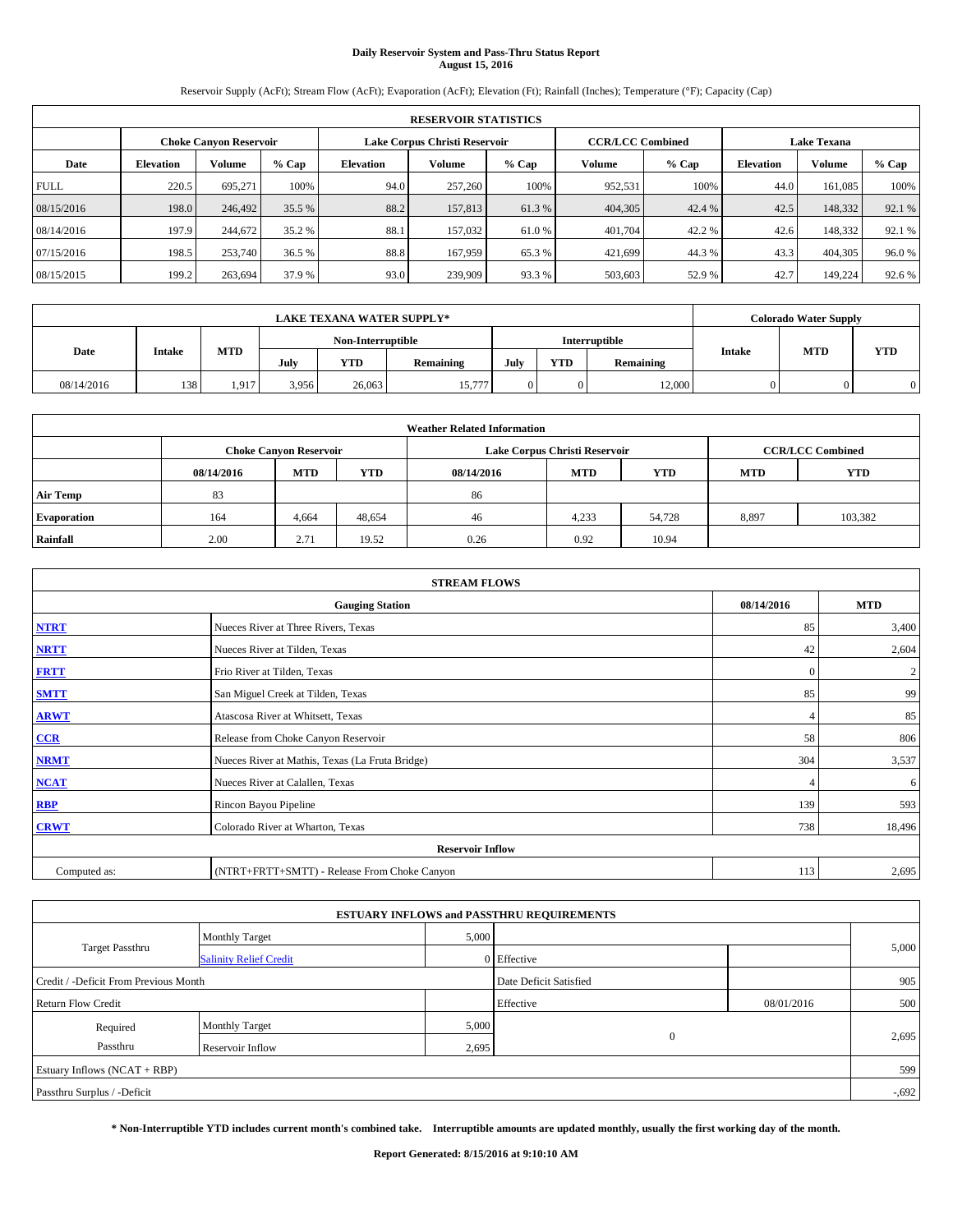# **Daily Reservoir System and Pass-Thru Status Report August 16, 2016**

Reservoir Supply (AcFt); Stream Flow (AcFt); Evaporation (AcFt); Elevation (Ft); Rainfall (Inches); Temperature (°F); Capacity (Cap)

| <b>RESERVOIR STATISTICS</b> |                  |                               |        |           |                               |         |                         |         |                    |         |        |
|-----------------------------|------------------|-------------------------------|--------|-----------|-------------------------------|---------|-------------------------|---------|--------------------|---------|--------|
|                             |                  | <b>Choke Canvon Reservoir</b> |        |           | Lake Corpus Christi Reservoir |         | <b>CCR/LCC Combined</b> |         | <b>Lake Texana</b> |         |        |
| Date                        | <b>Elevation</b> | <b>Volume</b>                 | % Cap  | Elevation | Volume                        | $%$ Cap | Volume                  | $%$ Cap | <b>Elevation</b>   | Volume  | % Cap  |
| <b>FULL</b>                 | 220.5            | 695.271                       | 100%   | 94.0      | 257,260                       | 100%    | 952,531                 | 100%    | 44.0               | 161.085 | 100%   |
| 08/16/2016                  | 198.1            | 247,192                       | 35.6 % | 88.3      | 159,852                       | 62.1 %  | 407,044                 | 42.7 %  | 43.5               | 156,467 | 97.1 % |
| 08/15/2016                  | 198.0            | 246,492                       | 35.5 % | 88.2      | 157,813                       | 61.3%   | 404,305                 | 42.4 %  | 42.6               | 148.332 | 92.1 % |
| 07/16/2016                  | 198.6            | 254,463                       | 36.6 % | 88.8      | 167,799                       | 65.2 %  | 422.262                 | 44.3 %  | 43.2               | 407,044 | 95.4%  |
| 08/16/2015                  | 199.2            | 263,104                       | 37.8%  | 93.0      | 239,193                       | 93.0%   | 502,297                 | 52.7 %  | 42.7               | 149,224 | 92.6 % |

| <b>LAKE TEXANA WATER SUPPLY*</b> |               |            |       |                   |           |      |            |               | <b>Colorado Water Supply</b> |            |
|----------------------------------|---------------|------------|-------|-------------------|-----------|------|------------|---------------|------------------------------|------------|
|                                  |               |            |       | Non-Interruptible |           |      |            | Interruptible |                              | <b>YTD</b> |
| Date                             | <b>Intake</b> | <b>MTD</b> | July  | <b>YTD</b>        | Remaining | July | <b>YTD</b> | Remaining     | <b>MTD</b><br><b>Intake</b>  |            |
| 08/15/2016                       | 139           | 2.056      | 3.956 | 26,201            | 15,639    |      |            | 12,000        |                              |            |

| <b>Weather Related Information</b> |            |                               |            |            |                               |                         |            |            |  |
|------------------------------------|------------|-------------------------------|------------|------------|-------------------------------|-------------------------|------------|------------|--|
|                                    |            | <b>Choke Canyon Reservoir</b> |            |            | Lake Corpus Christi Reservoir | <b>CCR/LCC Combined</b> |            |            |  |
|                                    | 08/15/2016 | <b>MTD</b>                    | <b>YTD</b> | 08/15/2016 | <b>MTD</b>                    | <b>YTD</b>              | <b>MTD</b> | <b>YTD</b> |  |
| <b>Air Temp</b>                    | 88         |                               |            | 88         |                               |                         |            |            |  |
| <b>Evaporation</b>                 | 107        | 4,771                         | 48.761     |            | 4,233                         | 54,728                  | 9,004      | 103,489    |  |
| Rainfall                           | 0.20       | 2.91                          | 19.72      | 2.45       | 3.37                          | 13.39                   |            |            |  |

| <b>STREAM FLOWS</b> |                                                 |            |        |  |  |  |  |  |  |
|---------------------|-------------------------------------------------|------------|--------|--|--|--|--|--|--|
|                     | 08/15/2016                                      | <b>MTD</b> |        |  |  |  |  |  |  |
| <b>NTRT</b>         | Nueces River at Three Rivers, Texas             | 244        | 3,644  |  |  |  |  |  |  |
| <b>NRTT</b>         | Nueces River at Tilden, Texas                   | 204        | 2,808  |  |  |  |  |  |  |
| <b>FRTT</b>         | Frio River at Tilden, Texas                     |            | 4      |  |  |  |  |  |  |
| <b>SMTT</b>         | San Miguel Creek at Tilden, Texas               | 349        | 449    |  |  |  |  |  |  |
| <b>ARWT</b>         | Atascosa River at Whitsett, Texas               | 5          | 90     |  |  |  |  |  |  |
| $CCR$               | Release from Choke Canyon Reservoir             | 58         | 863    |  |  |  |  |  |  |
| <b>NRMT</b>         | Nueces River at Mathis, Texas (La Fruta Bridge) | 173        | 3,710  |  |  |  |  |  |  |
| <b>NCAT</b>         | Nueces River at Calallen, Texas                 | 28         | 34     |  |  |  |  |  |  |
| RBP                 | Rincon Bayou Pipeline                           | 202        | 795    |  |  |  |  |  |  |
| <b>CRWT</b>         | Colorado River at Wharton, Texas                | 947        | 19,443 |  |  |  |  |  |  |
|                     | <b>Reservoir Inflow</b>                         |            |        |  |  |  |  |  |  |
| Computed as:        | (NTRT+FRTT+SMTT) - Release From Choke Canyon    | 538        | 3,233  |  |  |  |  |  |  |

|                                       |                               |       | <b>ESTUARY INFLOWS and PASSTHRU REQUIREMENTS</b> |            |       |  |  |  |
|---------------------------------------|-------------------------------|-------|--------------------------------------------------|------------|-------|--|--|--|
|                                       | <b>Monthly Target</b>         | 5,000 |                                                  |            |       |  |  |  |
| <b>Target Passthru</b>                | <b>Salinity Relief Credit</b> |       | 0 Effective                                      |            | 5,000 |  |  |  |
| Credit / -Deficit From Previous Month |                               |       | Date Deficit Satisfied                           |            | 905   |  |  |  |
| <b>Return Flow Credit</b>             |                               |       | Effective                                        | 08/01/2016 | 500   |  |  |  |
| Required                              | <b>Monthly Target</b>         | 5,000 |                                                  |            |       |  |  |  |
| Passthru                              | Reservoir Inflow              | 3,233 | $\Omega$                                         |            | 3,233 |  |  |  |
| Estuary Inflows (NCAT + RBP)          |                               |       |                                                  |            |       |  |  |  |
| Passthru Surplus / -Deficit           |                               |       |                                                  |            |       |  |  |  |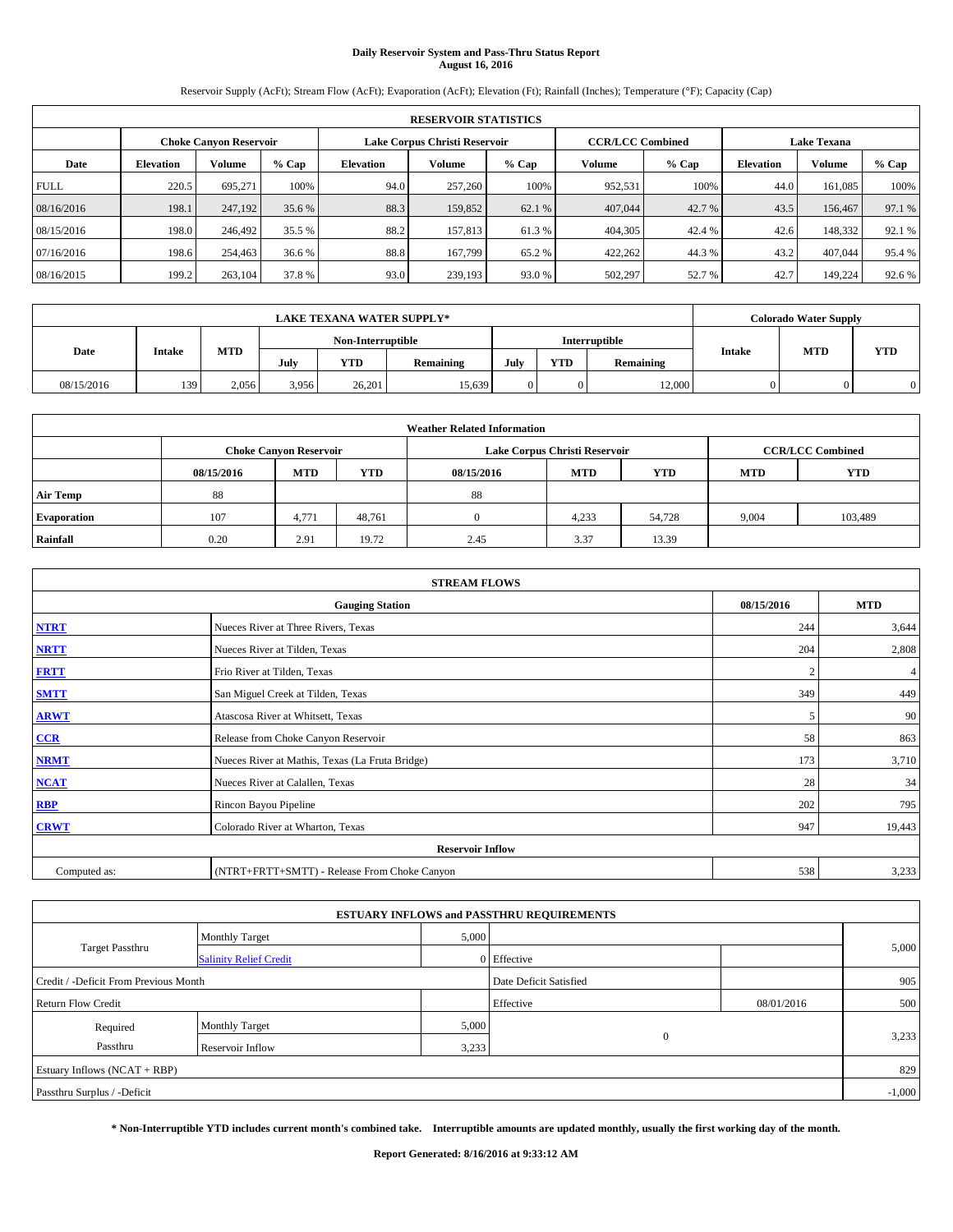# **Daily Reservoir System and Pass-Thru Status Report August 17, 2016**

Reservoir Supply (AcFt); Stream Flow (AcFt); Evaporation (AcFt); Elevation (Ft); Rainfall (Inches); Temperature (°F); Capacity (Cap)

|             | <b>RESERVOIR STATISTICS</b> |                               |         |                  |                               |         |                         |         |                  |                    |         |
|-------------|-----------------------------|-------------------------------|---------|------------------|-------------------------------|---------|-------------------------|---------|------------------|--------------------|---------|
|             |                             | <b>Choke Canyon Reservoir</b> |         |                  | Lake Corpus Christi Reservoir |         | <b>CCR/LCC Combined</b> |         |                  | <b>Lake Texana</b> |         |
| Date        | <b>Elevation</b>            | Volume                        | $%$ Cap | <b>Elevation</b> | Volume                        | $%$ Cap | Volume                  | $%$ Cap | <b>Elevation</b> | <b>Volume</b>      | $%$ Cap |
| <b>FULL</b> | 220.5                       | 695.271                       | 100%    | 94.0             | 257,260                       | 100%    | 952,531                 | 100%    | 44.0             | 161.085            | 100%    |
| 08/17/2016  | 198.1                       | 248,172                       | 35.7 %  | 88.4             | 161,271                       | 62.7 %  | 409,443                 | 43.0 %  | 44.3             | 164,106            | 101.9%  |
| 08/16/2016  | 198.1                       | 247.192                       | 35.6 %  | 88.3             | 159,852                       | 62.1 %  | 407,044                 | 42.7 %  | 43.5             | 156,467            | 97.1 %  |
| 07/17/2016  | 198.6                       | 254,029                       | 36.5 %  | 88.8             | 167,478                       | 65.1 %  | 421.507                 | 44.3 %  | 43.2             | 409,443            | 95.4 %  |
| 08/17/2015  | 199.2                       | 262,810                       | 37.8 %  | 93.0             | 239,193                       | 93.0%   | 502,003                 | 52.7 %  | 42.7             | 149.224            | 92.6 %  |

| <b>LAKE TEXANA WATER SUPPLY*</b> |               |            |       |                   |           |      |            |               |               | <b>Colorado Water Supply</b> |            |
|----------------------------------|---------------|------------|-------|-------------------|-----------|------|------------|---------------|---------------|------------------------------|------------|
|                                  |               |            |       | Non-Interruptible |           |      |            | Interruptible |               |                              |            |
| Date                             | <b>Intake</b> | <b>MTD</b> | July  | <b>YTD</b>        | Remaining | July | <b>YTD</b> | Remaining     | <b>Intake</b> | <b>MTD</b>                   | <b>YTD</b> |
| 08/16/2016                       | 139           | 2.195      | 3.956 | 26,340            | 15,500    |      |            | 12,000        |               |                              |            |

| <b>Weather Related Information</b> |            |                               |            |            |                               |                         |            |            |  |
|------------------------------------|------------|-------------------------------|------------|------------|-------------------------------|-------------------------|------------|------------|--|
|                                    |            | <b>Choke Canyon Reservoir</b> |            |            | Lake Corpus Christi Reservoir | <b>CCR/LCC Combined</b> |            |            |  |
|                                    | 08/16/2016 | <b>MTD</b>                    | <b>YTD</b> | 08/16/2016 | <b>MTD</b>                    | <b>YTD</b>              | <b>MTD</b> | <b>YTD</b> |  |
| <b>Air Temp</b>                    | 81         |                               |            | 81         |                               |                         |            |            |  |
| <b>Evaporation</b>                 | 66         | 4,837                         | 48,827     | 147        | 4,380                         | 54,875                  | 9.217      | 103.702    |  |
| Rainfall                           | 0.90       | 3.81                          | 20.62      | 0.18       | 3.55                          | 13.57                   |            |            |  |

| <b>STREAM FLOWS</b> |                                                 |                |        |  |  |  |  |  |  |
|---------------------|-------------------------------------------------|----------------|--------|--|--|--|--|--|--|
|                     | 08/16/2016                                      | <b>MTD</b>     |        |  |  |  |  |  |  |
| <b>NTRT</b>         | Nueces River at Three Rivers, Texas             | 713            | 4,357  |  |  |  |  |  |  |
| <b>NRTT</b>         | Nueces River at Tilden, Texas                   | 26             | 2,834  |  |  |  |  |  |  |
| <b>FRTT</b>         | Frio River at Tilden, Texas                     | $\overline{2}$ | 6      |  |  |  |  |  |  |
| <b>SMTT</b>         | San Miguel Creek at Tilden, Texas               | 67             | 516    |  |  |  |  |  |  |
| <b>ARWT</b>         | Atascosa River at Whitsett, Texas               | 8              | 98     |  |  |  |  |  |  |
| $CCR$               | Release from Choke Canyon Reservoir             | 58             | 921    |  |  |  |  |  |  |
| <b>NRMT</b>         | Nueces River at Mathis, Texas (La Fruta Bridge) | 197            | 3,906  |  |  |  |  |  |  |
| <b>NCAT</b>         | Nueces River at Calallen, Texas                 |                | 34     |  |  |  |  |  |  |
| RBP                 | Rincon Bayou Pipeline                           | 131            | 926    |  |  |  |  |  |  |
| <b>CRWT</b>         | Colorado River at Wharton, Texas                | 2,402          | 21,845 |  |  |  |  |  |  |
|                     | <b>Reservoir Inflow</b>                         |                |        |  |  |  |  |  |  |
| Computed as:        | (NTRT+FRTT+SMTT) - Release From Choke Canyon    | 725            | 3,958  |  |  |  |  |  |  |

| <b>ESTUARY INFLOWS and PASSTHRU REQUIREMENTS</b> |                               |           |                        |     |       |  |  |  |  |  |
|--------------------------------------------------|-------------------------------|-----------|------------------------|-----|-------|--|--|--|--|--|
|                                                  | <b>Monthly Target</b>         | 5,000     |                        |     |       |  |  |  |  |  |
| <b>Target Passthru</b>                           | <b>Salinity Relief Credit</b> |           | 0 Effective            |     | 5,000 |  |  |  |  |  |
| Credit / -Deficit From Previous Month            |                               |           | Date Deficit Satisfied |     | 905   |  |  |  |  |  |
| <b>Return Flow Credit</b>                        |                               | Effective | 08/01/2016             | 500 |       |  |  |  |  |  |
| Required                                         | <b>Monthly Target</b>         | 5,000     |                        |     |       |  |  |  |  |  |
| Passthru                                         | Reservoir Inflow              | 3,958     | $\Omega$               |     | 3,958 |  |  |  |  |  |
| Estuary Inflows (NCAT + RBP)                     |                               |           |                        |     |       |  |  |  |  |  |
| Passthru Surplus / -Deficit                      |                               |           |                        |     |       |  |  |  |  |  |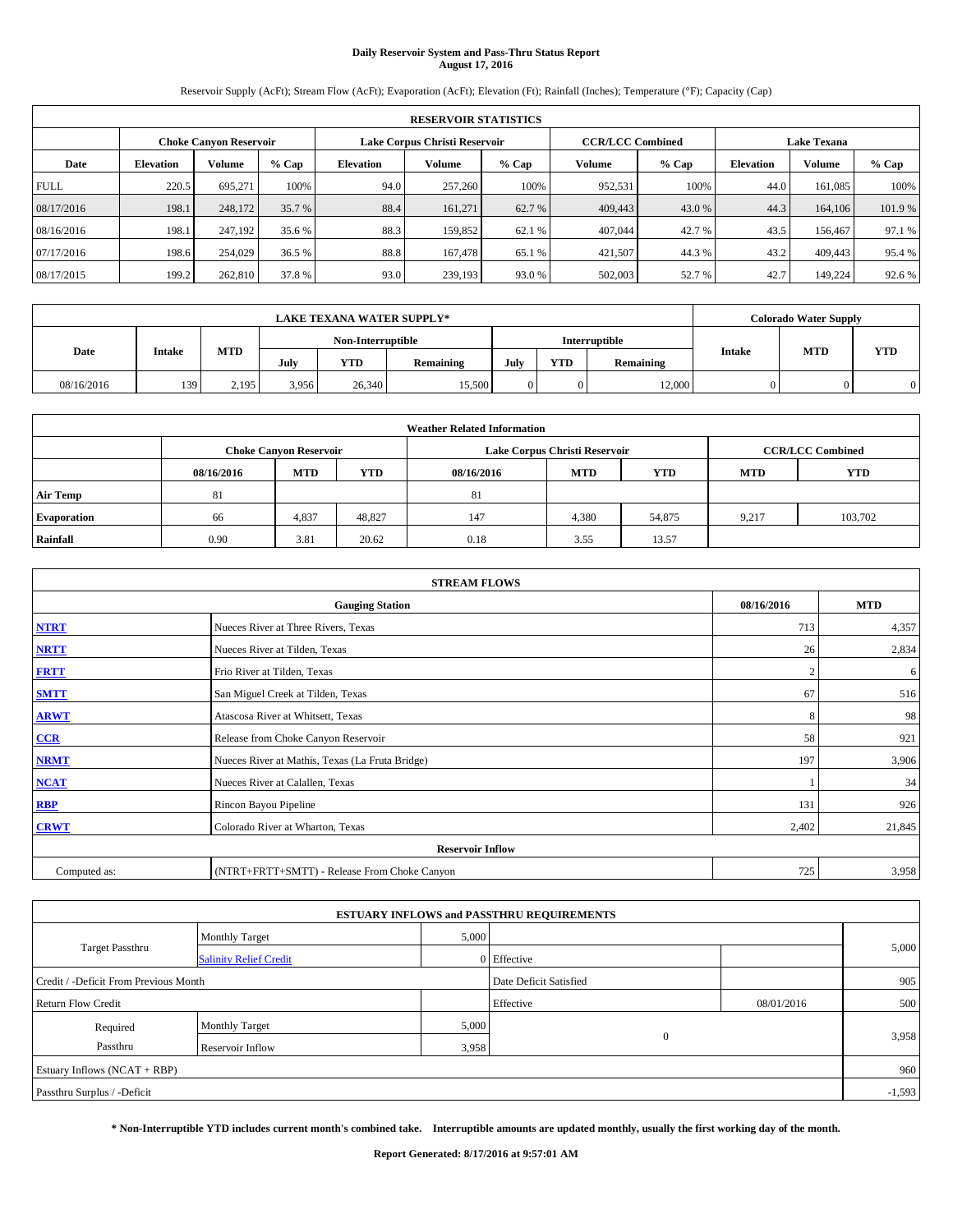# **Daily Reservoir System and Pass-Thru Status Report August 18, 2016**

Reservoir Supply (AcFt); Stream Flow (AcFt); Evaporation (AcFt); Elevation (Ft); Rainfall (Inches); Temperature (°F); Capacity (Cap)

|             | <b>RESERVOIR STATISTICS</b> |                               |         |           |                               |         |                                               |         |                  |               |        |
|-------------|-----------------------------|-------------------------------|---------|-----------|-------------------------------|---------|-----------------------------------------------|---------|------------------|---------------|--------|
|             |                             | <b>Choke Canyon Reservoir</b> |         |           | Lake Corpus Christi Reservoir |         | <b>CCR/LCC Combined</b><br><b>Lake Texana</b> |         |                  |               |        |
| Date        | <b>Elevation</b>            | Volume                        | $%$ Cap | Elevation | Volume                        | $%$ Cap | Volume                                        | $%$ Cap | <b>Elevation</b> | <b>Volume</b> | % Cap  |
| <b>FULL</b> | 220.5                       | 695.271                       | 100%    | 94.0      | 257,260                       | 100%    | 952,531                                       | 100%    | 44.0             | 161.085       | 100%   |
| 08/18/2016  | 198.2                       | 248,873                       | 35.8 %  | 88.4      | 161,745                       | 62.9 %  | 410,618                                       | 43.1 %  | 44.1             | 162,101       | 100.6% |
| 08/17/2016  | 198.1                       | 248,172                       | 35.7 %  | 88.4      | 161.271                       | 62.7 %  | 409,443                                       | 43.0 %  | 44.3             | 164,106       | 101.9% |
| 07/18/2016  | 198.5                       | 253,306                       | 36.4 %  | 88.7      | 166,677                       | 64.8%   | 419,983                                       | 44.1 %  | 43.2             | 410.618       | 95.4 % |
| 08/18/2015  | 199.0                       | 261,180                       | 37.6 %  | 92.9      | 237,942                       | 92.5 %  | 499,122                                       | 52.4 %  | 42.6             | 148,332       | 92.1 % |

|            |               |            |                   | <b>LAKE TEXANA WATER SUPPLY*</b> |           |               |            |           |               | <b>Colorado Water Supply</b> |            |
|------------|---------------|------------|-------------------|----------------------------------|-----------|---------------|------------|-----------|---------------|------------------------------|------------|
|            |               |            | Non-Interruptible |                                  |           | Interruptible |            |           |               |                              |            |
| Date       | <b>Intake</b> | <b>MTD</b> | July              | <b>YTD</b>                       | Remaining | July          | <b>YTD</b> | Remaining | <b>Intake</b> | <b>MTD</b>                   | <b>YTD</b> |
| 08/17/2016 | 139           | 2,333      | 3,956             | 26,479                           | 15.361    |               |            | 12,000    |               |                              |            |

|                    | <b>Weather Related Information</b>                             |                                                                                  |        |      |       |        |                         |         |  |  |  |  |
|--------------------|----------------------------------------------------------------|----------------------------------------------------------------------------------|--------|------|-------|--------|-------------------------|---------|--|--|--|--|
|                    | Lake Corpus Christi Reservoir<br><b>Choke Canyon Reservoir</b> |                                                                                  |        |      |       |        | <b>CCR/LCC Combined</b> |         |  |  |  |  |
|                    | 08/17/2016                                                     | <b>YTD</b><br><b>MTD</b><br><b>MTD</b><br><b>YTD</b><br>08/17/2016<br><b>MTD</b> |        |      |       |        |                         |         |  |  |  |  |
| <b>Air Temp</b>    | 90                                                             |                                                                                  |        | 89   |       |        |                         |         |  |  |  |  |
| <b>Evaporation</b> | 115                                                            | 4.952                                                                            | 48.942 | 111  | 4,491 | 54,986 | 9,443                   | 103.928 |  |  |  |  |
| Rainfall           | 0.35                                                           | 4.16                                                                             | 20.97  | 0.00 | 3.55  | 13.57  |                         |         |  |  |  |  |

|              | <b>STREAM FLOWS</b>                             |              |            |
|--------------|-------------------------------------------------|--------------|------------|
|              | <b>Gauging Station</b>                          | 08/17/2016   | <b>MTD</b> |
| <b>NTRT</b>  | Nueces River at Three Rivers, Texas             | 818          | 5,175      |
| <b>NRTT</b>  | Nueces River at Tilden, Texas                   | 119          | 2,953      |
| <b>FRTT</b>  | Frio River at Tilden, Texas                     | 3            | 8          |
| <b>SMTT</b>  | San Miguel Creek at Tilden, Texas               | 20           | 536        |
| <b>ARWT</b>  | Atascosa River at Whitsett, Texas               | 216          | 314        |
| $CCR$        | Release from Choke Canyon Reservoir             | 58           | 979        |
| <b>NRMT</b>  | Nueces River at Mathis, Texas (La Fruta Bridge) | 333          | 4,240      |
| <b>NCAT</b>  | Nueces River at Calallen, Texas                 | $\mathbf{0}$ | 34         |
| RBP          | Rincon Bayou Pipeline                           | 102          | 1,028      |
| <b>CRWT</b>  | Colorado River at Wharton, Texas                | 3,831        | 25,676     |
|              | <b>Reservoir Inflow</b>                         |              |            |
| Computed as: | (NTRT+FRTT+SMTT) - Release From Choke Canyon    | 782          | 4,741      |

| <b>ESTUARY INFLOWS and PASSTHRU REQUIREMENTS</b> |                               |       |                        |            |       |  |  |  |  |  |
|--------------------------------------------------|-------------------------------|-------|------------------------|------------|-------|--|--|--|--|--|
|                                                  | <b>Monthly Target</b>         | 5,000 |                        |            |       |  |  |  |  |  |
| <b>Target Passthru</b>                           | <b>Salinity Relief Credit</b> |       | 0 Effective            |            | 5,000 |  |  |  |  |  |
| Credit / -Deficit From Previous Month            |                               |       | Date Deficit Satisfied |            | 905   |  |  |  |  |  |
| <b>Return Flow Credit</b>                        |                               |       | Effective              | 08/01/2016 | 500   |  |  |  |  |  |
| Required                                         | <b>Monthly Target</b>         | 5,000 |                        |            |       |  |  |  |  |  |
| Passthru                                         | Reservoir Inflow              | 4,741 | $\Omega$               |            | 4,741 |  |  |  |  |  |
| Estuary Inflows (NCAT + RBP)                     |                               |       |                        |            |       |  |  |  |  |  |
| Passthru Surplus / -Deficit                      |                               |       |                        |            |       |  |  |  |  |  |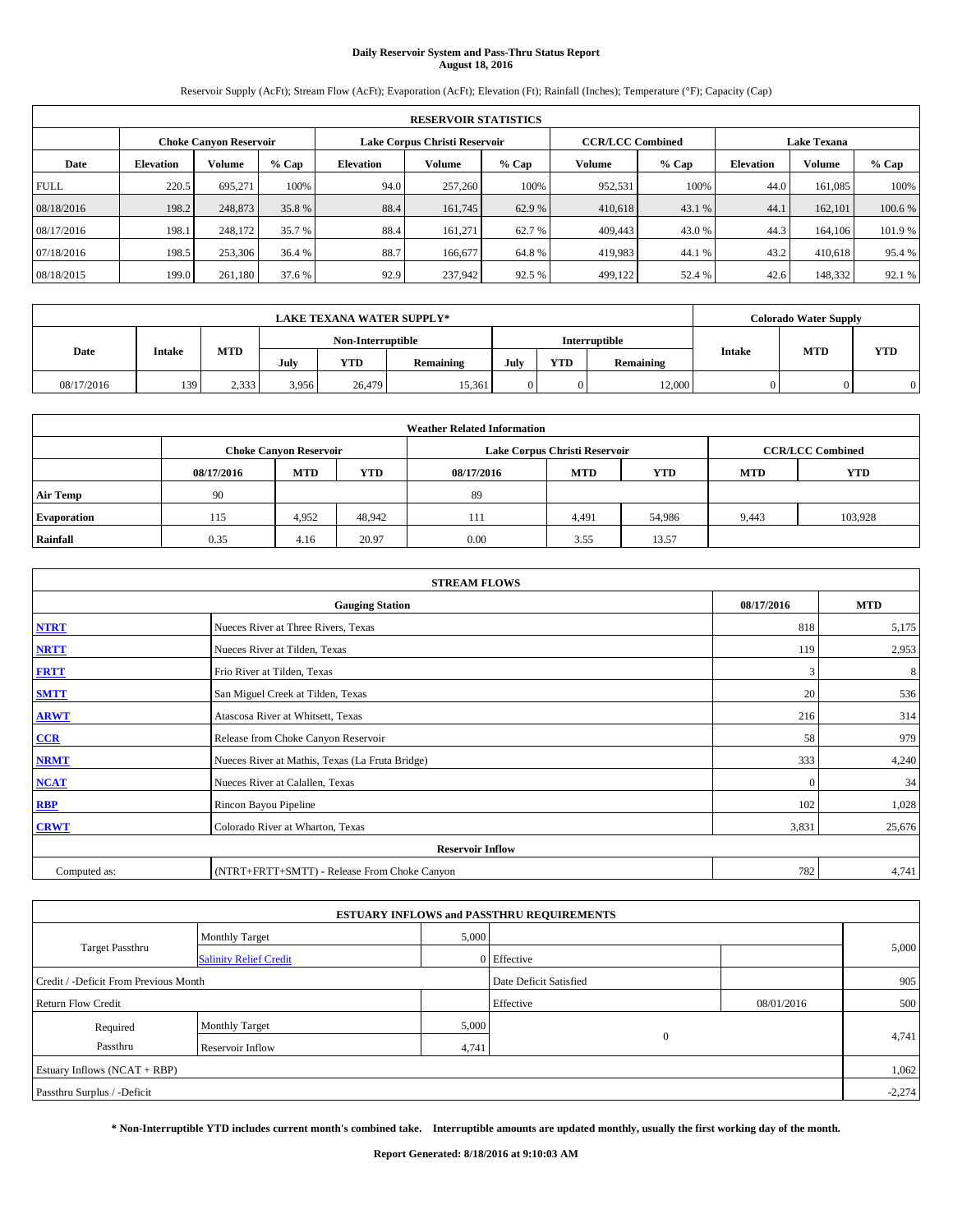# **Daily Reservoir System and Pass-Thru Status Report August 19, 2016**

Reservoir Supply (AcFt); Stream Flow (AcFt); Evaporation (AcFt); Elevation (Ft); Rainfall (Inches); Temperature (°F); Capacity (Cap)

|                               | <b>RESERVOIR STATISTICS</b> |         |         |                  |                               |         |                                               |         |                  |               |         |  |
|-------------------------------|-----------------------------|---------|---------|------------------|-------------------------------|---------|-----------------------------------------------|---------|------------------|---------------|---------|--|
| <b>Choke Canyon Reservoir</b> |                             |         |         |                  | Lake Corpus Christi Reservoir |         | <b>CCR/LCC Combined</b><br><b>Lake Texana</b> |         |                  |               |         |  |
| Date                          | <b>Elevation</b>            | Volume  | $%$ Cap | <b>Elevation</b> | Volume                        | $%$ Cap | Volume                                        | $%$ Cap | <b>Elevation</b> | <b>Volume</b> | $%$ Cap |  |
| <b>FULL</b>                   | 220.5                       | 695.271 | 100%    | 94.0             | 257,260                       | 100%    | 952,531                                       | 100%    | 44.0             | 161.085       | 100%    |  |
| 08/19/2016                    | 198.2                       | 248,313 | 35.7 %  | 88.4             | 161,745                       | 62.9 %  | 410,058                                       | 43.0 %  | 44.2             | 163,121       | 101.3%  |  |
| 08/18/2016                    | 198.2                       | 248,873 | 35.8 %  | 88.4             | 161.745                       | 62.9 %  | 410.618                                       | 43.1 %  | 44.              | 162,101       | 100.6%  |  |
| 07/19/2016                    | 198.5                       | 253,017 | 36.4 %  | 88.7             | 166,677                       | 64.8%   | 419.694                                       | 44.1%   | 43.1             | 410,058       | 94.9%   |  |
| 08/19/2015                    | 199.0                       | 260,583 | 37.5 %  | 92.9             | 237,407                       | 92.3%   | 497,990                                       | 52.3 %  | 42.5             | 147,442       | 91.5 %  |  |

|            | <b>LAKE TEXANA WATER SUPPLY*</b> |            |                   |            |               |      |            |           |               | <b>Colorado Water Supply</b> |            |
|------------|----------------------------------|------------|-------------------|------------|---------------|------|------------|-----------|---------------|------------------------------|------------|
|            |                                  |            | Non-Interruptible |            | Interruptible |      |            |           |               |                              |            |
| Date       | Intake                           | <b>MTD</b> | July              | <b>YTD</b> | Remaining     | July | <b>YTD</b> | Remaining | <b>Intake</b> | <b>MTD</b>                   | <b>YTD</b> |
| 08/18/2016 | 133                              | 2.466      | 3.956             | 26.612     | 15.228        |      |            | 12,000    |               |                              |            |

| <b>Weather Related Information</b> |            |                                                                                  |        |      |       |        |       |                         |  |  |  |
|------------------------------------|------------|----------------------------------------------------------------------------------|--------|------|-------|--------|-------|-------------------------|--|--|--|
|                                    |            | Lake Corpus Christi Reservoir<br><b>Choke Canyon Reservoir</b>                   |        |      |       |        |       | <b>CCR/LCC Combined</b> |  |  |  |
|                                    | 08/18/2016 | <b>YTD</b><br><b>MTD</b><br><b>MTD</b><br><b>YTD</b><br>08/18/2016<br><b>MTD</b> |        |      |       |        |       | <b>YTD</b>              |  |  |  |
| <b>Air Temp</b>                    | 94         |                                                                                  |        | 93   |       |        |       |                         |  |  |  |
| <b>Evaporation</b>                 | 230        | 5,182                                                                            | 49.172 | 267  | 4,758 | 55.253 | 9.940 | 104.425                 |  |  |  |
| Rainfall                           | 0.00       | 4.16                                                                             | 20.97  | 0.01 | 3.56  | 13.58  |       |                         |  |  |  |

|              | <b>STREAM FLOWS</b>                             |            |            |
|--------------|-------------------------------------------------|------------|------------|
|              | <b>Gauging Station</b>                          | 08/18/2016 | <b>MTD</b> |
| <b>NTRT</b>  | Nueces River at Three Rivers, Texas             | 705        | 5,880      |
| <b>NRTT</b>  | Nueces River at Tilden, Texas                   | 941        | 3,894      |
| <b>FRTT</b>  | Frio River at Tilden, Texas                     |            | 15         |
| <b>SMTT</b>  | San Miguel Creek at Tilden, Texas               | 254        | 790        |
| <b>ARWT</b>  | Atascosa River at Whitsett, Texas               | 343        | 658        |
| $CCR$        | Release from Choke Canyon Reservoir             | 58         | 1,036      |
| <b>NRMT</b>  | Nueces River at Mathis, Texas (La Fruta Bridge) | 351        | 4,591      |
| <b>NCAT</b>  | Nueces River at Calallen, Texas                 | $\Omega$   | 34         |
| RBP          | Rincon Bayou Pipeline                           | 167        | 1,194      |
| <b>CRWT</b>  | Colorado River at Wharton, Texas                | 4,248      | 29,924     |
|              | <b>Reservoir Inflow</b>                         |            |            |
| Computed as: | (NTRT+FRTT+SMTT) - Release From Choke Canyon    | 908        | 5,649      |

| <b>ESTUARY INFLOWS and PASSTHRU REQUIREMENTS</b> |                               |           |                        |     |       |  |  |  |  |  |
|--------------------------------------------------|-------------------------------|-----------|------------------------|-----|-------|--|--|--|--|--|
|                                                  | <b>Monthly Target</b>         | 5,000     |                        |     |       |  |  |  |  |  |
| <b>Target Passthru</b>                           | <b>Salinity Relief Credit</b> |           | 0 Effective            |     | 5,000 |  |  |  |  |  |
| Credit / -Deficit From Previous Month            |                               |           | Date Deficit Satisfied |     | 905   |  |  |  |  |  |
| <b>Return Flow Credit</b>                        |                               | Effective | 08/01/2016             | 500 |       |  |  |  |  |  |
| Required                                         | <b>Monthly Target</b>         | 5,000     |                        |     |       |  |  |  |  |  |
| Passthru                                         | Reservoir Inflow              | 5,649     | $\Omega$               |     | 5,000 |  |  |  |  |  |
| Estuary Inflows (NCAT + RBP)                     |                               |           |                        |     |       |  |  |  |  |  |
| Passthru Surplus / -Deficit                      |                               |           |                        |     |       |  |  |  |  |  |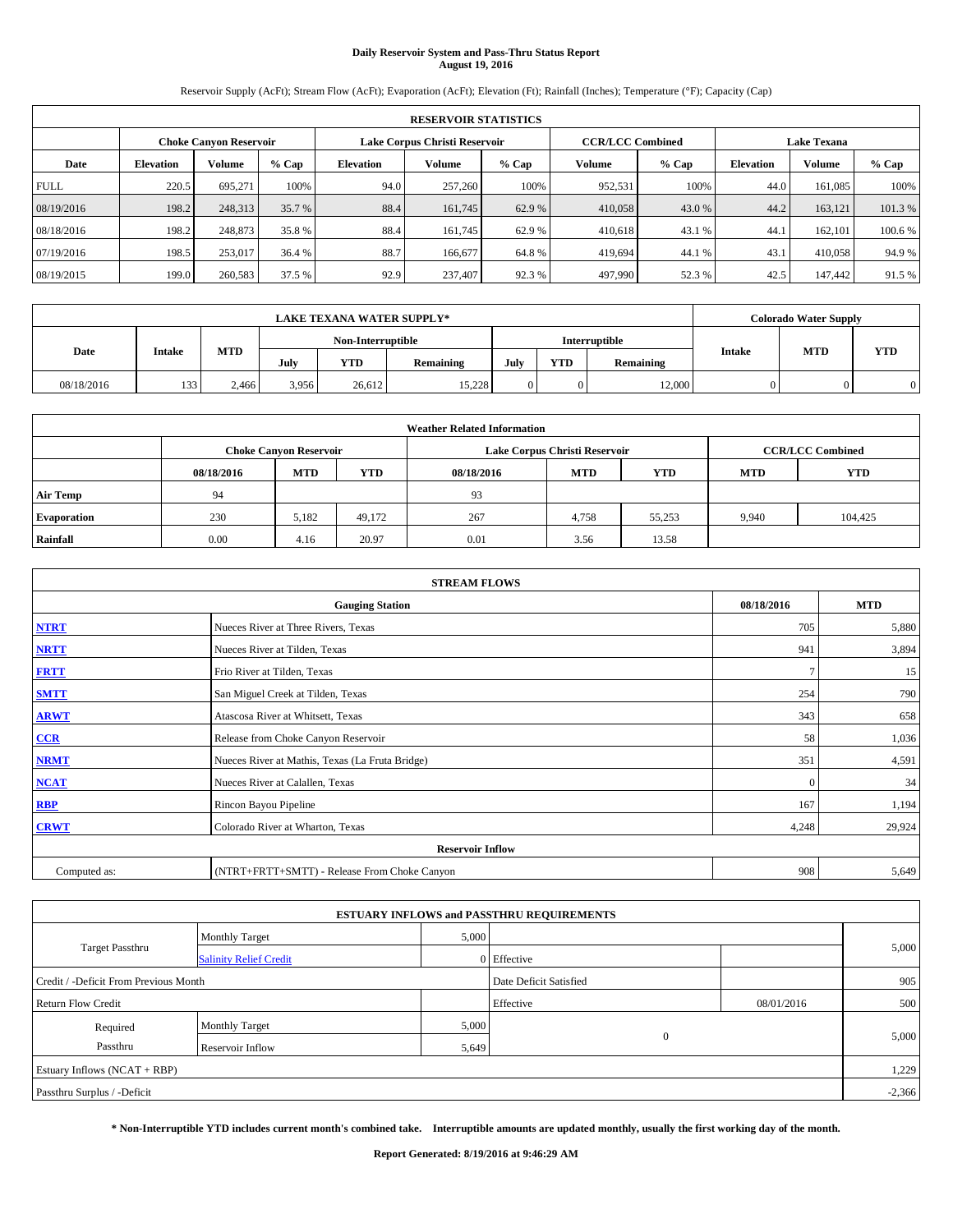# **Daily Reservoir System and Pass-Thru Status Report August 20, 2016**

Reservoir Supply (AcFt); Stream Flow (AcFt); Evaporation (AcFt); Elevation (Ft); Rainfall (Inches); Temperature (°F); Capacity (Cap)

|             | <b>RESERVOIR STATISTICS</b> |                        |         |                  |                               |         |                                               |         |                  |               |        |  |
|-------------|-----------------------------|------------------------|---------|------------------|-------------------------------|---------|-----------------------------------------------|---------|------------------|---------------|--------|--|
|             |                             | Choke Canvon Reservoir |         |                  | Lake Corpus Christi Reservoir |         | <b>CCR/LCC Combined</b><br><b>Lake Texana</b> |         |                  |               |        |  |
| Date        | <b>Elevation</b>            | Volume                 | $%$ Cap | <b>Elevation</b> | <b>Volume</b>                 | $%$ Cap | Volume                                        | $%$ Cap | <b>Elevation</b> | <b>Volume</b> | % Cap  |  |
| <b>FULL</b> | 220.5                       | 695,271                | 100%    | 94.0             | 257,260                       | 100%    | 952,531                                       | 100%    | 44.0             | 161.085       | 100%   |  |
| 08/20/2016  | 198.1                       | 247,752                | 35.6 %  | 88.5             | 162,061                       | 63.0 %  | 409,813                                       | 43.0 %  | 44.              | 163.121       | 101.3% |  |
| 08/19/2016  | 198.2                       | 248,313                | 35.7 %  | 88.4             | 161.745                       | 62.9 %  | 410,058                                       | 43.0 %  | 44.2             | 163.121       | 101.3% |  |
| 07/20/2016  | 198.5                       | 252,728                | 36.3 %  | 88.7             | 166.197                       | 64.6 %  | 418,925                                       | 44.0%   | 43.              | 409,813       | 94.9%  |  |
| 08/20/2015  | 199.1                       | 261,329                | 37.6 %  | 92.8             | 236,337                       | 91.9%   | 497,666                                       | 52.2 %  | 42.5             | 147,442       | 91.5 % |  |

|            | <b>LAKE TEXANA WATER SUPPLY*</b> |            |                   |            |           |               |     |           |               | <b>Colorado Water Supply</b> |            |
|------------|----------------------------------|------------|-------------------|------------|-----------|---------------|-----|-----------|---------------|------------------------------|------------|
|            |                                  |            | Non-Interruptible |            |           | Interruptible |     |           |               |                              |            |
| Date       | Intake                           | <b>MTD</b> | July              | <b>YTD</b> | Remaining | July          | YTD | Remaining | <b>Intake</b> | <b>MTD</b>                   | <b>YTD</b> |
| 08/19/2016 | 138                              | 2.604      | 3,956             | 26,750     | 15,090    |               |     | 12,000    | 0             |                              | $\Omega$   |

|                    | <b>Weather Related Information</b> |                               |            |            |                               |                         |        |         |  |  |  |  |
|--------------------|------------------------------------|-------------------------------|------------|------------|-------------------------------|-------------------------|--------|---------|--|--|--|--|
|                    |                                    | <b>Choke Canyon Reservoir</b> |            |            | Lake Corpus Christi Reservoir | <b>CCR/LCC Combined</b> |        |         |  |  |  |  |
|                    | 08/19/2016                         | <b>MTD</b>                    | <b>YTD</b> | 08/19/2016 | <b>MTD</b>                    | <b>YTD</b>              |        |         |  |  |  |  |
| <b>Air Temp</b>    | 95                                 |                               |            | 95         |                               |                         |        |         |  |  |  |  |
| <b>Evaporation</b> | 255                                | 5,437                         | 49.427     | 277        | 5,035                         | 55,530                  | 10.472 | 104.957 |  |  |  |  |
| Rainfall           | 0.00                               | 4.16                          | 20.97      | 0.00       | 3.56                          | 13.58                   |        |         |  |  |  |  |

| <b>STREAM FLOWS</b> |                                                 |            |            |  |  |  |  |  |
|---------------------|-------------------------------------------------|------------|------------|--|--|--|--|--|
|                     | <b>Gauging Station</b>                          | 08/19/2016 | <b>MTD</b> |  |  |  |  |  |
| <b>NTRT</b>         | Nueces River at Three Rivers, Texas             | 1,086      | 6,965      |  |  |  |  |  |
| <b>NRTT</b>         | Nueces River at Tilden, Texas                   | 1,274      | 5,168      |  |  |  |  |  |
| <b>FRTT</b>         | Frio River at Tilden, Texas                     | 15         | 31         |  |  |  |  |  |
| <b>SMTT</b>         | San Miguel Creek at Tilden, Texas               | 99         | 889        |  |  |  |  |  |
| <b>ARWT</b>         | Atascosa River at Whitsett, Texas               | 183        | 840        |  |  |  |  |  |
| $CCR$               | Release from Choke Canyon Reservoir             | 58         | 1,094      |  |  |  |  |  |
| <b>NRMT</b>         | Nueces River at Mathis, Texas (La Fruta Bridge) | 351        | 4,943      |  |  |  |  |  |
| <b>NCAT</b>         | Nueces River at Calallen, Texas                 | $\Omega$   | 34         |  |  |  |  |  |
| RBP                 | Rincon Bayou Pipeline                           | 200        | 1,394      |  |  |  |  |  |
| <b>CRWT</b>         | Colorado River at Wharton, Texas                | 13,617     | 43,541     |  |  |  |  |  |
|                     | <b>Reservoir Inflow</b>                         |            |            |  |  |  |  |  |
| Computed as:        | (NTRT+FRTT+SMTT) - Release From Choke Canyon    | 1,143      | 6,792      |  |  |  |  |  |

|                                       |                               |       | <b>ESTUARY INFLOWS and PASSTHRU REQUIREMENTS</b> |            |          |
|---------------------------------------|-------------------------------|-------|--------------------------------------------------|------------|----------|
|                                       | <b>Monthly Target</b>         | 5,000 |                                                  |            |          |
| <b>Target Passthru</b>                | <b>Salinity Relief Credit</b> |       | 0 Effective                                      |            | 5,000    |
| Credit / -Deficit From Previous Month |                               |       | Date Deficit Satisfied                           |            | 905      |
| <b>Return Flow Credit</b>             |                               |       | Effective                                        | 08/01/2016 | 500      |
| Required                              | <b>Monthly Target</b>         | 5,000 |                                                  |            |          |
| Passthru                              | <b>Reservoir Inflow</b>       | 6,792 | $\theta$                                         |            | 5,000    |
| Estuary Inflows (NCAT + RBP)          |                               |       |                                                  |            | 1,428    |
| Passthru Surplus / -Deficit           |                               |       |                                                  |            | $-2,167$ |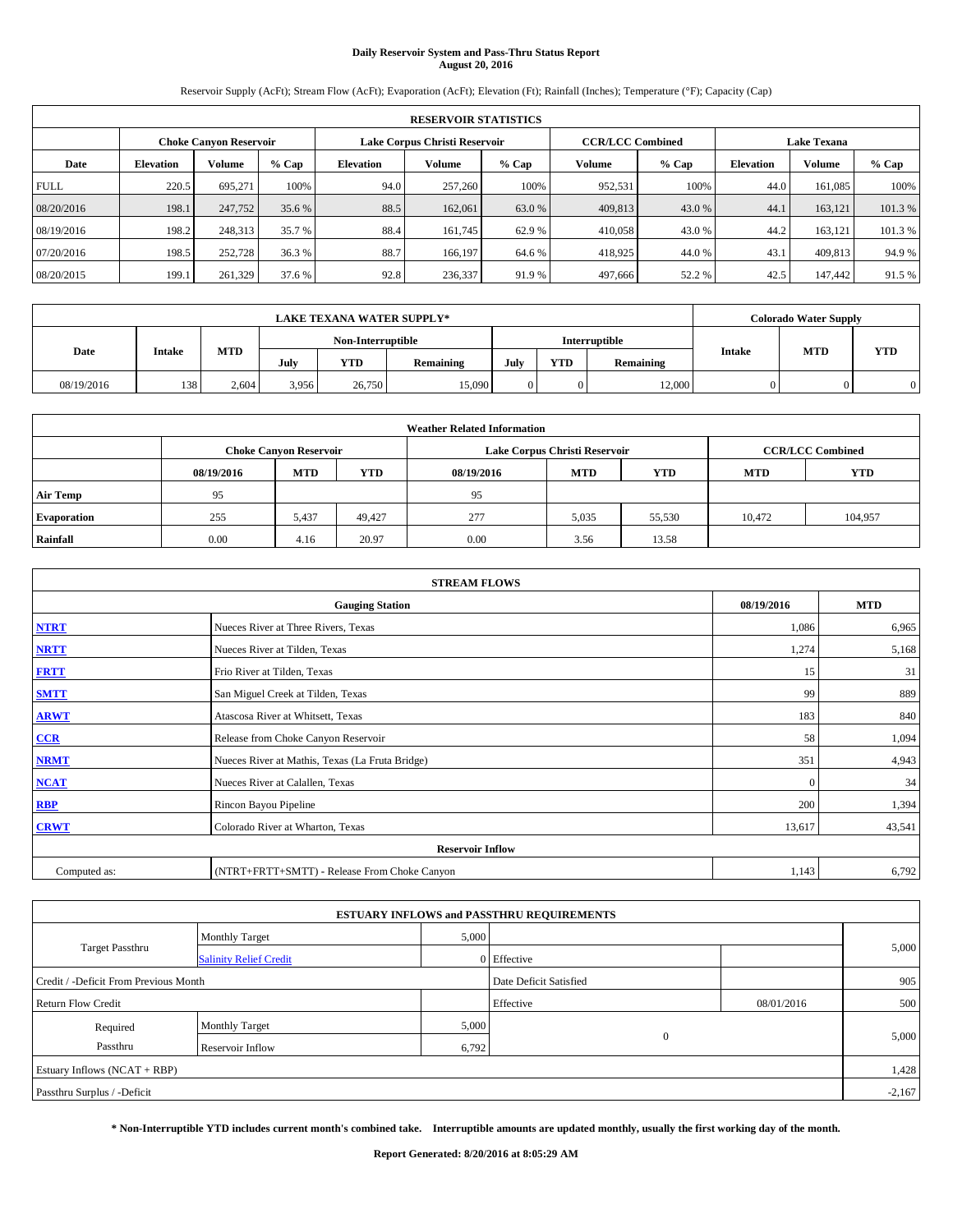# **Daily Reservoir System and Pass-Thru Status Report August 21, 2016**

Reservoir Supply (AcFt); Stream Flow (AcFt); Evaporation (AcFt); Elevation (Ft); Rainfall (Inches); Temperature (°F); Capacity (Cap)

|             | <b>RESERVOIR STATISTICS</b>                                    |         |         |           |         |         |                         |         |                    |               |        |  |  |
|-------------|----------------------------------------------------------------|---------|---------|-----------|---------|---------|-------------------------|---------|--------------------|---------------|--------|--|--|
|             | Lake Corpus Christi Reservoir<br><b>Choke Canyon Reservoir</b> |         |         |           |         |         | <b>CCR/LCC Combined</b> |         | <b>Lake Texana</b> |               |        |  |  |
| Date        | <b>Elevation</b>                                               | Volume  | $%$ Cap | Elevation | Volume  | $%$ Cap | Volume                  | $%$ Cap | <b>Elevation</b>   | <b>Volume</b> | % Cap  |  |  |
| <b>FULL</b> | 220.5                                                          | 695.271 | 100%    | 94.0      | 257,260 | 100%    | 952,531                 | 100%    | 44.0               | 161.085       | 100%   |  |  |
| 08/21/2016  | 198.4                                                          | 252,149 | 36.3 %  | 88.6      | 164,283 | 63.9 %  | 416,432                 | 43.7 %  | 44.1               | 163.121       | 101.3% |  |  |
| 08/20/2016  | 198.1                                                          | 247,752 | 35.6 %  | 88.5      | 162,061 | 63.0 %  | 409,813                 | 43.0 %  | 44.2               | 163.121       | 101.3% |  |  |
| 07/21/2016  | 198.4                                                          | 252,294 | 36.3 %  | 88.7      | 165,398 | 64.3%   | 417,692                 | 43.9%   | 43.0               | 416,432       | 94.3%  |  |  |
| 08/21/2015  | 199.1                                                          | 261,478 | 37.6 %  | 92.9      | 237,407 | 92.3 %  | 498,885                 | 52.4 %  | 42.5               | 147,442       | 91.5 % |  |  |

|            | <b>LAKE TEXANA WATER SUPPLY*</b> |            |       |                   |                  |      |            |               |               | <b>Colorado Water Supply</b> |            |
|------------|----------------------------------|------------|-------|-------------------|------------------|------|------------|---------------|---------------|------------------------------|------------|
|            |                                  |            |       | Non-Interruptible |                  |      |            | Interruptible |               |                              |            |
| Date       | Intake                           | <b>MTD</b> | July  | <b>YTD</b>        | <b>Remaining</b> | July | <b>YTD</b> | Remaining     | <b>Intake</b> | <b>MTD</b>                   | <b>YTD</b> |
| 08/20/2016 | 138                              | 2.743      | 3,956 | 26.888            | 14.952           |      |            | 12,000        |               |                              |            |

|                    | <b>Weather Related Information</b> |                               |            |            |                               |                         |        |         |  |  |  |  |
|--------------------|------------------------------------|-------------------------------|------------|------------|-------------------------------|-------------------------|--------|---------|--|--|--|--|
|                    |                                    | <b>Choke Canyon Reservoir</b> |            |            | Lake Corpus Christi Reservoir | <b>CCR/LCC Combined</b> |        |         |  |  |  |  |
|                    | 08/20/2016                         | <b>MTD</b>                    | <b>YTD</b> | 08/20/2016 | <b>MTD</b>                    | <b>YTD</b>              |        |         |  |  |  |  |
| <b>Air Temp</b>    | 92                                 |                               |            | 93         |                               |                         |        |         |  |  |  |  |
| <b>Evaporation</b> | 225                                | 5,662                         | 49,652     | 436        | 5.471                         | 55,966                  | 11.133 | 105,618 |  |  |  |  |
| Rainfall           | 2.76                               | 6.92                          | 23.73      | 1.39       | 4.95                          | 14.97                   |        |         |  |  |  |  |

| <b>STREAM FLOWS</b> |                                                 |            |            |  |  |  |  |  |
|---------------------|-------------------------------------------------|------------|------------|--|--|--|--|--|
|                     | <b>Gauging Station</b>                          | 08/20/2016 | <b>MTD</b> |  |  |  |  |  |
| <b>NTRT</b>         | Nueces River at Three Rivers, Texas             | 1,362      | 8,327      |  |  |  |  |  |
| <b>NRTT</b>         | Nueces River at Tilden, Texas                   | 1,415      | 6,583      |  |  |  |  |  |
| <b>FRTT</b>         | Frio River at Tilden, Texas                     | 286        | 317        |  |  |  |  |  |
| <b>SMTT</b>         | San Miguel Creek at Tilden, Texas               | 699        | 1,588      |  |  |  |  |  |
| <b>ARWT</b>         | Atascosa River at Whitsett, Texas               | 85         | 926        |  |  |  |  |  |
| $CCR$               | Release from Choke Canyon Reservoir             | 58         | 1,151      |  |  |  |  |  |
| <b>NRMT</b>         | Nueces River at Mathis, Texas (La Fruta Bridge) | 351        | 5,294      |  |  |  |  |  |
| <b>NCAT</b>         | Nueces River at Calallen, Texas                 | $\Omega$   | 34         |  |  |  |  |  |
| RBP                 | Rincon Bayou Pipeline                           | 202        | 1,596      |  |  |  |  |  |
| <b>CRWT</b>         | Colorado River at Wharton, Texas                | 18,937     | 62,478     |  |  |  |  |  |
|                     | <b>Reservoir Inflow</b>                         |            |            |  |  |  |  |  |
| Computed as:        | (NTRT+FRTT+SMTT) - Release From Choke Canyon    |            |            |  |  |  |  |  |

|                                       |                               |       | <b>ESTUARY INFLOWS and PASSTHRU REQUIREMENTS</b> |            |          |
|---------------------------------------|-------------------------------|-------|--------------------------------------------------|------------|----------|
|                                       | <b>Monthly Target</b>         | 5,000 |                                                  |            |          |
| Target Passthru                       | <b>Salinity Relief Credit</b> |       | 0 Effective                                      |            | 5,000    |
| Credit / -Deficit From Previous Month |                               |       | Date Deficit Satisfied                           |            | 905      |
| <b>Return Flow Credit</b>             |                               |       | Effective                                        | 08/01/2016 | 500      |
| Required                              | <b>Monthly Target</b>         | 5,000 |                                                  |            |          |
| Passthru                              | <b>Reservoir Inflow</b>       | 9,080 | $\Omega$                                         |            | 5,000    |
| Estuary Inflows (NCAT + RBP)          |                               |       |                                                  |            | 1,630    |
| Passthru Surplus / -Deficit           |                               |       |                                                  |            | $-1,965$ |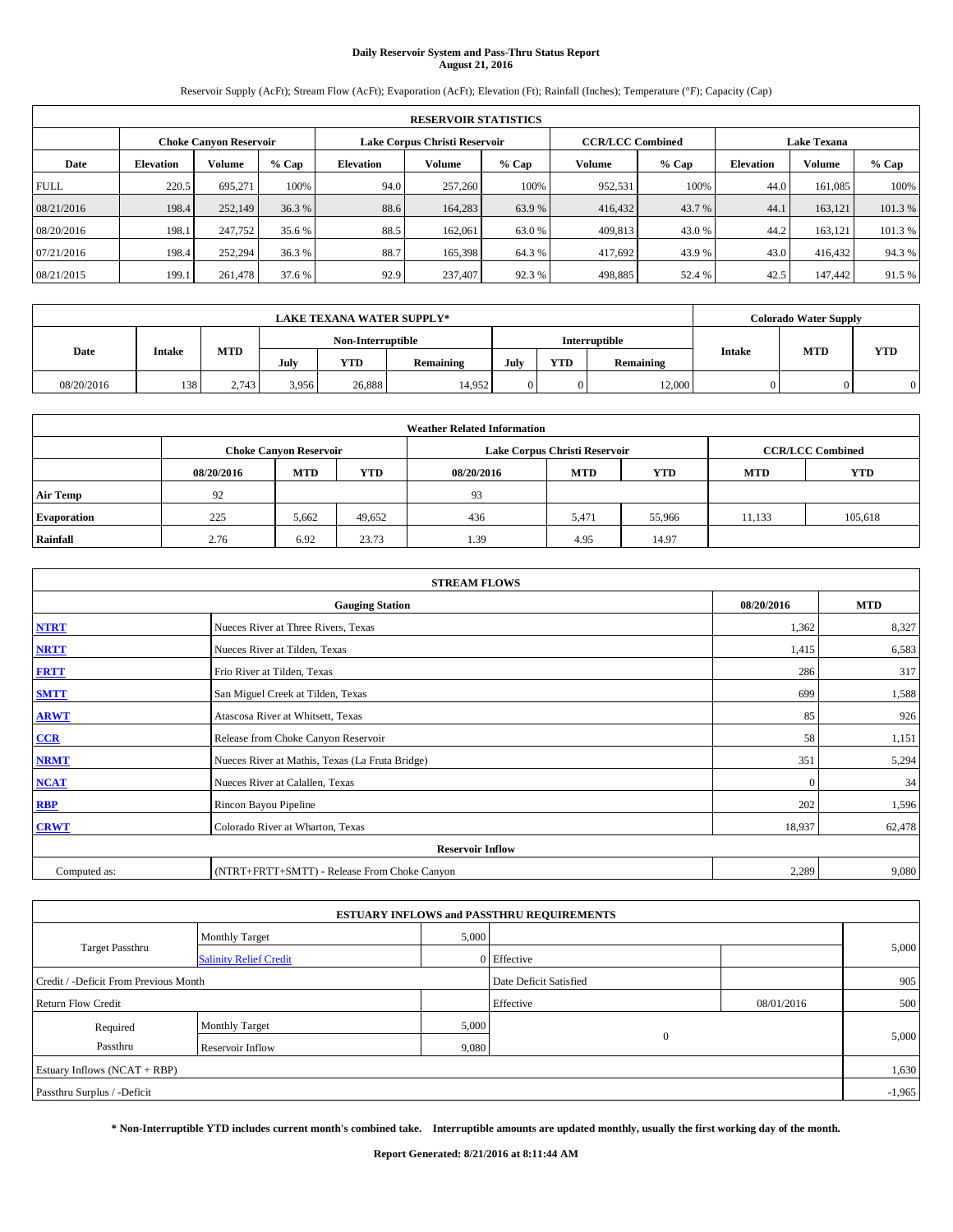# **Daily Reservoir System and Pass-Thru Status Report August 22, 2016**

Reservoir Supply (AcFt); Stream Flow (AcFt); Evaporation (AcFt); Elevation (Ft); Rainfall (Inches); Temperature (°F); Capacity (Cap)

|             | <b>RESERVOIR STATISTICS</b>                                    |         |         |           |         |         |                         |         |                  |                    |         |  |  |
|-------------|----------------------------------------------------------------|---------|---------|-----------|---------|---------|-------------------------|---------|------------------|--------------------|---------|--|--|
|             | Lake Corpus Christi Reservoir<br><b>Choke Canyon Reservoir</b> |         |         |           |         |         | <b>CCR/LCC Combined</b> |         |                  | <b>Lake Texana</b> |         |  |  |
| Date        | <b>Elevation</b>                                               | Volume  | $%$ Cap | Elevation | Volume  | $%$ Cap | Volume                  | $%$ Cap | <b>Elevation</b> | <b>Volume</b>      | % Cap   |  |  |
| <b>FULL</b> | 220.5                                                          | 695.271 | 100%    | 94.0      | 257,260 | 100%    | 952,531                 | 100%    | 44.0             | 161.085            | 100%    |  |  |
| 08/22/2016  | 199.2                                                          | 263,398 | 37.9 %  | 88.7      | 166,517 | 64.7 %  | 429,915                 | 45.1 %  | 44.1             | 163.121            | 101.3%  |  |  |
| 08/21/2016  | 198.4                                                          | 252,149 | 36.3 %  | 88.6      | 164.283 | 63.9 %  | 416,432                 | 43.7 %  | 44.2             | 163.121            | 101.3 % |  |  |
| 07/22/2016  | 198.4                                                          | 251,860 | 36.2 %  | 88.6      | 164.920 | 64.1 %  | 416,780                 | 43.8%   | 43.0             | 429,915            | 94.3%   |  |  |
| 08/22/2015  | 199.0                                                          | 261,031 | 37.5 %  | 92.8      | 236,337 | 91.9%   | 497,368                 | 52.2 %  | 42.6             | 148,332            | 92.1 %  |  |  |

|            | <b>LAKE TEXANA WATER SUPPLY*</b> |            |                   |            |           |               |            |           |               | <b>Colorado Water Supply</b> |            |  |  |
|------------|----------------------------------|------------|-------------------|------------|-----------|---------------|------------|-----------|---------------|------------------------------|------------|--|--|
|            |                                  |            | Non-Interruptible |            |           | Interruptible |            |           |               |                              |            |  |  |
| Date       | Intake                           | <b>MTD</b> | July              | <b>YTD</b> | Remaining | July          | <b>YTD</b> | Remaining | <b>Intake</b> | <b>MTD</b>                   | <b>YTD</b> |  |  |
| 08/21/2016 | 138                              | 2.881      | 3.956             | 27,026     | 14.814    |               |            | 12,000    |               |                              |            |  |  |

|                    | <b>Weather Related Information</b> |                               |            |            |                               |                         |        |         |  |  |  |  |
|--------------------|------------------------------------|-------------------------------|------------|------------|-------------------------------|-------------------------|--------|---------|--|--|--|--|
|                    |                                    | <b>Choke Canyon Reservoir</b> |            |            | Lake Corpus Christi Reservoir | <b>CCR/LCC Combined</b> |        |         |  |  |  |  |
|                    | 08/21/2016                         | <b>MTD</b>                    | <b>YTD</b> | 08/21/2016 | <b>MTD</b>                    | <b>YTD</b>              |        |         |  |  |  |  |
| <b>Air Temp</b>    | 83                                 |                               |            | 89         |                               |                         |        |         |  |  |  |  |
| <b>Evaporation</b> | 147                                | 5,809                         | 49.799     | 298        | 5,769                         | 56,264                  | 11,578 | 106,063 |  |  |  |  |
| Rainfall           | 0.63                               | 7.55                          | 24.36      | 0.88       | 5.83                          | 15.85                   |        |         |  |  |  |  |

| <b>STREAM FLOWS</b> |                                                 |          |        |  |  |  |  |  |  |  |
|---------------------|-------------------------------------------------|----------|--------|--|--|--|--|--|--|--|
|                     | <b>Gauging Station</b>                          |          |        |  |  |  |  |  |  |  |
| <b>NTRT</b>         | Nueces River at Three Rivers, Texas             | 1,985    | 10,312 |  |  |  |  |  |  |  |
| <b>NRTT</b>         | Nueces River at Tilden, Texas                   | 1,788    | 8,372  |  |  |  |  |  |  |  |
| <b>FRTT</b>         | Frio River at Tilden, Texas                     | 1,792    | 2,109  |  |  |  |  |  |  |  |
| <b>SMTT</b>         | San Miguel Creek at Tilden, Texas               | 4,625    | 6,213  |  |  |  |  |  |  |  |
| <b>ARWT</b>         | Atascosa River at Whitsett, Texas               | 615      | 1,541  |  |  |  |  |  |  |  |
| $CCR$               | Release from Choke Canyon Reservoir             | 58       | 1,209  |  |  |  |  |  |  |  |
| <b>NRMT</b>         | Nueces River at Mathis, Texas (La Fruta Bridge) | 359      | 5,653  |  |  |  |  |  |  |  |
| <b>NCAT</b>         | Nueces River at Calallen, Texas                 | $\Omega$ | 35     |  |  |  |  |  |  |  |
| RBP                 | Rincon Bayou Pipeline                           | 195      | 1,791  |  |  |  |  |  |  |  |
| <b>CRWT</b>         | Colorado River at Wharton, Texas                | 13,319   | 75,797 |  |  |  |  |  |  |  |
|                     | <b>Reservoir Inflow</b>                         |          |        |  |  |  |  |  |  |  |
| Computed as:        | (NTRT+FRTT+SMTT) - Release From Choke Canyon    | 8,345    | 17,425 |  |  |  |  |  |  |  |

|                                       |                               |                        | <b>ESTUARY INFLOWS and PASSTHRU REQUIREMENTS</b> |            |          |
|---------------------------------------|-------------------------------|------------------------|--------------------------------------------------|------------|----------|
|                                       | <b>Monthly Target</b>         | 5,000                  |                                                  |            |          |
| Target Passthru                       | <b>Salinity Relief Credit</b> |                        | 0 Effective                                      |            | 5,000    |
| Credit / -Deficit From Previous Month |                               | Date Deficit Satisfied |                                                  | 905        |          |
| <b>Return Flow Credit</b>             |                               |                        | Effective                                        | 08/01/2016 | 500      |
| Required                              | <b>Monthly Target</b>         | 5,000                  |                                                  |            |          |
| Passthru                              | Reservoir Inflow              | 17,425                 | $\overline{0}$                                   |            | 5,000    |
| Estuary Inflows (NCAT + RBP)          |                               |                        |                                                  |            | 1,826    |
| Passthru Surplus / -Deficit           |                               |                        |                                                  |            | $-1,769$ |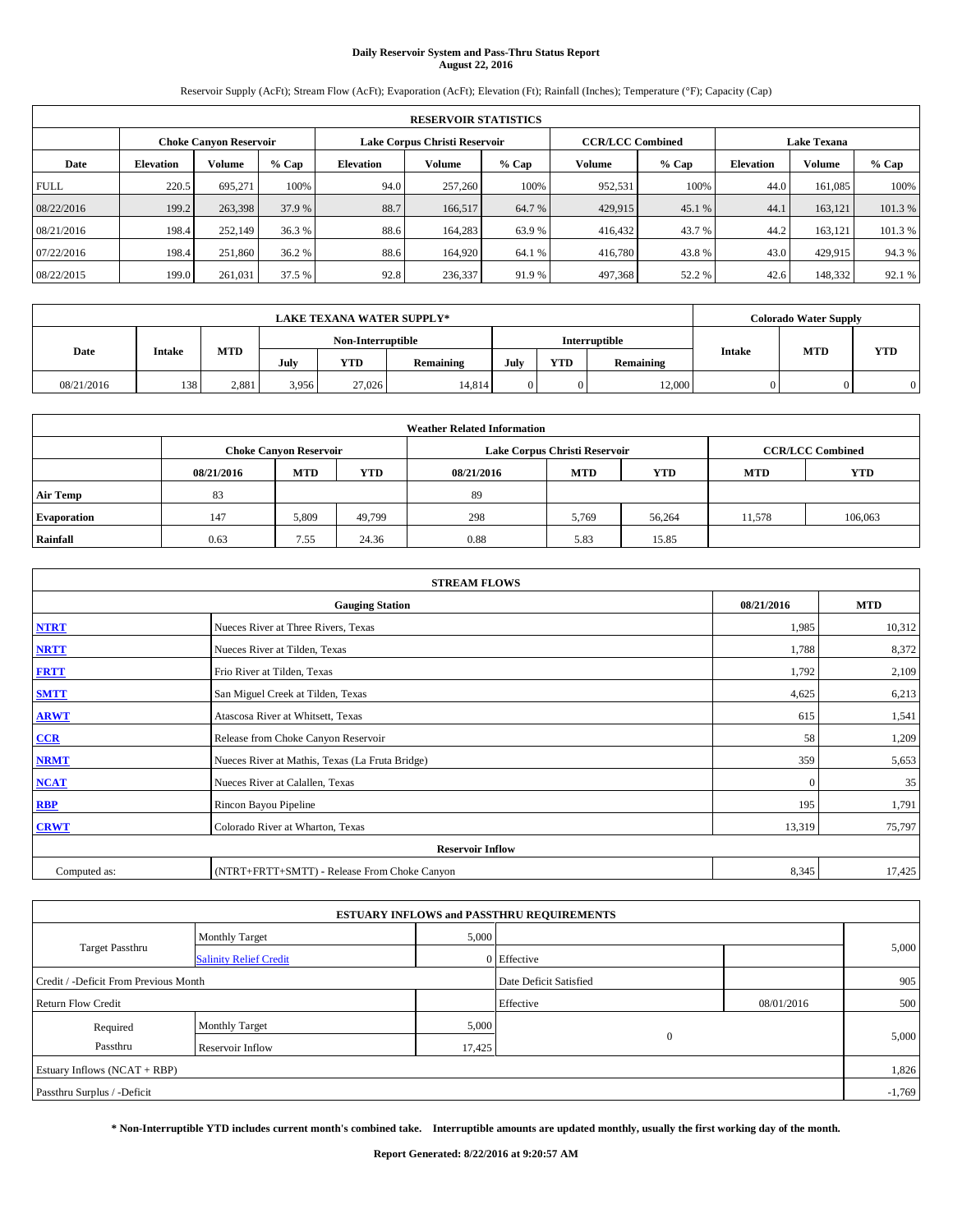# **Daily Reservoir System and Pass-Thru Status Report August 23, 2016**

Reservoir Supply (AcFt); Stream Flow (AcFt); Evaporation (AcFt); Elevation (Ft); Rainfall (Inches); Temperature (°F); Capacity (Cap)

|             | <b>RESERVOIR STATISTICS</b> |                        |         |                  |                               |         |                         |         |                  |                    |         |  |
|-------------|-----------------------------|------------------------|---------|------------------|-------------------------------|---------|-------------------------|---------|------------------|--------------------|---------|--|
|             |                             | Choke Canvon Reservoir |         |                  | Lake Corpus Christi Reservoir |         | <b>CCR/LCC Combined</b> |         |                  | <b>Lake Texana</b> |         |  |
| Date        | <b>Elevation</b>            | Volume                 | $%$ Cap | <b>Elevation</b> | Volume                        | $%$ Cap | Volume                  | $%$ Cap | <b>Elevation</b> | <b>Volume</b>      | % Cap   |  |
| <b>FULL</b> | 220.5                       | 695.271                | 100%    | 94.0             | 257,260                       | 100%    | 952,531                 | 100%    | 44.0             | 161.085            | 100%    |  |
| 08/23/2016  | 199.8                       | 273,028                | 39.3 %  | 88.9             | 169,889                       | 66.0 %  | 442,917                 | 46.5 %  | 44.2             | 163,121            | 101.3%  |  |
| 08/22/2016  | 199.2                       | 263,398                | 37.9 %  | 88.7             | 166,517                       | 64.7 %  | 429,915                 | 45.1 %  | 44.2             | 163,121            | 101.3 % |  |
| 07/23/2016  | 198.4                       | 251.148                | 36.1 %  | 88.6             | 164,283                       | 63.9 %  | 415,431                 | 43.6 %  | 43.0             | 442.917            | 94.3%   |  |
| 08/23/2015  | 199.0                       | 260,732                | 37.5 %  | 92.8             | 235,981                       | 91.7 %  | 496,713                 | 52.1 %  | 42.6             | 148,332            | 92.1 %  |  |

| <b>LAKE TEXANA WATER SUPPLY*</b> |               |            |       |                   |           |      |            | <b>Colorado Water Supply</b> |               |            |            |
|----------------------------------|---------------|------------|-------|-------------------|-----------|------|------------|------------------------------|---------------|------------|------------|
|                                  |               |            |       | Non-Interruptible |           |      |            | Interruptible                |               |            |            |
| Date                             | <b>Intake</b> | <b>MTD</b> | July  | <b>YTD</b>        | Remaining | July | <b>YTD</b> | Remaining                    | <b>Intake</b> | <b>MTD</b> | <b>YTD</b> |
| 08/22/2016                       | 138           | 3.019      | 3.956 | 27.164            | 14.676    |      |            | 12,000                       |               |            |            |

| <b>Weather Related Information</b> |            |                               |            |            |                               |                         |            |            |  |  |  |
|------------------------------------|------------|-------------------------------|------------|------------|-------------------------------|-------------------------|------------|------------|--|--|--|
|                                    |            | <b>Choke Canyon Reservoir</b> |            |            | Lake Corpus Christi Reservoir | <b>CCR/LCC Combined</b> |            |            |  |  |  |
|                                    | 08/22/2016 | <b>MTD</b>                    | <b>YTD</b> | 08/22/2016 | <b>MTD</b>                    | <b>YTD</b>              | <b>MTD</b> | <b>YTD</b> |  |  |  |
| <b>Air Temp</b>                    | 93         |                               |            | 92         |                               |                         |            |            |  |  |  |
| <b>Evaporation</b>                 | 240        | 6,049                         | 50,039     | 319        | 6,088                         | 56,583                  | 12.137     | 106,622    |  |  |  |
| Rainfall                           | 0.00       | 7.55                          | 24.36      | 0.00       | 5.83                          | 15.85                   |            |            |  |  |  |

| <b>STREAM FLOWS</b> |                                                 |        |        |  |  |  |  |  |  |
|---------------------|-------------------------------------------------|--------|--------|--|--|--|--|--|--|
|                     | <b>Gauging Station</b>                          |        |        |  |  |  |  |  |  |
| <b>NTRT</b>         | Nueces River at Three Rivers, Texas             | 4,744  | 15,056 |  |  |  |  |  |  |
| <b>NRTT</b>         | Nueces River at Tilden, Texas                   | 2,620  | 10,992 |  |  |  |  |  |  |
| <b>FRTT</b>         | Frio River at Tilden, Texas                     | 5,578  | 7,687  |  |  |  |  |  |  |
| <b>SMTT</b>         | San Miguel Creek at Tilden, Texas               | 2,819  | 9,032  |  |  |  |  |  |  |
| <b>ARWT</b>         | Atascosa River at Whitsett, Texas               | 10,302 | 11,843 |  |  |  |  |  |  |
| $CCR$               | Release from Choke Canyon Reservoir             | 44     | 1,253  |  |  |  |  |  |  |
| <b>NRMT</b>         | Nueces River at Mathis, Texas (La Fruta Bridge) | 355    | 6,009  |  |  |  |  |  |  |
| <b>NCAT</b>         | Nueces River at Calallen, Texas                 |        | 39     |  |  |  |  |  |  |
| RBP                 | Rincon Bayou Pipeline                           | 201    | 1,992  |  |  |  |  |  |  |
| <b>CRWT</b>         | Colorado River at Wharton, Texas                | 12,843 | 88,640 |  |  |  |  |  |  |
|                     |                                                 |        |        |  |  |  |  |  |  |
| Computed as:        | (NTRT+FRTT+SMTT) - Release From Choke Canyon    | 13,097 | 30,522 |  |  |  |  |  |  |

|                                       |                               |                        | <b>ESTUARY INFLOWS and PASSTHRU REQUIREMENTS</b> |            |          |
|---------------------------------------|-------------------------------|------------------------|--------------------------------------------------|------------|----------|
|                                       | <b>Monthly Target</b>         | 5,000                  |                                                  |            |          |
| Target Passthru                       | <b>Salinity Relief Credit</b> |                        | 0 Effective                                      |            | 5,000    |
| Credit / -Deficit From Previous Month |                               | Date Deficit Satisfied |                                                  | 905        |          |
| <b>Return Flow Credit</b>             |                               |                        | Effective                                        | 08/01/2016 | 500      |
| Required                              | <b>Monthly Target</b>         | 5,000                  |                                                  |            |          |
| Passthru                              | Reservoir Inflow              | 30,522                 | $\overline{0}$                                   |            | 5,000    |
| Estuary Inflows $(NCAT + RBP)$        |                               |                        |                                                  |            | 2,031    |
| Passthru Surplus / -Deficit           |                               |                        |                                                  |            | $-1,564$ |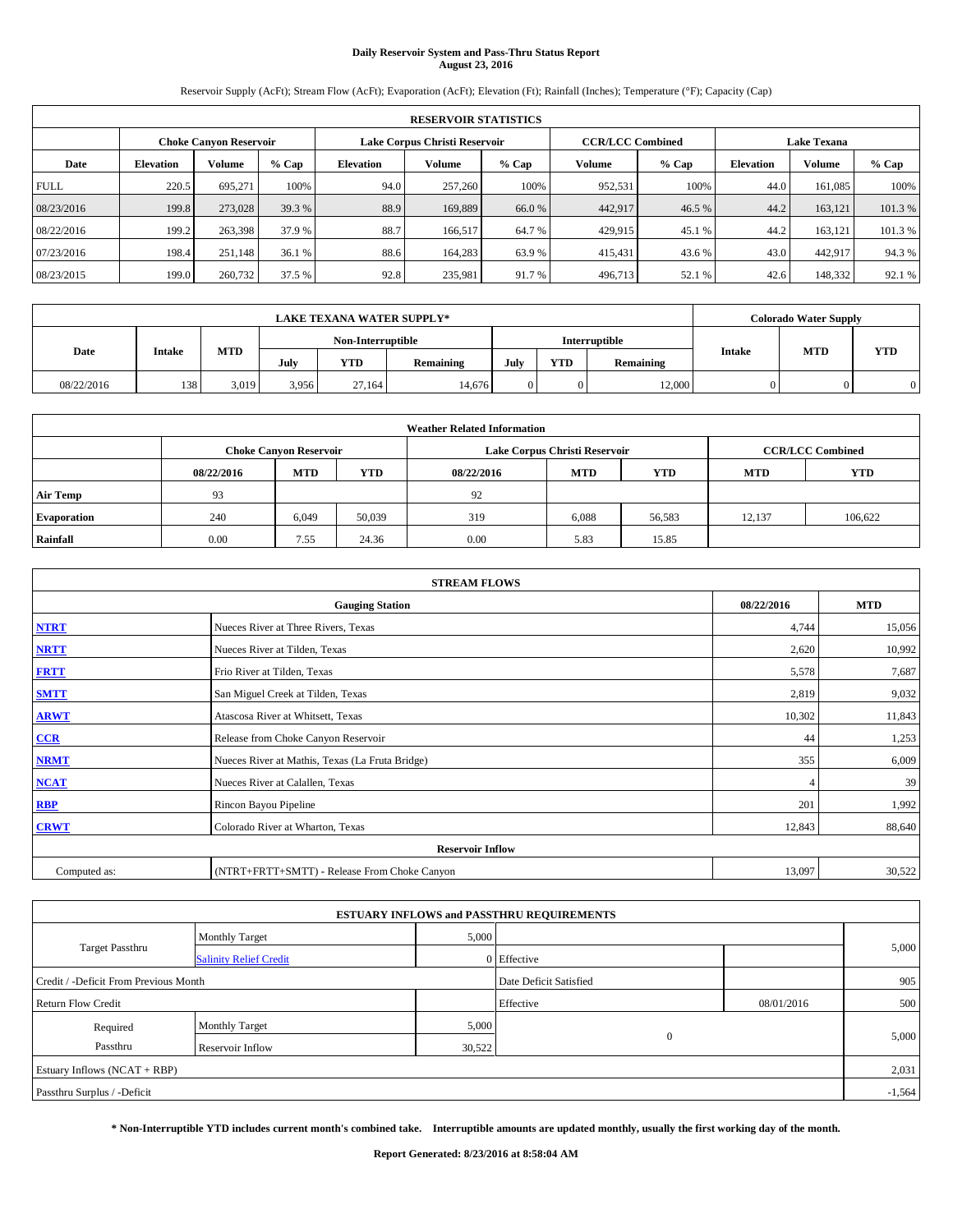# **Daily Reservoir System and Pass-Thru Status Report August 24, 2016**

Reservoir Supply (AcFt); Stream Flow (AcFt); Evaporation (AcFt); Elevation (Ft); Rainfall (Inches); Temperature (°F); Capacity (Cap)

|             | <b>RESERVOIR STATISTICS</b> |                               |         |           |                               |         |                         |         |                  |                    |         |  |
|-------------|-----------------------------|-------------------------------|---------|-----------|-------------------------------|---------|-------------------------|---------|------------------|--------------------|---------|--|
|             |                             | <b>Choke Canyon Reservoir</b> |         |           | Lake Corpus Christi Reservoir |         | <b>CCR/LCC Combined</b> |         |                  | <b>Lake Texana</b> |         |  |
| Date        | <b>Elevation</b>            | Volume                        | $%$ Cap | Elevation | Volume                        | $%$ Cap | Volume                  | $%$ Cap | <b>Elevation</b> | <b>Volume</b>      | % Cap   |  |
| <b>FULL</b> | 220.5                       | 695.271                       | 100%    | 94.0      | 257,260                       | 100%    | 952,531                 | 100%    | 44.0             | 161.085            | 100%    |  |
| 08/24/2016  | 200.6                       | 285,073                       | 41.0 %  | 89.4      | 177,693                       | 69.1 %  | 462,766                 | 48.6 %  | 44.2             | 163.121            | 101.3%  |  |
| 08/23/2016  | 199.8                       | 273,028                       | 39.3 %  | 88.9      | 169,889                       | 66.0%   | 442,917                 | 46.5 %  | 44.2             | 163.121            | 101.3 % |  |
| 07/24/2016  | 198.3                       | 250,294                       | 36.0 %  | 88.5      | 163,488                       | 63.5 %  | 413,782                 | 43.4 %  | 43.0             | 462,766            | 94.3%   |  |
| 08/24/2015  | 199.0                       | 260,142                       | 37.4 %  | 92.8      | 235,447                       | 91.5 %  | 495,589                 | 52.0%   | 42.6             | 148,332            | 92.1 %  |  |

| <b>LAKE TEXANA WATER SUPPLY*</b> |        |       |                   |            |        |               |           | <b>Colorado Water Supply</b> |            |           |               |            |            |
|----------------------------------|--------|-------|-------------------|------------|--------|---------------|-----------|------------------------------|------------|-----------|---------------|------------|------------|
|                                  |        |       | Non-Interruptible |            |        | Interruptible |           |                              |            |           |               |            |            |
| Date                             | Intake |       |                   | <b>MTD</b> | July   | <b>YTD</b>    | Remaining | July                         | <b>YTD</b> | Remaining | <b>Intake</b> | <b>MTD</b> | <b>YTD</b> |
| 08/23/2016                       | 137    | 3.156 | 3.956             | 27,302     | 14.538 |               |           | 12,000                       |            |           |               |            |            |

| <b>Weather Related Information</b> |            |                               |            |            |                               |                         |            |            |  |  |
|------------------------------------|------------|-------------------------------|------------|------------|-------------------------------|-------------------------|------------|------------|--|--|
|                                    |            | <b>Choke Canyon Reservoir</b> |            |            | Lake Corpus Christi Reservoir | <b>CCR/LCC Combined</b> |            |            |  |  |
|                                    | 08/23/2016 | <b>MTD</b>                    | <b>YTD</b> | 08/23/2016 | <b>MTD</b>                    | <b>YTD</b>              | <b>MTD</b> | <b>YTD</b> |  |  |
| <b>Air Temp</b>                    | 93         |                               |            | 94         |                               |                         |            |            |  |  |
| <b>Evaporation</b>                 | 319        | 6,368                         | 50,358     | 363        | 6,451                         | 56,946                  | 12.819     | 107,304    |  |  |
| Rainfall                           | 0.00       | 7.55                          | 24.36      | 0.00       | 5.83                          | 15.85                   |            |            |  |  |

| <b>STREAM FLOWS</b> |                                                 |              |         |  |  |  |  |  |  |
|---------------------|-------------------------------------------------|--------------|---------|--|--|--|--|--|--|
|                     | <b>Gauging Station</b>                          |              |         |  |  |  |  |  |  |
| <b>NTRT</b>         | Nueces River at Three Rivers, Texas             | 10,024       | 25,080  |  |  |  |  |  |  |
| <b>NRTT</b>         | Nueces River at Tilden, Texas                   | 1,515        | 12,507  |  |  |  |  |  |  |
| <b>FRTT</b>         | Frio River at Tilden, Texas                     | 6,015        | 13,701  |  |  |  |  |  |  |
| <b>SMTT</b>         | San Miguel Creek at Tilden, Texas               | 6,273        | 15,304  |  |  |  |  |  |  |
| <b>ARWT</b>         | Atascosa River at Whitsett, Texas               | 12,922       | 24,766  |  |  |  |  |  |  |
| $CCR$               | Release from Choke Canyon Reservoir             | $\mathbf{0}$ | 1,253   |  |  |  |  |  |  |
| <b>NRMT</b>         | Nueces River at Mathis, Texas (La Fruta Bridge) | 355          | 6,364   |  |  |  |  |  |  |
| <b>NCAT</b>         | Nueces River at Calallen, Texas                 | $\Omega$     | 39      |  |  |  |  |  |  |
| RBP                 | Rincon Bayou Pipeline                           | 196          | 2,189   |  |  |  |  |  |  |
| <b>CRWT</b>         | Colorado River at Wharton, Texas                | 27,790       | 116,430 |  |  |  |  |  |  |
|                     | <b>Reservoir Inflow</b>                         |              |         |  |  |  |  |  |  |
| Computed as:        | (NTRT+FRTT+SMTT) - Release From Choke Canyon    | 22,311       | 52,834  |  |  |  |  |  |  |

| <b>ESTUARY INFLOWS and PASSTHRU REQUIREMENTS</b> |                               |        |                        |            |          |  |  |  |  |  |
|--------------------------------------------------|-------------------------------|--------|------------------------|------------|----------|--|--|--|--|--|
|                                                  | <b>Monthly Target</b>         | 5,000  |                        |            |          |  |  |  |  |  |
| Target Passthru                                  | <b>Salinity Relief Credit</b> |        | 0 Effective            |            | 5,000    |  |  |  |  |  |
| Credit / -Deficit From Previous Month            |                               |        | Date Deficit Satisfied |            | 905      |  |  |  |  |  |
| <b>Return Flow Credit</b>                        |                               |        | Effective              | 08/01/2016 | 500      |  |  |  |  |  |
| Required                                         | <b>Monthly Target</b>         | 5,000  |                        |            |          |  |  |  |  |  |
| Passthru                                         | Reservoir Inflow              | 52,834 | $\mathbf{0}$           |            | 5,000    |  |  |  |  |  |
| Estuary Inflows $(NCAT + RBP)$                   |                               |        |                        |            | 2,228    |  |  |  |  |  |
| Passthru Surplus / -Deficit                      |                               |        |                        |            | $-1,367$ |  |  |  |  |  |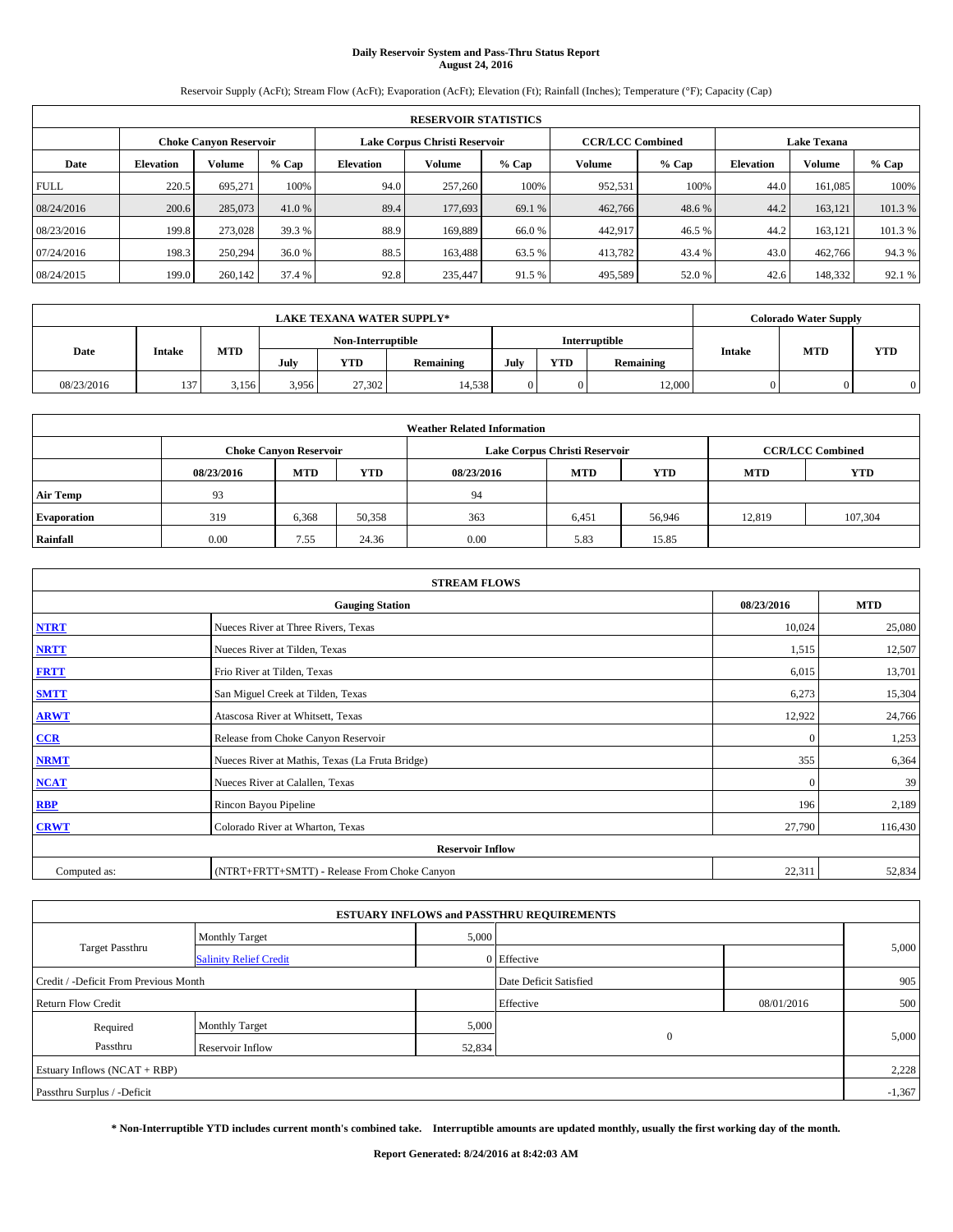# **Daily Reservoir System and Pass-Thru Status Report August 25, 2016**

Reservoir Supply (AcFt); Stream Flow (AcFt); Evaporation (AcFt); Elevation (Ft); Rainfall (Inches); Temperature (°F); Capacity (Cap)

|             | <b>RESERVOIR STATISTICS</b> |                               |         |           |                               |         |                         |         |                  |               |                    |  |
|-------------|-----------------------------|-------------------------------|---------|-----------|-------------------------------|---------|-------------------------|---------|------------------|---------------|--------------------|--|
|             |                             | <b>Choke Canyon Reservoir</b> |         |           | Lake Corpus Christi Reservoir |         | <b>CCR/LCC Combined</b> |         |                  |               | <b>Lake Texana</b> |  |
| Date        | <b>Elevation</b>            | Volume                        | $%$ Cap | Elevation | Volume                        | $%$ Cap | Volume                  | $%$ Cap | <b>Elevation</b> | <b>Volume</b> | % Cap              |  |
| <b>FULL</b> | 220.5                       | 695.271                       | 100%    | 94.0      | 257,260                       | 100%    | 952,531                 | 100%    | 44.0             | 161.085       | 100%               |  |
| 08/25/2016  | 201.2                       | 293,917                       | 42.3 %  | 90.1      | 189,627                       | 73.7 %  | 483,544                 | 50.8 %  | 44.2             | 163.121       | 101.3%             |  |
| 08/24/2016  | 200.6                       | 285,073                       | 41.0 %  | 89.4      | 177.693                       | 69.1 %  | 462,766                 | 48.6%   | 44.2             | 163.121       | 101.3 %            |  |
| 07/25/2016  | 198.3                       | 250,436                       | 36.0 %  | 88.5      | 163,170                       | 63.4 %  | 413,606                 | 43.4 %  | 43.0             | 483,544       | 94.3%              |  |
| 08/25/2015  | 198.9                       | 258,820                       | 37.2 %  | 92.8      | 235,091                       | 91.4 %  | 493,911                 | 51.9%   | 42.7             | 149.224       | 92.6 %             |  |

|            | <b>LAKE TEXANA WATER SUPPLY*</b> |            |       |                   |           |      |            |               |               |            | <b>Colorado Water Supply</b> |  |  |
|------------|----------------------------------|------------|-------|-------------------|-----------|------|------------|---------------|---------------|------------|------------------------------|--|--|
|            |                                  |            |       | Non-Interruptible |           |      |            | Interruptible |               |            |                              |  |  |
| Date       | Intake                           | <b>MTD</b> | July  | <b>YTD</b>        | Remaining | July | <b>YTD</b> | Remaining     | <b>Intake</b> | <b>MTD</b> | <b>YTD</b>                   |  |  |
| 08/24/2016 | 137                              | 3.294      | 3.956 | 27.439            | 14.401    |      |            | 12,000        |               |            |                              |  |  |

| <b>Weather Related Information</b> |            |                               |            |            |                               |                         |                          |         |  |  |  |
|------------------------------------|------------|-------------------------------|------------|------------|-------------------------------|-------------------------|--------------------------|---------|--|--|--|
|                                    |            | <b>Choke Canyon Reservoir</b> |            |            | Lake Corpus Christi Reservoir | <b>CCR/LCC Combined</b> |                          |         |  |  |  |
|                                    | 08/24/2016 | <b>MTD</b>                    | <b>YTD</b> | 08/24/2016 | <b>MTD</b>                    | <b>YTD</b>              | <b>YTD</b><br><b>MTD</b> |         |  |  |  |
| <b>Air Temp</b>                    | 94         |                               |            | 95         |                               |                         |                          |         |  |  |  |
| <b>Evaporation</b>                 | 325        | 6,693                         | 50,683     | 371        | 6,822                         | 57.317                  | 13,515                   | 108,000 |  |  |  |
| Rainfall                           | 0.00       | 7.55                          | 24.36      | 0.00       | 5.83                          | 15.85                   |                          |         |  |  |  |

| <b>STREAM FLOWS</b> |                                                 |              |            |  |  |  |  |  |  |
|---------------------|-------------------------------------------------|--------------|------------|--|--|--|--|--|--|
|                     | <b>Gauging Station</b>                          | 08/24/2016   | <b>MTD</b> |  |  |  |  |  |  |
| <b>NTRT</b>         | Nueces River at Three Rivers, Texas             | 14,451       | 39,531     |  |  |  |  |  |  |
| <b>NRTT</b>         | Nueces River at Tilden, Texas                   | 1,558        | 14,065     |  |  |  |  |  |  |
| <b>FRTT</b>         | Frio River at Tilden, Texas                     | 3,613        | 17,314     |  |  |  |  |  |  |
| <b>SMTT</b>         | San Miguel Creek at Tilden, Texas               | 4,982        | 20,287     |  |  |  |  |  |  |
| <b>ARWT</b>         | Atascosa River at Whitsett, Texas               | 7,067        | 31,832     |  |  |  |  |  |  |
| $CCR$               | Release from Choke Canyon Reservoir             | $\mathbf{0}$ | 1,253      |  |  |  |  |  |  |
| <b>NRMT</b>         | Nueces River at Mathis, Texas (La Fruta Bridge) | 357          | 6,721      |  |  |  |  |  |  |
| <b>NCAT</b>         | Nueces River at Calallen, Texas                 | $\Omega$     | 39         |  |  |  |  |  |  |
| RBP                 | Rincon Bayou Pipeline                           | 200          | 2,389      |  |  |  |  |  |  |
| <b>CRWT</b>         | Colorado River at Wharton, Texas                | 35,333       | 151,763    |  |  |  |  |  |  |
|                     | <b>Reservoir Inflow</b>                         |              |            |  |  |  |  |  |  |
| Computed as:        | (NTRT+FRTT+SMTT) - Release From Choke Canyon    |              |            |  |  |  |  |  |  |

| <b>ESTUARY INFLOWS and PASSTHRU REQUIREMENTS</b> |                               |                        |              |            |       |  |  |  |  |  |
|--------------------------------------------------|-------------------------------|------------------------|--------------|------------|-------|--|--|--|--|--|
|                                                  | <b>Monthly Target</b>         | 5,000                  |              |            |       |  |  |  |  |  |
| Target Passthru                                  | <b>Salinity Relief Credit</b> |                        | 0 Effective  |            | 5,000 |  |  |  |  |  |
| Credit / -Deficit From Previous Month            |                               | Date Deficit Satisfied |              | 905        |       |  |  |  |  |  |
| <b>Return Flow Credit</b>                        |                               |                        | Effective    | 08/01/2016 | 500   |  |  |  |  |  |
| Required                                         | <b>Monthly Target</b>         | 5,000                  |              |            |       |  |  |  |  |  |
| Passthru                                         | Reservoir Inflow              | 75,879                 | $\mathbf{0}$ |            | 5,000 |  |  |  |  |  |
| Estuary Inflows $(NCAT + RBP)$                   |                               |                        |              |            |       |  |  |  |  |  |
| Passthru Surplus / -Deficit                      |                               |                        |              |            |       |  |  |  |  |  |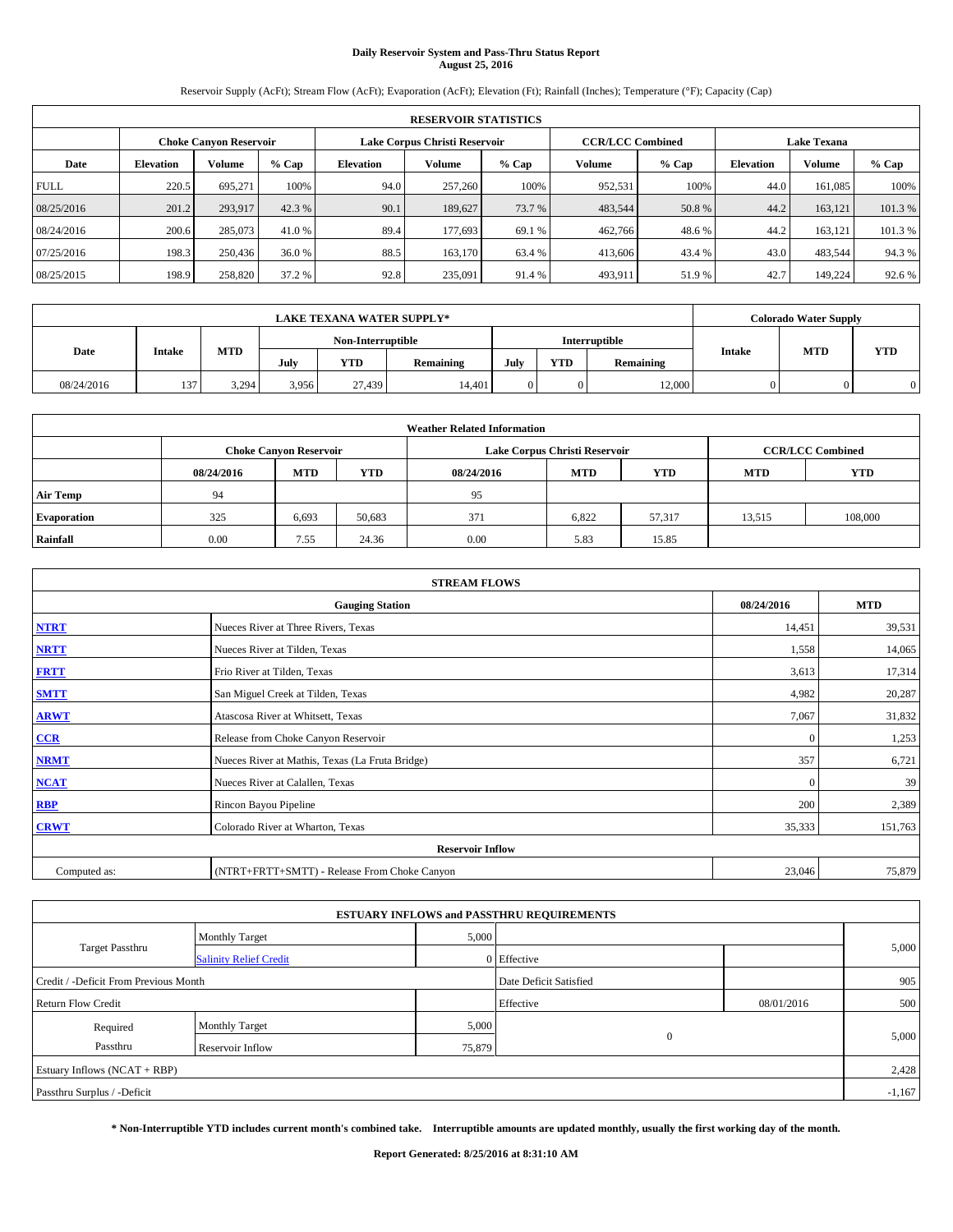# **Daily Reservoir System and Pass-Thru Status Report August 26, 2016**

Reservoir Supply (AcFt); Stream Flow (AcFt); Evaporation (AcFt); Elevation (Ft); Rainfall (Inches); Temperature (°F); Capacity (Cap)

|             | <b>RESERVOIR STATISTICS</b> |                               |         |           |                               |         |                         |         |                  |                    |         |  |
|-------------|-----------------------------|-------------------------------|---------|-----------|-------------------------------|---------|-------------------------|---------|------------------|--------------------|---------|--|
|             |                             | <b>Choke Canyon Reservoir</b> |         |           | Lake Corpus Christi Reservoir |         | <b>CCR/LCC Combined</b> |         |                  | <b>Lake Texana</b> |         |  |
| Date        | <b>Elevation</b>            | Volume                        | $%$ Cap | Elevation | Volume                        | $%$ Cap | Volume                  | $%$ Cap | <b>Elevation</b> | <b>Volume</b>      | % Cap   |  |
| <b>FULL</b> | 220.5                       | 695.271                       | 100%    | 94.0      | 257,260                       | 100%    | 952,531                 | 100%    | 44.0             | 161.085            | 100%    |  |
| 08/26/2016  | 201.5                       | 298,554                       | 42.9 %  | 90.8      | 200,097                       | 77.8%   | 498,651                 | 52.4 %  | 44.2             | 163.121            | 101.3%  |  |
| 08/25/2016  | 201.2                       | 293,917                       | 42.3 %  | 90.1      | 189,627                       | 73.7 %  | 483,544                 | 50.8%   | 44.2             | 163.121            | 101.3 % |  |
| 07/26/2016  | 198.3                       | 249,867                       | 35.9 %  | 88.5      | 162,536                       | 63.2 %  | 412,403                 | 43.3 %  | 43.0             | 498.651            | 94.3%   |  |
| 08/26/2015  | 198.9                       | 259,555                       | 37.3 %  | 92.7      | 234,557                       | 91.2%   | 494,112                 | 51.9%   | 42.6             | 148,332            | 92.1 %  |  |

|            | <b>LAKE TEXANA WATER SUPPLY*</b> |            |       |                   |           |      |            |               |               | <b>Colorado Water Supply</b> |            |  |
|------------|----------------------------------|------------|-------|-------------------|-----------|------|------------|---------------|---------------|------------------------------|------------|--|
|            |                                  |            |       | Non-Interruptible |           |      |            | Interruptible |               |                              |            |  |
| Date       | Intake                           | <b>MTD</b> | July  | <b>YTD</b>        | Remaining | July | <b>YTD</b> | Remaining     | <b>Intake</b> | <b>MTD</b>                   | <b>YTD</b> |  |
| 08/25/2016 | 137                              | 3.430      | 3.956 | 27.576            | 14.264    |      |            | 12,000        |               |                              |            |  |

| <b>Weather Related Information</b> |            |                               |            |            |                               |                         |        |         |  |  |  |
|------------------------------------|------------|-------------------------------|------------|------------|-------------------------------|-------------------------|--------|---------|--|--|--|
|                                    |            | <b>Choke Canyon Reservoir</b> |            |            | Lake Corpus Christi Reservoir | <b>CCR/LCC Combined</b> |        |         |  |  |  |
|                                    | 08/25/2016 | <b>MTD</b>                    | <b>YTD</b> | 08/25/2016 | <b>YTD</b>                    |                         |        |         |  |  |  |
| <b>Air Temp</b>                    | 93         |                               |            | 93         |                               |                         |        |         |  |  |  |
| <b>Evaporation</b>                 | 281        | 6,974                         | 50,964     | 268        | 7,090                         | 57,585                  | 14.064 | 108,549 |  |  |  |
| Rainfall                           | 0.00       | 7.55                          | 24.36      | 0.00       | 5.83                          | 15.85                   |        |         |  |  |  |

| <b>STREAM FLOWS</b> |                                                 |              |            |  |  |  |  |  |  |
|---------------------|-------------------------------------------------|--------------|------------|--|--|--|--|--|--|
|                     | <b>Gauging Station</b>                          | 08/25/2016   | <b>MTD</b> |  |  |  |  |  |  |
| <b>NTRT</b>         | Nueces River at Three Rivers, Texas             | 11,672       | 51,203     |  |  |  |  |  |  |
| <b>NRTT</b>         | Nueces River at Tilden, Texas                   | 1,717        | 15,782     |  |  |  |  |  |  |
| <b>FRTT</b>         | Frio River at Tilden, Texas                     | 2,203        | 19,517     |  |  |  |  |  |  |
| <b>SMTT</b>         | San Miguel Creek at Tilden, Texas               | 2,203        | 22,490     |  |  |  |  |  |  |
| <b>ARWT</b>         | Atascosa River at Whitsett, Texas               | 3,831        | 35,663     |  |  |  |  |  |  |
| $CCR$               | Release from Choke Canyon Reservoir             | $\mathbf{0}$ | 1,253      |  |  |  |  |  |  |
| <b>NRMT</b>         | Nueces River at Mathis, Texas (La Fruta Bridge) | 365          | 7,086      |  |  |  |  |  |  |
| <b>NCAT</b>         | Nueces River at Calallen, Texas                 | $\mathbf{0}$ | 39         |  |  |  |  |  |  |
| RBP                 | Rincon Bayou Pipeline                           | 194          | 2,583      |  |  |  |  |  |  |
| <b>CRWT</b>         | Colorado River at Wharton, Texas                | 15,801       | 167,564    |  |  |  |  |  |  |
|                     | <b>Reservoir Inflow</b>                         |              |            |  |  |  |  |  |  |
| Computed as:        | (NTRT+FRTT+SMTT) - Release From Choke Canyon    | 16,079       | 91,958     |  |  |  |  |  |  |

| <b>ESTUARY INFLOWS and PASSTHRU REQUIREMENTS</b> |                               |        |                        |            |          |  |  |  |  |  |
|--------------------------------------------------|-------------------------------|--------|------------------------|------------|----------|--|--|--|--|--|
|                                                  | <b>Monthly Target</b>         | 5,000  |                        |            |          |  |  |  |  |  |
| <b>Target Passthru</b>                           | <b>Salinity Relief Credit</b> |        | 0 Effective            |            | 5,000    |  |  |  |  |  |
| Credit / -Deficit From Previous Month            |                               |        | Date Deficit Satisfied |            | 905      |  |  |  |  |  |
| <b>Return Flow Credit</b>                        |                               |        | Effective              | 08/01/2016 | 500      |  |  |  |  |  |
| Required                                         | <b>Monthly Target</b>         | 5,000  |                        |            |          |  |  |  |  |  |
| Passthru                                         | Reservoir Inflow              | 91,958 | $\mathbf{0}$           |            | 5,000    |  |  |  |  |  |
| Estuary Inflows $(NCAT + RBP)$                   |                               |        |                        |            | 2,622    |  |  |  |  |  |
| Passthru Surplus / -Deficit                      |                               |        |                        |            | $-0.973$ |  |  |  |  |  |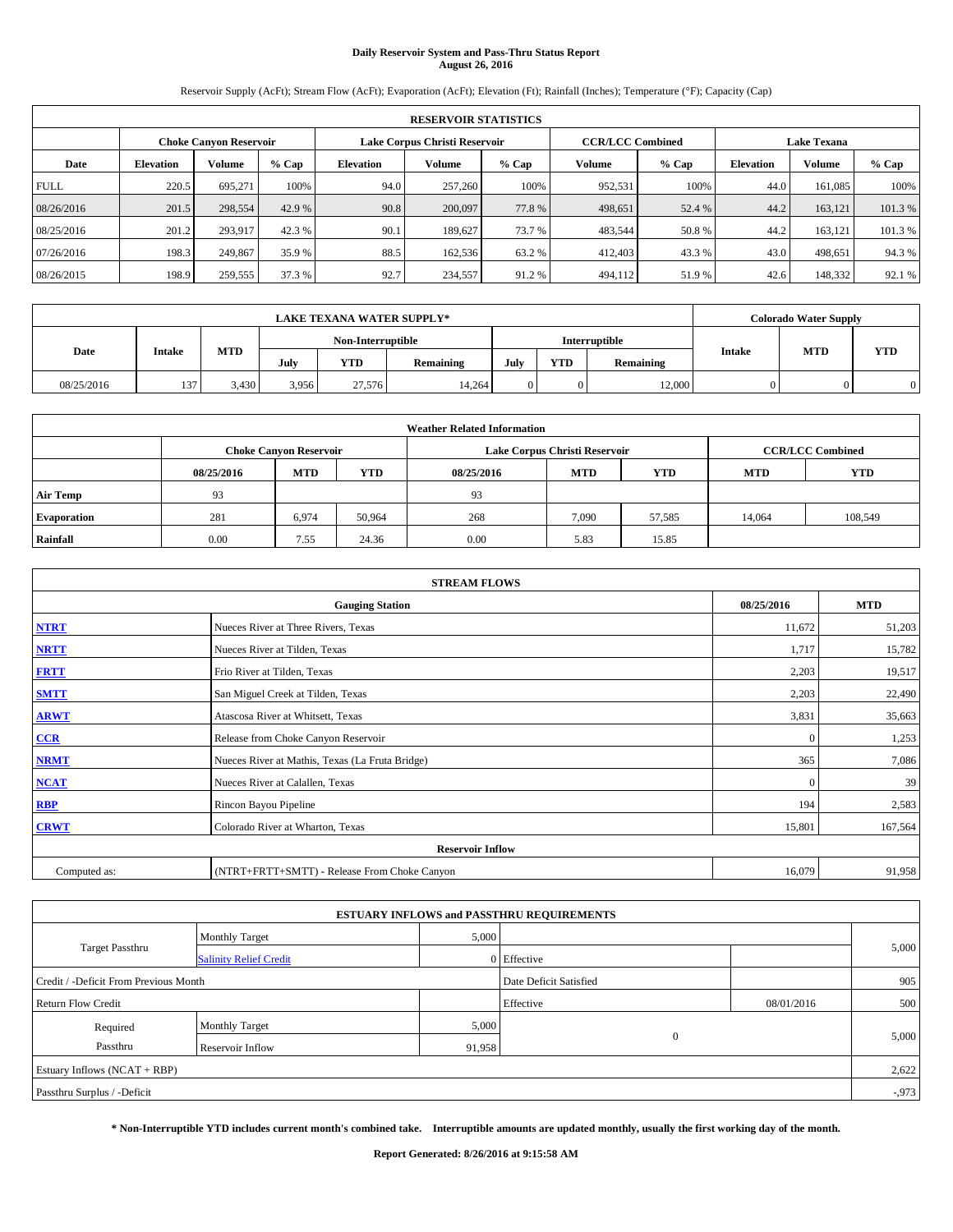# **Daily Reservoir System and Pass-Thru Status Report August 27, 2016**

Reservoir Supply (AcFt); Stream Flow (AcFt); Evaporation (AcFt); Elevation (Ft); Rainfall (Inches); Temperature (°F); Capacity (Cap)

|             | <b>RESERVOIR STATISTICS</b> |                        |        |                               |                         |                    |         |         |                  |               |        |  |
|-------------|-----------------------------|------------------------|--------|-------------------------------|-------------------------|--------------------|---------|---------|------------------|---------------|--------|--|
|             |                             | Choke Canvon Reservoir |        | Lake Corpus Christi Reservoir | <b>CCR/LCC Combined</b> | <b>Lake Texana</b> |         |         |                  |               |        |  |
| Date        | <b>Elevation</b>            | Volume                 | % Cap  | <b>Elevation</b>              | Volume                  | $%$ Cap            | Volume  | $%$ Cap | <b>Elevation</b> | <b>Volume</b> | % Cap  |  |
| <b>FULL</b> | 220.5                       | 695,271                | 100%   | 94.0                          | 257,260                 | 100%               | 952.531 | 100%    | 44.0             | 161.085       | 100%   |  |
| 08/27/2016  | 201.6                       | 300,642                | 43.2 % | 91.1                          | 206,422                 | 80.2 %             | 507,064 | 53.2 %  | 44.2             | 163.121       | 101.3% |  |
| 08/26/2016  | 201.5                       | 298,554                | 42.9 % | 90.8                          | 200,097                 | 77.8%              | 498.651 | 52.4 %  | 44.2             | 163.121       | 101.3% |  |
| 07/27/2016  | 198.2                       | 249.582                | 35.9 % | 88.5                          | 162,695                 | 63.2 %             | 412,277 | 43.3 %  | 43.              | 507,064       | 94.9%  |  |
| 08/27/2015  | 198.9                       | 259,114                | 37.3 % | 92.7                          | 233,846                 | 90.9%              | 492,960 | 51.8%   | 42.5             | 147,442       | 91.5 % |  |

|            | <b>LAKE TEXANA WATER SUPPLY*</b> |            |       |                   |           |      |            |               |               |            | <b>Colorado Water Supply</b> |  |  |
|------------|----------------------------------|------------|-------|-------------------|-----------|------|------------|---------------|---------------|------------|------------------------------|--|--|
|            |                                  |            |       | Non-Interruptible |           |      |            | Interruptible |               |            |                              |  |  |
| Date       | Intake                           | <b>MTD</b> | July  | <b>YTD</b>        | Remaining | July | <b>YTD</b> | Remaining     | <b>Intake</b> | <b>MTD</b> | <b>YTD</b>                   |  |  |
| 08/26/2016 | 136                              | 3.567      | 3.956 | 27.712            | 14.128    |      |            | 12,000        |               |            |                              |  |  |

| <b>Weather Related Information</b> |            |                               |            |            |                                                      |                         |        |         |  |
|------------------------------------|------------|-------------------------------|------------|------------|------------------------------------------------------|-------------------------|--------|---------|--|
|                                    |            | <b>Choke Canyon Reservoir</b> |            |            | Lake Corpus Christi Reservoir                        | <b>CCR/LCC Combined</b> |        |         |  |
|                                    | 08/26/2016 | <b>MTD</b>                    | <b>YTD</b> | 08/26/2016 | <b>MTD</b><br><b>YTD</b><br><b>YTD</b><br><b>MTD</b> |                         |        |         |  |
| <b>Air Temp</b>                    | 91         |                               |            | 92         |                                                      |                         |        |         |  |
| <b>Evaporation</b>                 | 254        | 7,228                         | 51,218     | 270        | 7.360                                                | 57,855                  | 14,588 | 109,073 |  |
| Rainfall                           | 0.00       | 7.55                          | 24.36      | 0.00       | 5.83                                                 | 15.85                   |        |         |  |

| <b>STREAM FLOWS</b> |                                                 |            |         |  |  |  |  |  |  |
|---------------------|-------------------------------------------------|------------|---------|--|--|--|--|--|--|
|                     | 08/26/2016                                      | <b>MTD</b> |         |  |  |  |  |  |  |
| <b>NTRT</b>         | Nueces River at Three Rivers, Texas             | 6,134      | 57,337  |  |  |  |  |  |  |
| <b>NRTT</b>         | Nueces River at Tilden, Texas                   | 1,820      | 17,602  |  |  |  |  |  |  |
| <b>FRTT</b>         | Frio River at Tilden, Texas                     | 2,045      | 21,562  |  |  |  |  |  |  |
| <b>SMTT</b>         | San Miguel Creek at Tilden, Texas               | 200        | 22,690  |  |  |  |  |  |  |
| <b>ARWT</b>         | Atascosa River at Whitsett, Texas               | 973        | 36,636  |  |  |  |  |  |  |
| $CCR$               | Release from Choke Canyon Reservoir             | 30         | 1,282   |  |  |  |  |  |  |
| <b>NRMT</b>         | Nueces River at Mathis, Texas (La Fruta Bridge) | 369        | 7,456   |  |  |  |  |  |  |
| <b>NCAT</b>         | Nueces River at Calallen, Texas                 | $\Omega$   | 39      |  |  |  |  |  |  |
| RBP                 | Rincon Bayou Pipeline                           | 201        | 2,784   |  |  |  |  |  |  |
| <b>CRWT</b>         | Colorado River at Wharton, Texas                | 9,846      | 177,409 |  |  |  |  |  |  |
|                     | <b>Reservoir Inflow</b>                         |            |         |  |  |  |  |  |  |
| Computed as:        | (NTRT+FRTT+SMTT) - Release From Choke Canyon    | 8,349      | 100,307 |  |  |  |  |  |  |

|                                       |                               |         | <b>ESTUARY INFLOWS and PASSTHRU REQUIREMENTS</b> |            |          |  |  |  |
|---------------------------------------|-------------------------------|---------|--------------------------------------------------|------------|----------|--|--|--|
|                                       | <b>Monthly Target</b>         | 5,000   |                                                  |            |          |  |  |  |
| Target Passthru                       | <b>Salinity Relief Credit</b> |         | 0 Effective                                      |            | 5,000    |  |  |  |
| Credit / -Deficit From Previous Month |                               |         | Date Deficit Satisfied                           |            | 905      |  |  |  |
| <b>Return Flow Credit</b>             |                               |         | Effective                                        | 08/01/2016 | 500      |  |  |  |
| Required                              | <b>Monthly Target</b>         | 5,000   |                                                  |            |          |  |  |  |
| Passthru                              | <b>Reservoir Inflow</b>       | 100,307 | $\mathbf{0}$                                     |            | 5,000    |  |  |  |
| Estuary Inflows $(NCAT + RBP)$        |                               |         |                                                  |            |          |  |  |  |
| Passthru Surplus / -Deficit           |                               |         |                                                  |            | $-0.772$ |  |  |  |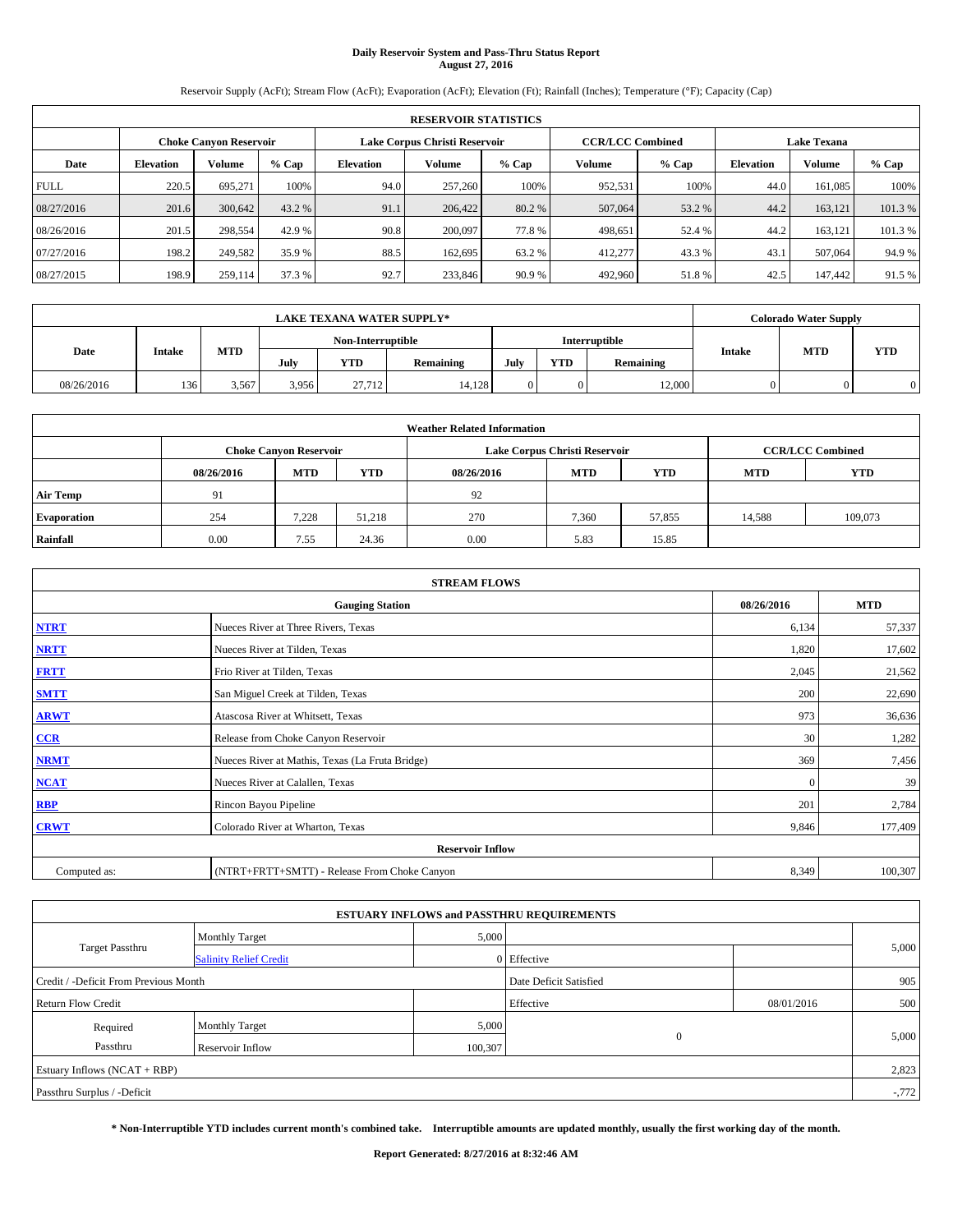# **Daily Reservoir System and Pass-Thru Status Report August 28, 2016**

Reservoir Supply (AcFt); Stream Flow (AcFt); Evaporation (AcFt); Elevation (Ft); Rainfall (Inches); Temperature (°F); Capacity (Cap)

|             | <b>RESERVOIR STATISTICS</b> |                               |         |           |                               |         |                         |         |                  |                    |         |  |
|-------------|-----------------------------|-------------------------------|---------|-----------|-------------------------------|---------|-------------------------|---------|------------------|--------------------|---------|--|
|             |                             | <b>Choke Canyon Reservoir</b> |         |           | Lake Corpus Christi Reservoir |         | <b>CCR/LCC Combined</b> |         |                  | <b>Lake Texana</b> |         |  |
| Date        | <b>Elevation</b>            | Volume                        | $%$ Cap | Elevation | Volume                        | $%$ Cap | Volume                  | $%$ Cap | <b>Elevation</b> | <b>Volume</b>      | % Cap   |  |
| <b>FULL</b> | 220.5                       | 695.271                       | 100%    | 94.0      | 257,260                       | 100%    | 952,531                 | 100%    | 44.0             | 161.085            | 100%    |  |
| 08/28/2016  | 201.7                       | 302,594                       | 43.5 %  | 91.2      | 207,969                       | 80.8%   | 510,563                 | 53.6 %  | 44.2             | 163.121            | 101.3%  |  |
| 08/27/2016  | 201.6                       | 300,642                       | 43.2 %  | 91.1      | 206,422                       | 80.2 %  | 507,064                 | 53.2 %  | 44.2             | 163.121            | 101.3 % |  |
| 07/28/2016  | 198.2                       | 248,453                       | 35.7 %  | 88.5      | 162,378                       | 63.1 %  | 410,831                 | 43.1 %  | 43.0             | 510,563            | 94.3%   |  |
| 08/28/2015  | 198.8                       | 257,356                       | 37.0 %  | 92.7      | 232,958                       | 90.6 %  | 490,314                 | 51.5 %  | 42.5             | 147,442            | 91.5 %  |  |

| <b>LAKE TEXANA WATER SUPPLY*</b> |               |            |       |                   |           |      |            |               |               | <b>Colorado Water Supply</b> |            |
|----------------------------------|---------------|------------|-------|-------------------|-----------|------|------------|---------------|---------------|------------------------------|------------|
|                                  |               |            |       | Non-Interruptible |           |      |            | Interruptible |               |                              |            |
| Date                             | <b>Intake</b> | <b>MTD</b> | July  | <b>YTD</b>        | Remaining | July | <b>YTD</b> | Remaining     | <b>Intake</b> | <b>MTD</b>                   | <b>YTD</b> |
| 08/27/2016                       | 136           | 3.702      | 3,956 | 27,847            | 13.993    |      |            | 12,000        |               |                              |            |

| <b>Weather Related Information</b> |            |                               |            |            |                                                      |                         |        |         |  |
|------------------------------------|------------|-------------------------------|------------|------------|------------------------------------------------------|-------------------------|--------|---------|--|
|                                    |            | <b>Choke Canyon Reservoir</b> |            |            | Lake Corpus Christi Reservoir                        | <b>CCR/LCC Combined</b> |        |         |  |
|                                    | 08/27/2016 | <b>MTD</b>                    | <b>YTD</b> | 08/27/2016 | <b>MTD</b><br><b>YTD</b><br><b>YTD</b><br><b>MTD</b> |                         |        |         |  |
| <b>Air Temp</b>                    | 92         |                               |            | 91         |                                                      |                         |        |         |  |
| <b>Evaporation</b>                 | 283        | 7,511                         | 51.501     | 281        | 7,641                                                | 58,136                  | 15.152 | 109,637 |  |
| Rainfall                           | 0.00       | 7.55                          | 24.36      | 0.00       | 5.83                                                 | 15.85                   |        |         |  |

| <b>STREAM FLOWS</b> |                                                 |            |         |  |  |  |  |  |  |
|---------------------|-------------------------------------------------|------------|---------|--|--|--|--|--|--|
|                     | 08/27/2016                                      | <b>MTD</b> |         |  |  |  |  |  |  |
| <b>NTRT</b>         | Nueces River at Three Rivers, Texas             | 2,362      | 59,699  |  |  |  |  |  |  |
| <b>NRTT</b>         | Nueces River at Tilden, Texas                   | 1,959      | 19,561  |  |  |  |  |  |  |
| <b>FRTT</b>         | Frio River at Tilden, Texas                     | 2,124      | 23,686  |  |  |  |  |  |  |
| <b>SMTT</b>         | San Miguel Creek at Tilden, Texas               | 109        | 22,800  |  |  |  |  |  |  |
| <b>ARWT</b>         | Atascosa River at Whitsett, Texas               | 264        | 36,900  |  |  |  |  |  |  |
| $CCR$               | Release from Choke Canyon Reservoir             | 58         | 1,340   |  |  |  |  |  |  |
| <b>NRMT</b>         | Nueces River at Mathis, Texas (La Fruta Bridge) | 369        | 7,825   |  |  |  |  |  |  |
| <b>NCAT</b>         | Nueces River at Calallen, Texas                 | $\Omega$   | 39      |  |  |  |  |  |  |
| RBP                 | Rincon Bayou Pipeline                           | 197        | 2,981   |  |  |  |  |  |  |
| <b>CRWT</b>         | Colorado River at Wharton, Texas                | 8,516      | 185,925 |  |  |  |  |  |  |
|                     | <b>Reservoir Inflow</b>                         |            |         |  |  |  |  |  |  |
| Computed as:        | (NTRT+FRTT+SMTT) - Release From Choke Canyon    | 4,538      | 104,845 |  |  |  |  |  |  |

|                                       |                               |         | <b>ESTUARY INFLOWS and PASSTHRU REQUIREMENTS</b> |            |          |  |  |
|---------------------------------------|-------------------------------|---------|--------------------------------------------------|------------|----------|--|--|
|                                       | <b>Monthly Target</b>         | 5,000   |                                                  |            |          |  |  |
| Target Passthru                       | <b>Salinity Relief Credit</b> |         | 0 Effective                                      |            | 5,000    |  |  |
| Credit / -Deficit From Previous Month |                               |         | Date Deficit Satisfied                           |            | 905      |  |  |
| <b>Return Flow Credit</b>             |                               |         | Effective                                        | 08/01/2016 | 500      |  |  |
| Required                              | <b>Monthly Target</b>         | 5,000   |                                                  |            |          |  |  |
| Passthru                              | <b>Reservoir Inflow</b>       | 104,845 | $\mathbf{0}$                                     |            | 5,000    |  |  |
| Estuary Inflows $(NCAT + RBP)$        |                               |         |                                                  |            |          |  |  |
| Passthru Surplus / -Deficit           |                               |         |                                                  |            | $-0.575$ |  |  |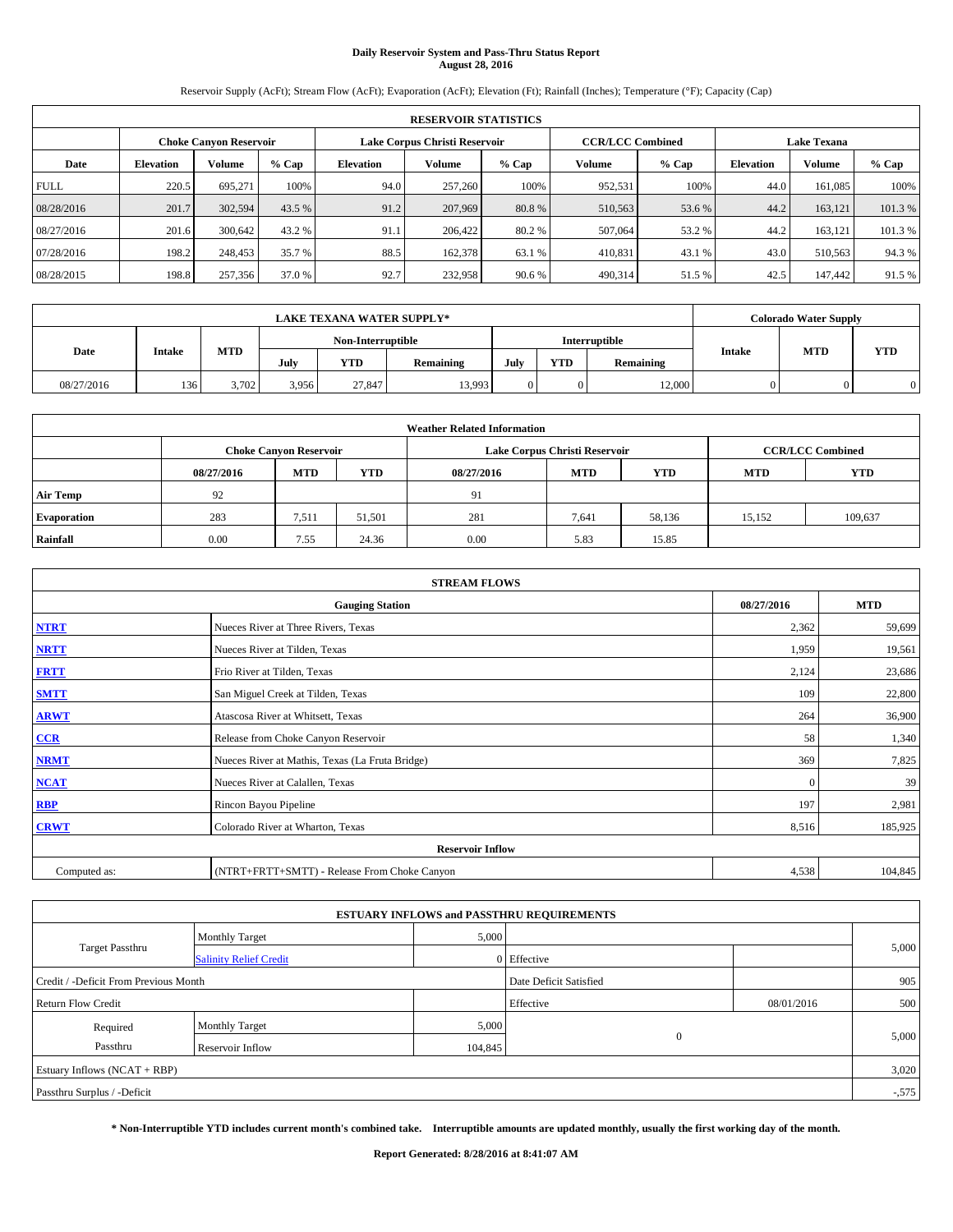# **Daily Reservoir System and Pass-Thru Status Report August 29, 2016**

Reservoir Supply (AcFt); Stream Flow (AcFt); Evaporation (AcFt); Elevation (Ft); Rainfall (Inches); Temperature (°F); Capacity (Cap)

|             | <b>RESERVOIR STATISTICS</b> |                               |         |           |                               |         |                         |         |                  |                    |         |  |
|-------------|-----------------------------|-------------------------------|---------|-----------|-------------------------------|---------|-------------------------|---------|------------------|--------------------|---------|--|
|             |                             | <b>Choke Canyon Reservoir</b> |         |           | Lake Corpus Christi Reservoir |         | <b>CCR/LCC Combined</b> |         |                  | <b>Lake Texana</b> |         |  |
| Date        | <b>Elevation</b>            | Volume                        | $%$ Cap | Elevation | Volume                        | $%$ Cap | Volume                  | $%$ Cap | <b>Elevation</b> | <b>Volume</b>      | % Cap   |  |
| <b>FULL</b> | 220.5                       | 695.271                       | 100%    | 94.0      | 257,260                       | 100%    | 952,531                 | 100%    | 44.0             | 161.085            | 100%    |  |
| 08/29/2016  | 201.8                       | 303,558                       | 43.7 %  | 91.3      | 209,174                       | 81.3%   | 512,732                 | 53.8%   | 44.2             | 163.121            | 101.3%  |  |
| 08/28/2016  | 201.7                       | 302,594                       | 43.5 %  | 91.2      | 207,969                       | 80.8%   | 510,563                 | 53.6 %  | 44.2             | 163.121            | 101.3 % |  |
| 07/29/2016  | 198.3                       | 249,725                       | 35.9 %  | 88.5      | 162,061                       | 63.0 %  | 411,786                 | 43.2 %  | 43.0             | 512.732            | 94.3%   |  |
| 08/29/2015  | 198.8                       | 257,356                       | 37.0 %  | 92.6      | 232,249                       | 90.3%   | 489,605                 | 51.4 %  | 42.5             | 147,442            | 91.5 %  |  |

| <b>LAKE TEXANA WATER SUPPLY*</b> |        |            |       |                   |           |      |            |               |               | <b>Colorado Water Supply</b> |            |
|----------------------------------|--------|------------|-------|-------------------|-----------|------|------------|---------------|---------------|------------------------------|------------|
|                                  |        |            |       | Non-Interruptible |           |      |            | Interruptible |               |                              |            |
| Date                             | Intake | <b>MTD</b> | July  | <b>YTD</b>        | Remaining | July | <b>YTD</b> | Remaining     | <b>Intake</b> | <b>MTD</b>                   | <b>YTD</b> |
| 08/28/2016                       | 135    | 3.837      | 3.956 | 27.983            | 13.857    |      |            | 12,000        |               |                              |            |

| <b>Weather Related Information</b> |            |                               |            |            |                                                      |                         |        |         |  |
|------------------------------------|------------|-------------------------------|------------|------------|------------------------------------------------------|-------------------------|--------|---------|--|
|                                    |            | <b>Choke Canyon Reservoir</b> |            |            | Lake Corpus Christi Reservoir                        | <b>CCR/LCC Combined</b> |        |         |  |
|                                    | 08/28/2016 | <b>MTD</b>                    | <b>YTD</b> | 08/28/2016 | <b>MTD</b><br><b>YTD</b><br><b>YTD</b><br><b>MTD</b> |                         |        |         |  |
| <b>Air Temp</b>                    | 91         |                               |            | 90         |                                                      |                         |        |         |  |
| <b>Evaporation</b>                 | 264        | 7,775                         | 51.765     | 301        | 7,942                                                | 58,437                  | 15.717 | 110.202 |  |
| Rainfall                           | 0.00       | 7.55                          | 24.36      | 0.00       | 5.83                                                 | 15.85                   |        |         |  |

| <b>STREAM FLOWS</b> |                                                 |              |         |  |  |  |  |  |  |
|---------------------|-------------------------------------------------|--------------|---------|--|--|--|--|--|--|
|                     | 08/28/2016                                      | <b>MTD</b>   |         |  |  |  |  |  |  |
| <b>NTRT</b>         | Nueces River at Three Rivers, Texas             | 1,914        | 61,612  |  |  |  |  |  |  |
| <b>NRTT</b>         | Nueces River at Tilden, Texas                   | 2,124        | 21,685  |  |  |  |  |  |  |
| <b>FRTT</b>         | Frio River at Tilden, Texas                     | 1,258        | 24,944  |  |  |  |  |  |  |
| <b>SMTT</b>         | San Miguel Creek at Tilden, Texas               | 73           | 22,873  |  |  |  |  |  |  |
| <b>ARWT</b>         | Atascosa River at Whitsett, Texas               | 173          | 37,073  |  |  |  |  |  |  |
| $CCR$               | Release from Choke Canyon Reservoir             | 58           | 1,397   |  |  |  |  |  |  |
| <b>NRMT</b>         | Nueces River at Mathis, Texas (La Fruta Bridge) | 371          | 8,196   |  |  |  |  |  |  |
| <b>NCAT</b>         | Nueces River at Calallen, Texas                 | $\mathbf{0}$ | 39      |  |  |  |  |  |  |
| RBP                 | Rincon Bayou Pipeline                           | 108          | 3,089   |  |  |  |  |  |  |
| <b>CRWT</b>         | Colorado River at Wharton, Texas                | 8,139        | 194,064 |  |  |  |  |  |  |
|                     | <b>Reservoir Inflow</b>                         |              |         |  |  |  |  |  |  |
| Computed as:        | (NTRT+FRTT+SMTT) - Release From Choke Canyon    | 3,188        | 108,032 |  |  |  |  |  |  |

| <b>ESTUARY INFLOWS and PASSTHRU REQUIREMENTS</b> |                               |                        |              |            |          |  |  |  |  |  |
|--------------------------------------------------|-------------------------------|------------------------|--------------|------------|----------|--|--|--|--|--|
|                                                  | <b>Monthly Target</b>         | 5,000                  |              |            |          |  |  |  |  |  |
| Target Passthru                                  | <b>Salinity Relief Credit</b> |                        | 0 Effective  |            | 5,000    |  |  |  |  |  |
| Credit / -Deficit From Previous Month            |                               | Date Deficit Satisfied |              | 905        |          |  |  |  |  |  |
| <b>Return Flow Credit</b>                        |                               |                        | Effective    | 08/01/2016 | 500      |  |  |  |  |  |
| Required                                         | <b>Monthly Target</b>         | 5,000                  |              |            |          |  |  |  |  |  |
| Passthru                                         | <b>Reservoir Inflow</b>       | 108,032                | $\mathbf{0}$ |            | 5,000    |  |  |  |  |  |
| Estuary Inflows $(NCAT + RBP)$                   |                               |                        |              |            |          |  |  |  |  |  |
| Passthru Surplus / -Deficit                      |                               |                        |              |            | $-0.467$ |  |  |  |  |  |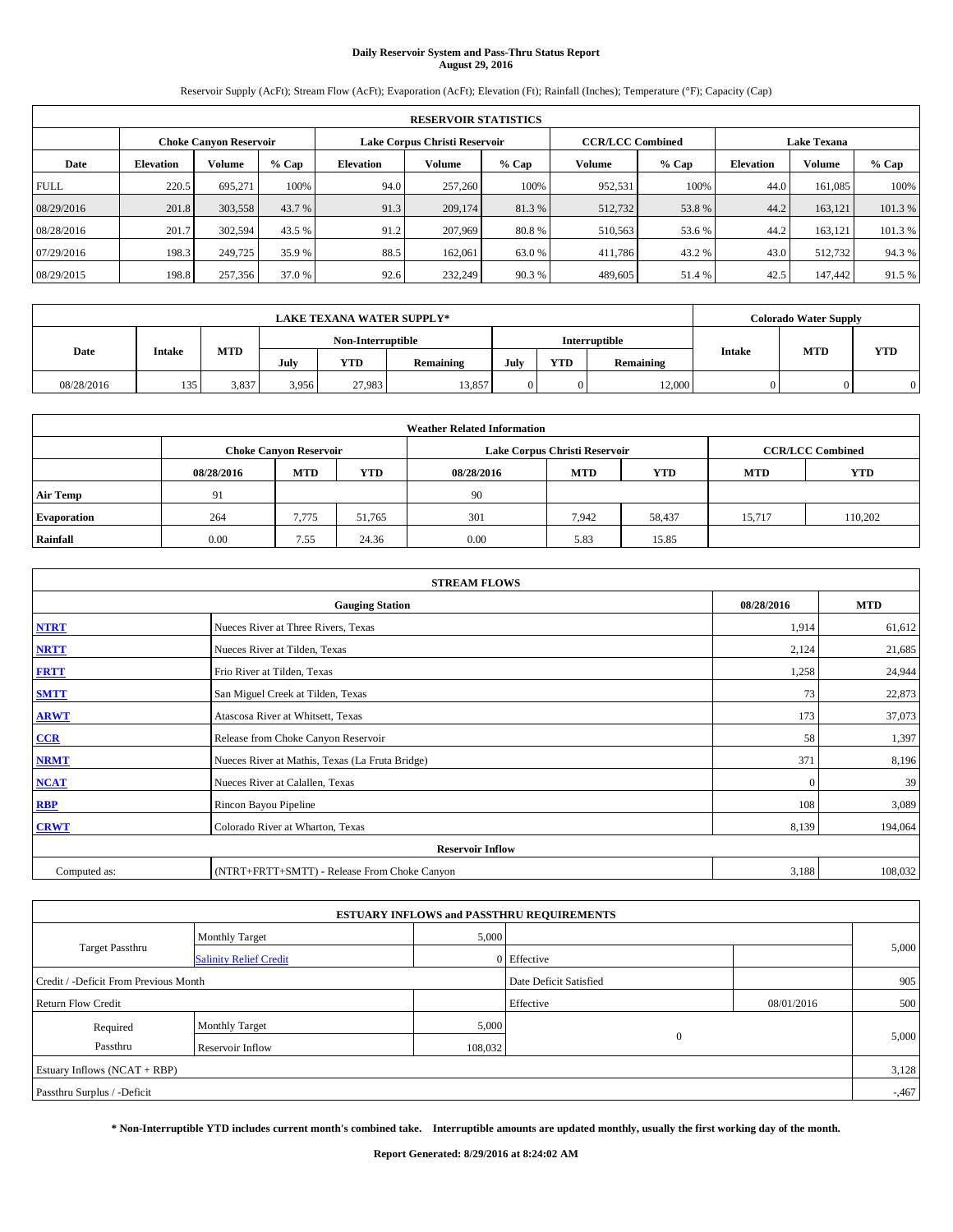# **Daily Reservoir System and Pass-Thru Status Report August 30, 2016**

Reservoir Supply (AcFt); Stream Flow (AcFt); Evaporation (AcFt); Elevation (Ft); Rainfall (Inches); Temperature (°F); Capacity (Cap)

|             | <b>RESERVOIR STATISTICS</b> |                               |         |           |                               |         |                         |         |                    |               |        |
|-------------|-----------------------------|-------------------------------|---------|-----------|-------------------------------|---------|-------------------------|---------|--------------------|---------------|--------|
|             |                             | <b>Choke Canyon Reservoir</b> |         |           | Lake Corpus Christi Reservoir |         | <b>CCR/LCC Combined</b> |         | <b>Lake Texana</b> |               |        |
| Date        | <b>Elevation</b>            | Volume                        | $%$ Cap | Elevation | Volume                        | $%$ Cap | Volume                  | $%$ Cap | <b>Elevation</b>   | <b>Volume</b> | % Cap  |
| <b>FULL</b> | 220.5                       | 695.271                       | 100%    | 94.0      | 257,260                       | 100%    | 952,531                 | 100%    | 44.0               | 161.085       | 100%   |
| 08/30/2016  | 201.8                       | 304,040                       | 43.7 %  | 91.3      | 210,036                       | 81.6 %  | 514,076                 | 54.0 %  | 44.2               | 163.121       | 101.3% |
| 08/29/2016  | 201.8                       | 303,558                       | 43.7 %  | 91.3      | 209,174                       | 81.3%   | 512,732                 | 53.8%   | 44.2               | 163.121       | 101.3% |
| 07/30/2016  | 198.2                       | 249,582                       | 35.9 %  | 88.4      | 161.903                       | 62.9 %  | 411,485                 | 43.2 %  | 43.1               | 514,076       | 94.9%  |
| 08/30/2015  | 198.8                       | 257,645                       | 37.1 %  | 92.6      | 231,717                       | 90.1 %  | 489,362                 | 51.4 %  | 42.5               | 147,442       | 91.5 % |

| <b>LAKE TEXANA WATER SUPPLY*</b> |               |            |       |                   |           |      |            | <b>Colorado Water Supply</b> |               |            |            |
|----------------------------------|---------------|------------|-------|-------------------|-----------|------|------------|------------------------------|---------------|------------|------------|
|                                  |               |            |       | Non-Interruptible |           |      |            | Interruptible                |               |            |            |
| Date                             | <b>Intake</b> | <b>MTD</b> | July  | <b>YTD</b>        | Remaining | July | <b>YTD</b> | Remaining                    | <b>Intake</b> | <b>MTD</b> | <b>YTD</b> |
| 08/29/2016                       | 135           | 3.972      | 3,956 | 28.117            | 13.723    |      |            | 12,000                       |               |            |            |

|                    | <b>Weather Related Information</b> |                               |            |            |                               |                         |            |            |  |  |  |
|--------------------|------------------------------------|-------------------------------|------------|------------|-------------------------------|-------------------------|------------|------------|--|--|--|
|                    |                                    | <b>Choke Canyon Reservoir</b> |            |            | Lake Corpus Christi Reservoir | <b>CCR/LCC Combined</b> |            |            |  |  |  |
|                    | 08/29/2016                         | <b>MTD</b>                    | <b>YTD</b> | 08/29/2016 | <b>MTD</b>                    | <b>YTD</b>              | <b>MTD</b> | <b>YTD</b> |  |  |  |
| <b>Air Temp</b>    | 87                                 |                               |            | 86         |                               |                         |            |            |  |  |  |
| <b>Evaporation</b> | 161                                | 7,936                         | 51.926     | 20         | 7.962                         | 58,457                  | 15,898     | 110,383    |  |  |  |
| Rainfall           | 0.07                               | 7.62                          | 24.43      | 0.01       | 5.84                          | 15.86                   |            |            |  |  |  |

| <b>STREAM FLOWS</b> |                                                 |              |         |  |  |  |  |  |  |  |
|---------------------|-------------------------------------------------|--------------|---------|--|--|--|--|--|--|--|
|                     | <b>Gauging Station</b>                          |              |         |  |  |  |  |  |  |  |
| <b>NTRT</b>         | Nueces River at Three Rivers, Texas             | 1,914        | 63,526  |  |  |  |  |  |  |  |
| <b>NRTT</b>         | Nueces River at Tilden, Texas                   | 2,243        | 23,928  |  |  |  |  |  |  |  |
| <b>FRTT</b>         | Frio River at Tilden, Texas                     | 351          | 25,296  |  |  |  |  |  |  |  |
| <b>SMTT</b>         | San Miguel Creek at Tilden, Texas               | 58           | 22,931  |  |  |  |  |  |  |  |
| <b>ARWT</b>         | Atascosa River at Whitsett, Texas               | 123          | 37,196  |  |  |  |  |  |  |  |
| $CCR$               | Release from Choke Canyon Reservoir             | 58           | 1,455   |  |  |  |  |  |  |  |
| <b>NRMT</b>         | Nueces River at Mathis, Texas (La Fruta Bridge) | 369          | 8,565   |  |  |  |  |  |  |  |
| <b>NCAT</b>         | Nueces River at Calallen, Texas                 | $\mathbf{0}$ | 39      |  |  |  |  |  |  |  |
| RBP                 | Rincon Bayou Pipeline                           | 150          | 3,239   |  |  |  |  |  |  |  |
| <b>CRWT</b>         | Colorado River at Wharton, Texas                | 6,114        | 200,177 |  |  |  |  |  |  |  |
|                     | <b>Reservoir Inflow</b>                         |              |         |  |  |  |  |  |  |  |
| Computed as:        | (NTRT+FRTT+SMTT) - Release From Choke Canyon    | 2,265        | 110,297 |  |  |  |  |  |  |  |

| <b>ESTUARY INFLOWS and PASSTHRU REQUIREMENTS</b> |                               |                        |              |            |        |  |  |  |  |  |
|--------------------------------------------------|-------------------------------|------------------------|--------------|------------|--------|--|--|--|--|--|
|                                                  | <b>Monthly Target</b>         | 5,000                  |              |            |        |  |  |  |  |  |
| Target Passthru                                  | <b>Salinity Relief Credit</b> |                        | 0 Effective  |            | 5,000  |  |  |  |  |  |
| Credit / -Deficit From Previous Month            |                               | Date Deficit Satisfied |              | 905        |        |  |  |  |  |  |
| <b>Return Flow Credit</b>                        |                               |                        | Effective    | 08/01/2016 | 500    |  |  |  |  |  |
| Required                                         | <b>Monthly Target</b>         | 5,000                  |              |            |        |  |  |  |  |  |
| Passthru                                         | <b>Reservoir Inflow</b>       | 110,297                | $\mathbf{0}$ |            | 5,000  |  |  |  |  |  |
| Estuary Inflows $(NCAT + RBP)$                   |                               |                        |              |            | 3,278  |  |  |  |  |  |
| Passthru Surplus / -Deficit                      |                               |                        |              |            | $-317$ |  |  |  |  |  |